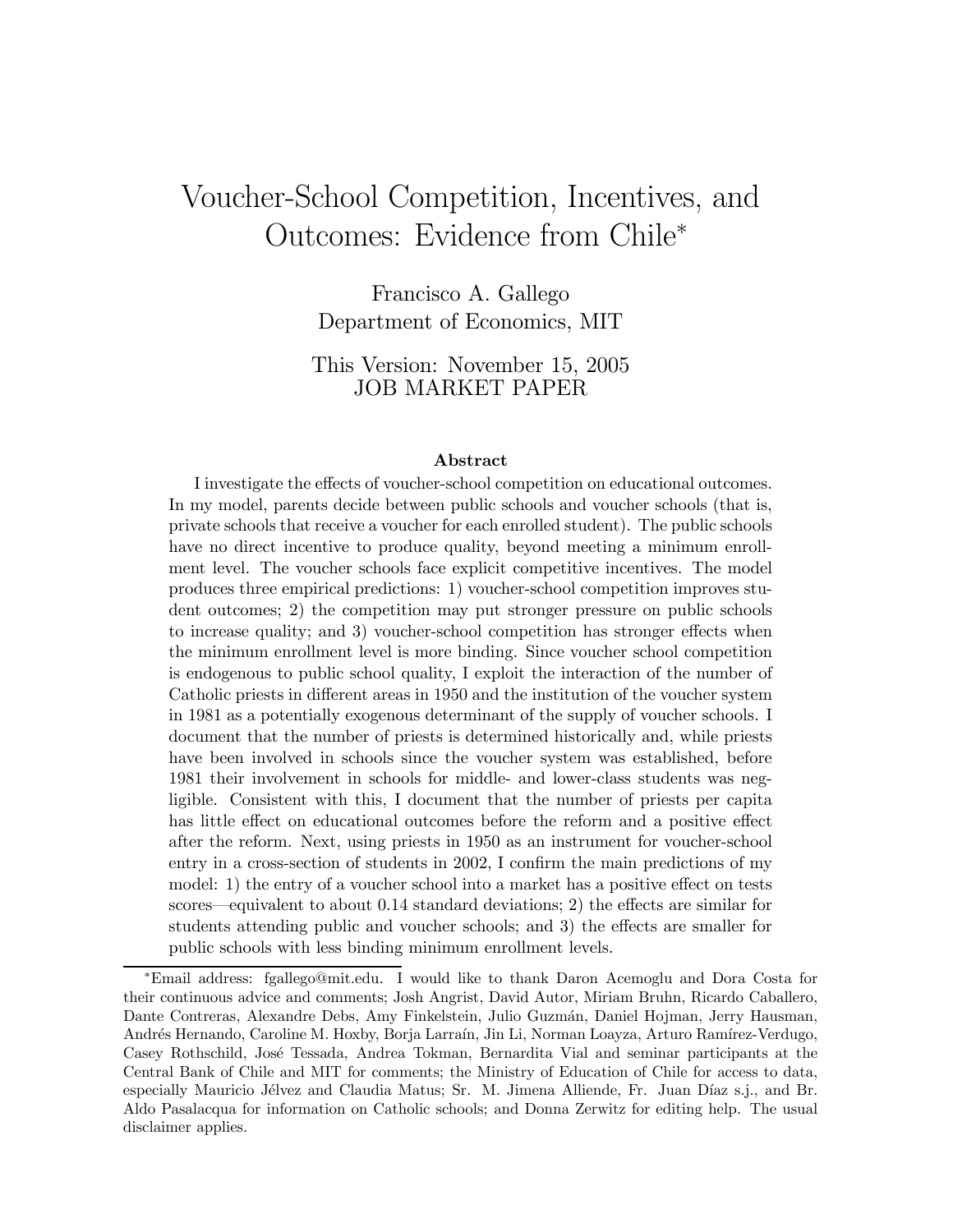#### 1 INTRODUCTION

Creating competition between schools is a cornerstone of voucher school proposals. Proponents have argued that by creating competition, vouchers create stronger incentives for public schools to increase quality. However, critics counter that school competition may increase student segregation and harm poor students. In parallel, a line of research on the effects of inter-school competition on student outcomes has not reached a consensus on the causal effects on academic outcomes. While some papers find positive and significant effects of school competition and school choice (e.g., Bayer and McMillan, 2005; Hoxby, 1994, 2000, 2005; Lavy, 2005; and Sandstrom and Bergstrom, 2005), other papers do not find significant effects (e.g., Hsieh and Urquiola, 2004; Rothstein, 2004, 2005).

This paper contributes to the literature by studying the effects of inter-school competition on the academic outcomes of Chilean students who attend publicly subsidized schools. Chile is the only developing country that has operated the complete K-12 sector under a "quasi-voucher" system for a long period of time (since 1981). Voucher schools (that is, private schools that receive a voucher for each enrolled student) currently serve roughly 40% of all students. However, voucher school enrollment varies widely across areas. While in 10% of the educational markets the voucher enrollment is more than 50%, about 20% of Chilean municipalities have no voucher schools in operation.

This paper first presents a Hotelling-type model (Hotelling, 1929), in which parents have heterogenous preferences for different schools, to analyze the effects on student outcomes of having two types of schools in a market: public schools with no direct incentives to produce quality beyond meeting a minimum enrollment level; and voucher schools that face explicit competitive incentives. In this context, the model predicts positive effects of voucher school entry on the quality offered by both voucher and public schools (level effects). The model also predicts that the size of the response of public schools to voucher school entry depends on the minimum enrollment level needed by a public school to operate and on the size of the school age population (interaction effects). Finally, the model suggests that voucher-school competition may put stronger pressure to improve quality on public schools than on voucher schools.

As a potentially exogenous determinant of voucher school competition in different markets, I exploit the interaction of the number of Catholic priests per person in 1950 in different areas of Chile with the establishment of the voucher system in 1981. I show that the number of priests per person is historically determined; and, while Catholic priests have been involved in Catholic schools since these schools started receiving vouchers,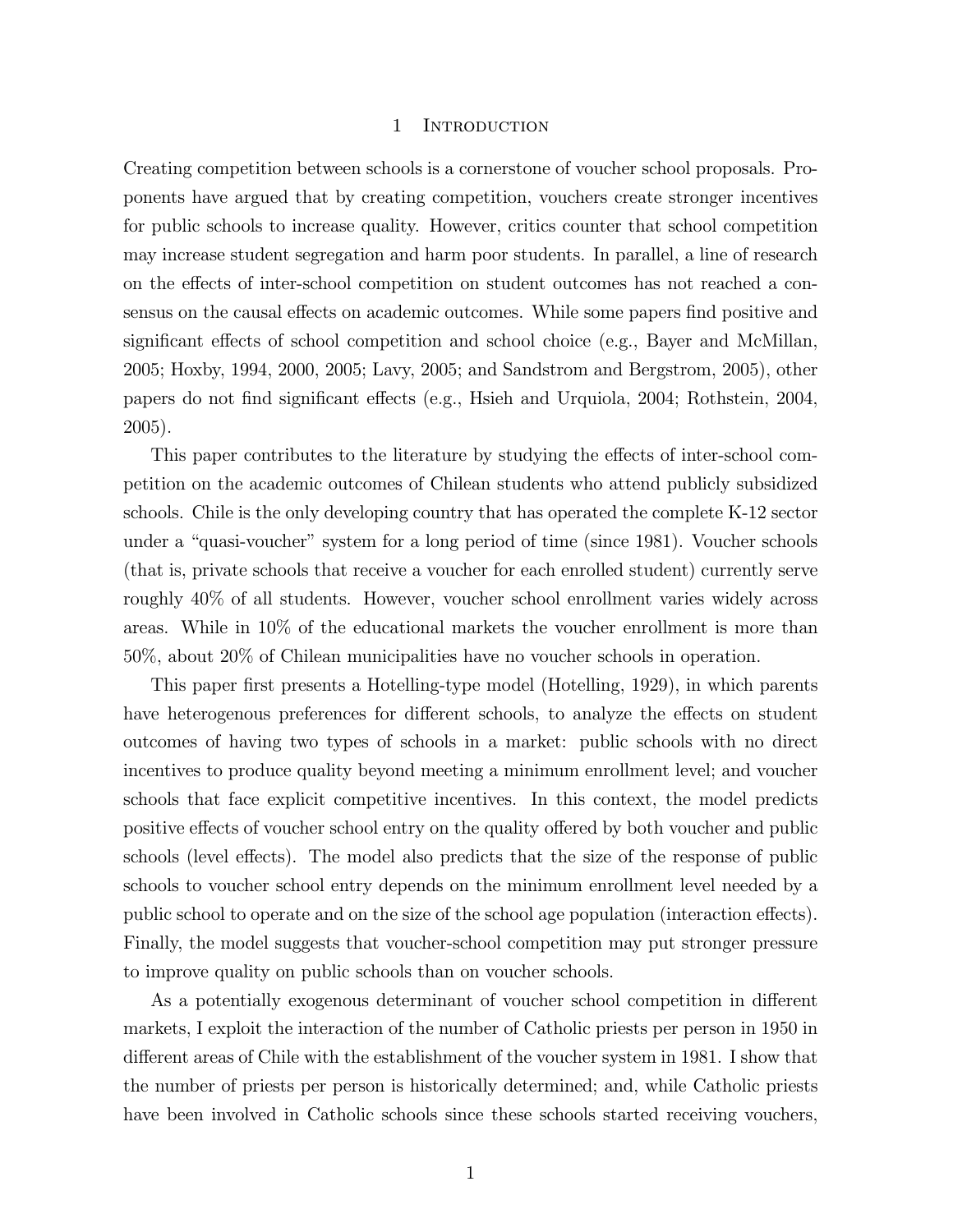their involvement in schools for middle- and lower-class students before 1981was negligible. Moreover, before the 1981 reform Catholic school competition had no financial effects on public schools. Consistent with this, I also document that the number of priests per person had little effect on educational outcomes prior to 1981 and has a positive effect on outcomes after the voucher system was established. In other words, the potential validity of my identification strategy relies on the assumption that Catholic priests were present in the pre-voucher period, but that their effects on educational outcomes only became evident during the period when the voucher system was established. The evidence supports this view.

I estimate the level effects of the ratio of voucher-to-public schools on test scores in an educational market for a cross-section of students in 2002. This sample of students allows me to test the predictions of my theoretical model using data for the post-reform period. Because my reduced-form results imply that priests had little effect on educational outcomes before 1981, I use the number of priests in different areas in 1950 as a potentially valid source of exogenous variation in the supply of voucher schools during the post-reform period. I find that once I instrument for the ratio of voucher-to-public schools in different educational markets, the entry of a voucher in a market increases tests scores by about 0.14 standard deviations. The results are similar for students attending both public and voucher schools and do not differ from the results after controlling for educational outcomes before 1981. In contrast, the OLS estimates do not show a strong effect of voucher-school competition on test scores.

The data also support the existence of interaction effects of voucher school competition, as predicted by my theoretical model. Public schools located in areas with larger school-age populations or that receive above-the-median non-voucher transfers from the government do not react strongly to voucher-school competition. These results constitute a more demanding test of the predictions of my model and cannot be explained by alternative theoretical models that may explain the level effects of inter-school competition. Some of these alternative theories are as follows: (1) There may be direct effects of competition on parents' or other schools' information; i.e., parents or schools use the information provided by competitors to improve quality (Hoxby, 1994). (2) There may be reputation effects: yardstick competition among teachers who care about their performance in comparison to other teachers (Juerges et al. 2004); this effect may be more relevant in markets with more comparison points.(3) There may be poaching: good teachers signal their unknown characteristics and good (voucher) schools learn and hire these good teachers. My results on the existence of the interaction effects of voucher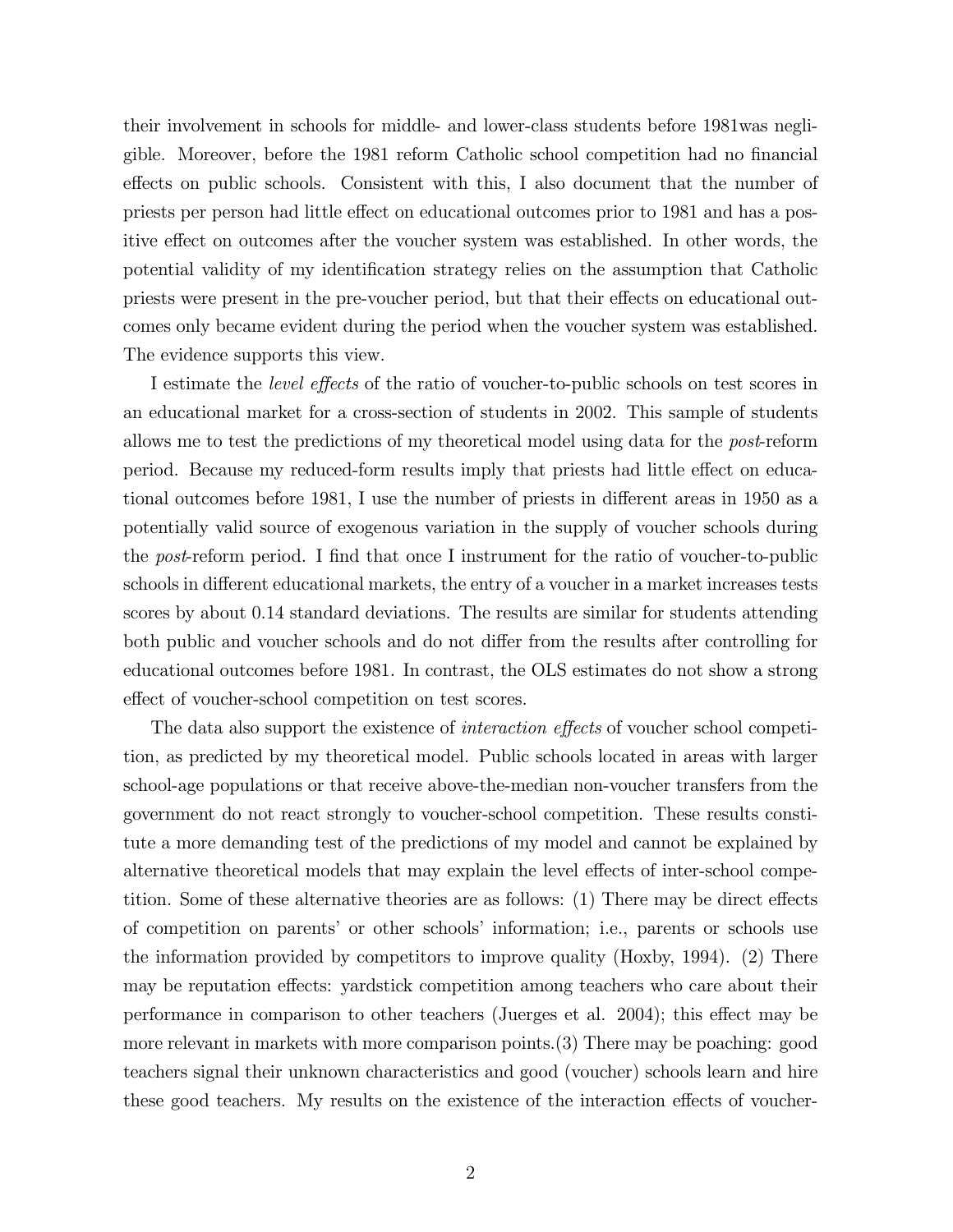school competition are hard to reconcile with these alternative explanations and support the work of my model stressing the role of incentives on the behavior of public school agents.

The reminder of the paper is organized as follows. Section 2 briefly describes the Chilean education sector. Section 3 presents a theoretical model for framing the empirical analyses of the paper. Section 4 presents the data used in this paper. Section 5 describes the identification strategy. Section 6 presents the results of difference-indifference regressions using data on educational outcomes before and after 1981. Section 7 presents estimates of the level effects of voucher-school competition on student outcomes using a cross-section of primary students in 2002. Section 8 presents estimates of interaction effects and section 9 briefly concludes. An appendix presents the proofs of the main theoretical results of the model.

### 2 Institutional Setting: Primary and Secondary Education in Chile

Before 1981, the government in Chile was involved in the funding and provision of education, the supervision and regulation of curricula, the handling of human resources, and investment.<sup>1</sup> The 1981 educational reform: transferred public education from the central to the local governments (municipalities); established a per-student subsidy (voucher) to be received by voucher and public schools depending on enrollment; allowed parents to choose among any publicly-financed school; and allowed would-be schools to enter the market.<sup>2</sup>

Three types of schools emerged: publicly owned schools (managed by local governments), voucher schools (owned by private agents), and non-voucher schools.<sup>3</sup> The first two types of schools receive vouchers; the non-voucher private schools do not receive public funds, charge high tuitions, and serve upper- income students. In 2002, voucher schools enrolled about 40% of students in 2002 up from an enrollment rate of 15% in 1981. Public school enrollment dropped from 78% in 1981 to 50% in 2002. The remaining enrollment corresponds to non-voucher private schools, which I do not include in my sample.

Public and voucher schools present important differences in terms of their incentive structures and the amount of non-voucher resources they receive. Voucher schools tend

<sup>&</sup>lt;sup>1</sup>While the reform was formally enacted in 1981, Aedo-Richmond (2000) suggests that the reform began to be implemented de facto around 1978.

<sup>2</sup>Sapelli (2003) presents a more detailed description of the Chilean voucher system.

<sup>&</sup>lt;sup>3</sup>A small group of free private schools did operate before the 1981 reform. These schools enrolled around 5% of the school-age population and were financed with small public subsidies and private donations (Aedo-Richmond, 2000).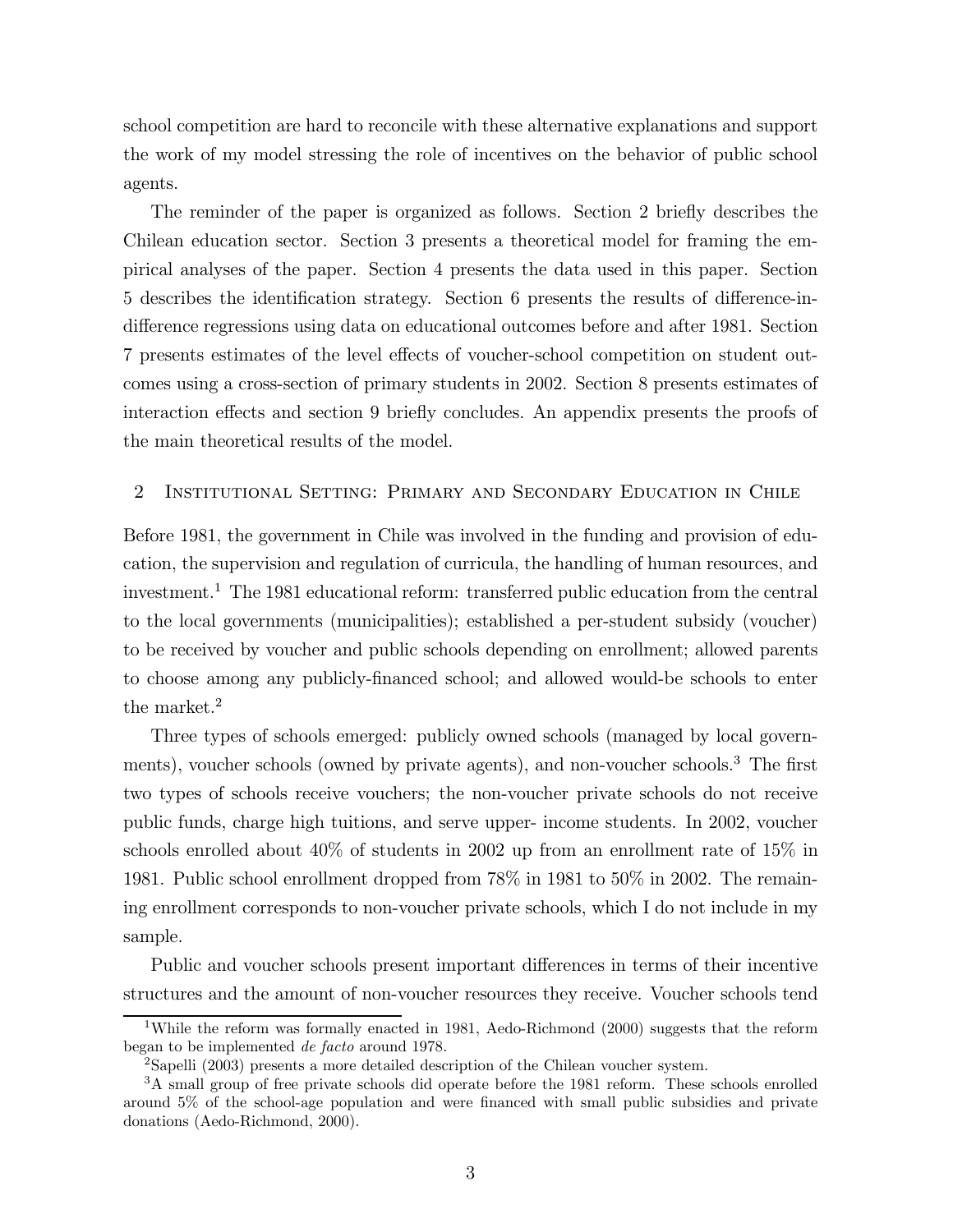to behave like competitive firms, receiving revenues proportional to enrollment. While some voucher schools are operated by for-profit firms, other voucher schools are operated by non-profit organizations that raise additional funds in a relatively competitive market for donations to be spent in schools (Aedo, 1998). In contrast, public schools work under "softer" budget constraints: when needed, public schools that are losing students receive transfers, above and beyond the vouchers to pay their expenses (Sapelli, 2003). In addition, while vouchers were the only public intervention in the K-12 sector during the 1980s, governments during the 1990s channeled additional resources to "vulnerable" schools and increased non-voucher spending. In terms of teacher regulations, the public school teachers face flat wage schedules and cannot be removed easily from their positions (Mizala and Romaguera, 2004). The number of teachers per student is 25% higher in public schools than in voucher schools (CENDA, 2002). And, public schools are highly unionized.<sup>4</sup> I use these differences in the institutional environment that voucher and public schools face in the model in Section 3.

The closing of public schools is a second institutional feature of the Chilean system that I study in the model. The data suggest that about 8% of public schools stopped reporting test scores during the 1990s. The most likely reason for this is that these schools were closed or merged with other public schools. The closed schools tended to have fewer students than other public schools and to under-perform relative to other public schools. Interestingly, the teachers' union is now actively lobbying against the closing and merging of public schools. Moreover, the opinions of teachers reported in Bellei et al. (2003) suggest that teachers do not want to be moved from one public school to another. This evidence, in conjunction with the evidence on fixed wages, suggests that public school teachers earn significant rents from working in public schools.

### 3 MOTIVATING THEORY

I present a simple theoretical model for studying the potential effects of voucher-school competition on school quality. The model incorporates three groups of agents: parents deciding among different schools, voucher school owners, and public school agents.

### 3.1 AGENTS

L parents are uniformly distributed over a linear neighborhood of length 1. The location of parents along the linear neighborhood refers to their preferences for public and voucher

<sup>4</sup>The teachers' union has strong political power and actively lobbies for additional benefits and against policies aimed at providing performance incentives.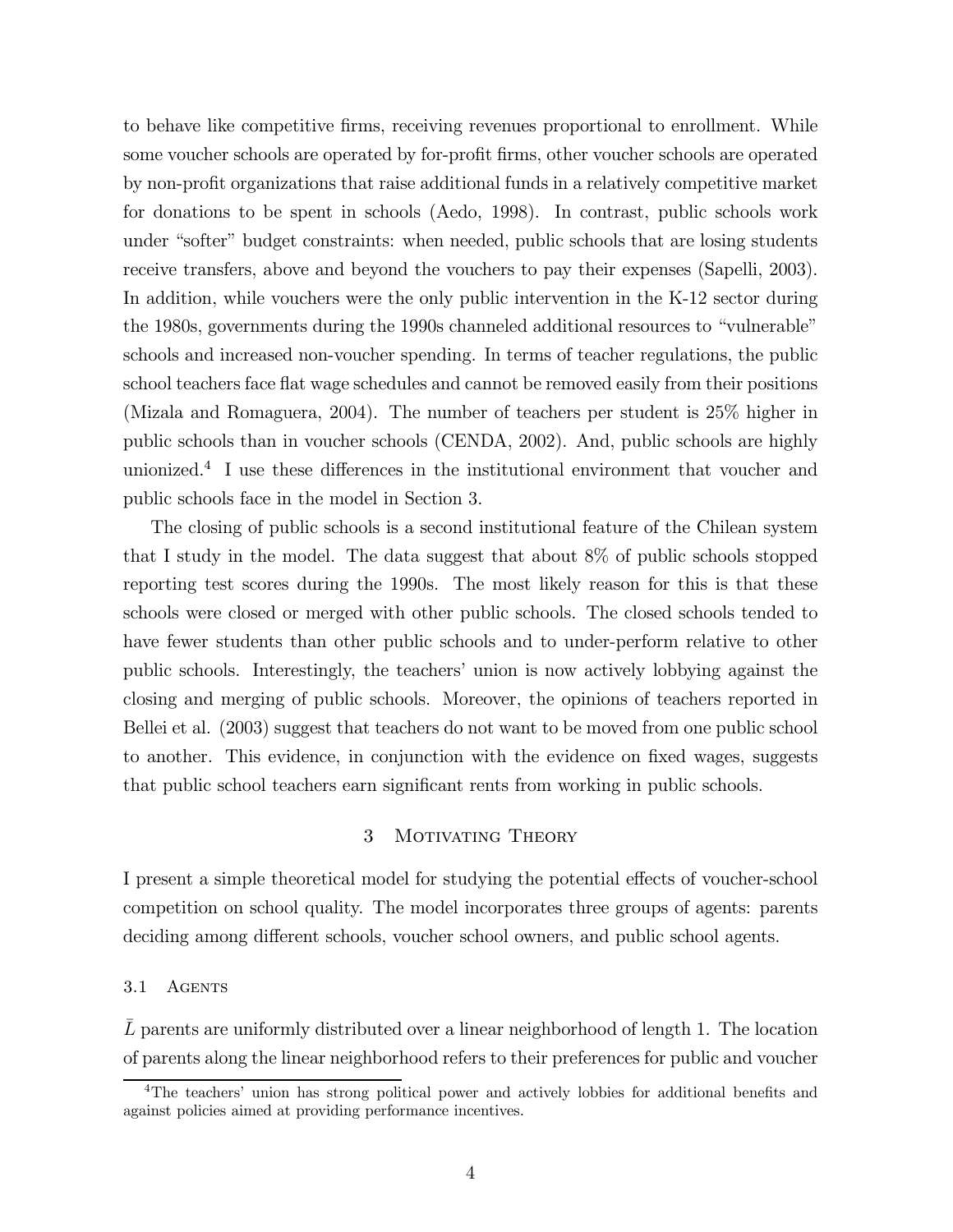schools, which are located at the extremes of the city. In particular, let  $x$  denote location along the linear neighborhood, public schools are located at  $x = 0$  and voucher schools at  $x = 1$ . This modelling approach formalizes the notion that public and voucher schools not only offer formal instruction (i.e., measured in test scores), but also instruction in other areas, such as religious education and civic values. I assume that parents have heterogeneous preferences about these school characteristics and that schools cannot choose their location along the linear city (i.e., public and voucher schools have intrinsic differences in the non-formal instruction they provide).

The utility of a parent located at  $x$  is given by:

$$
U_{jx} = q_j - td_{jx},\tag{1}
$$

where  $q_j$  is quality offered by the school j and  $d_{jx}$  is the distance from parents located at  $x$  to school  $j$ .  $d$  captures the discrepancy between parents' preferred instruction and the instruction provided by school j. Therefore,  $t$  is a "transportation cost" that measures the disutility per unit of distance of sending children to a school that is not located at x. Parents choose the school that maximizes (1). If two voucher schools offer the same quality, then parents randomize among them.

There is only one public school in each neighborhood, but the number of voucher schools  $(N)$  is endogenously determined in the model, given some number of would-be voucher schools in an area  $(N^P)$ . The number of would-be voucher schools may be limited, because school quality is a good whose reputation is important. School quality is provided after students are enrolled; therefore, voucher schools may "hold up" parents and not fulfill their initial offers of quality. In a context of incomplete contracts, only voucher schools with good reputation or that can signal that they are not opportunistic agents are able to enter the market and generate a positive demand. In addition, cultural and social factors may constrain the number of acceptable voucher schools.<sup>5</sup>

Owners of voucher schools decide simultaneously whether they enter the market and what quality they provide  $(q_V)$ . Profits of voucher school *i* are given by:

$$
\Pi_i = \left[ (v - c^V (q_{V_i})) n_{V_i} - F \right], \qquad (2)
$$

where v is the per-student voucher,  $c^V(\cdot)$  is the unitary cost of providing quality  $q_V$ ,  $n_V$ 

<sup>&</sup>lt;sup>5</sup>Survey data from Chile suggest that, indeed, there are limitations in the supply of voucher schools. Lehmann and Hinzpeter (1997) report that in 1996 about half of the parents with children in public schools would like to have their children in voucher school. In 2001, while 39% of middle-income parents have or had their children in a voucher schools, 66% would have preferred a voucher school to a municipal. Results for low-income parents are similar: while 21% of these parents have or had their children in voucher schools, about 50% would have preferred a voucher school.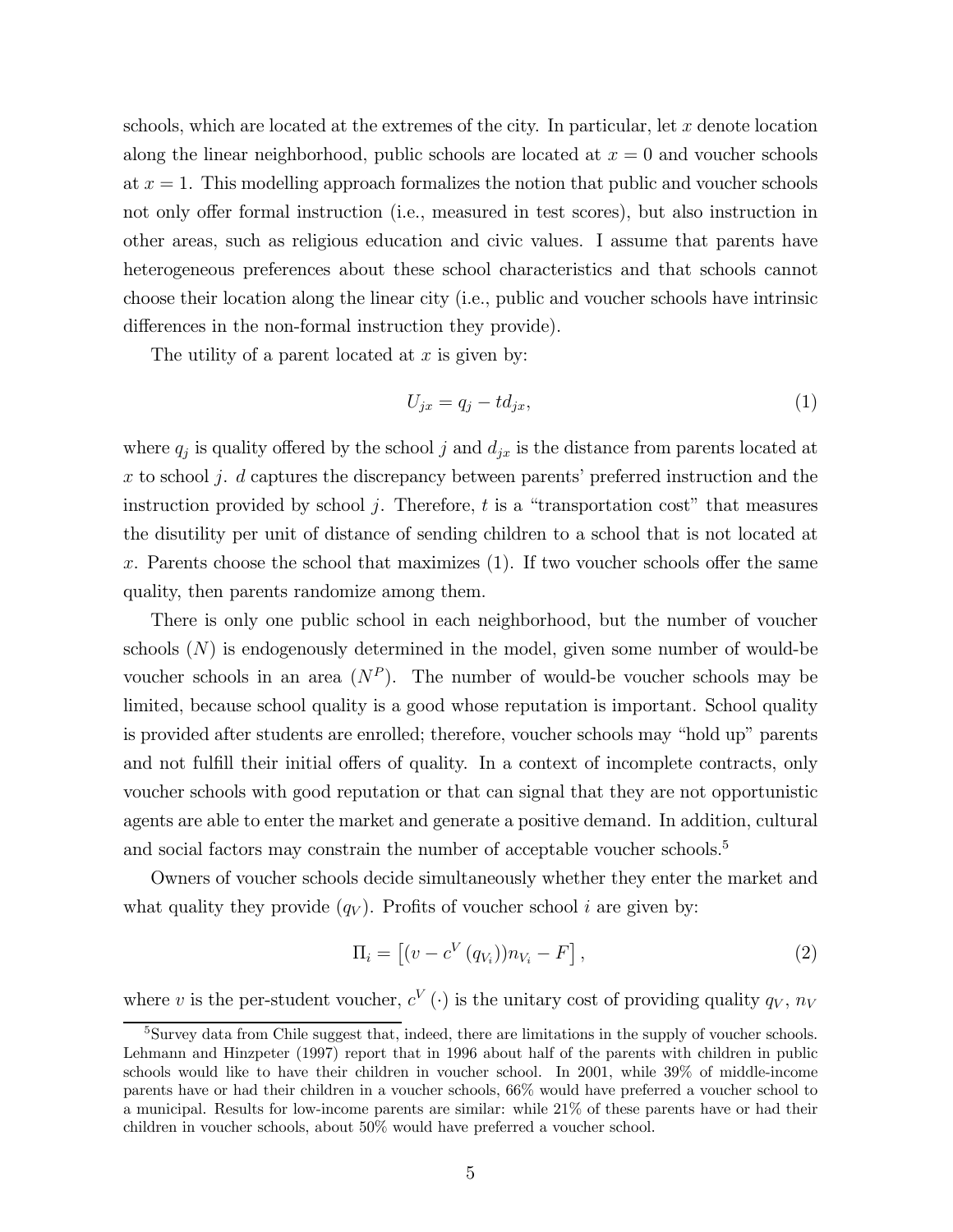is the number of voucher school students, and F is a fixed cost. I assume  $c^{V'}(\cdot) > 0$  and that quality offered by voucher schools has to be above a minimum level  $q_V^M$ .

In terms of public schools, mayors (who manage public schools in a municipality) face an agency problem; in contrast to voucher schools, public schools cannot use variable wages and other forms of explicit incentives to implement their optimal choices. Thus, public school agents (teachers) decide the quality that public schools provide  $(q_P)$  by maximizing:

$$
\left\{y - c^P(q_P) + R \mathbf{1} \left[n_p \geq \bar{n}\right]\right\},\tag{3}
$$

where y is income of teachers, which is fixed,  $c^P(\cdot)$  is the effort cost of providing quality  $q_P$   $(c^{P'}(\cdot) > 0)$ ,  $\mathbf{1}[n_P \geq \bar{n}]$  is an indicator function that takes a value of one if  $n_P \geq \bar{n}$ and a value of zero otherwise,  $n_P$  is the number of public school students,  $\overline{n}$  is the minimum enrollment level, and  $R$  is a positive constant that captures rents of public school agents that are lost if the public school closes. The public school closes when its enrollment is below the minimum enrollment level or its quality is below  $q_P^M$ .

The public school budget is:

$$
[(v-o)n_P - F + NV],
$$

where  $NV$  is a non-voucher transfer and  $o$  is a per student cost. I assume that only non-voucher transfers vary across public schools. The minimum enrollment level of each public school is the enrollment level associated with a balanced public school budget, which is given by:

$$
\bar{n} = \frac{F - NV}{v - o}.
$$

Since only NV varies across public schools,  $\bar{n}$  is determined by changes in NV.

#### 3.2 Equilibrium

The timing of events is as follows:

- 1. First, a finite number  $N^P$  of voucher schools simultaneously decide whether they enter the market and the quality they provide  $(q_V)$ .
- 2. Next, public school agents decide the quality they provide  $(q_P)$ .
- 3. Finally, parents decide to which school to send their only child.

The symmetric subgame perfect equilibrium of this model is characterized by values for  $q_P, q_{V_i}, N, n_P, n_V$ , and  $n_{V_i}$ , such that: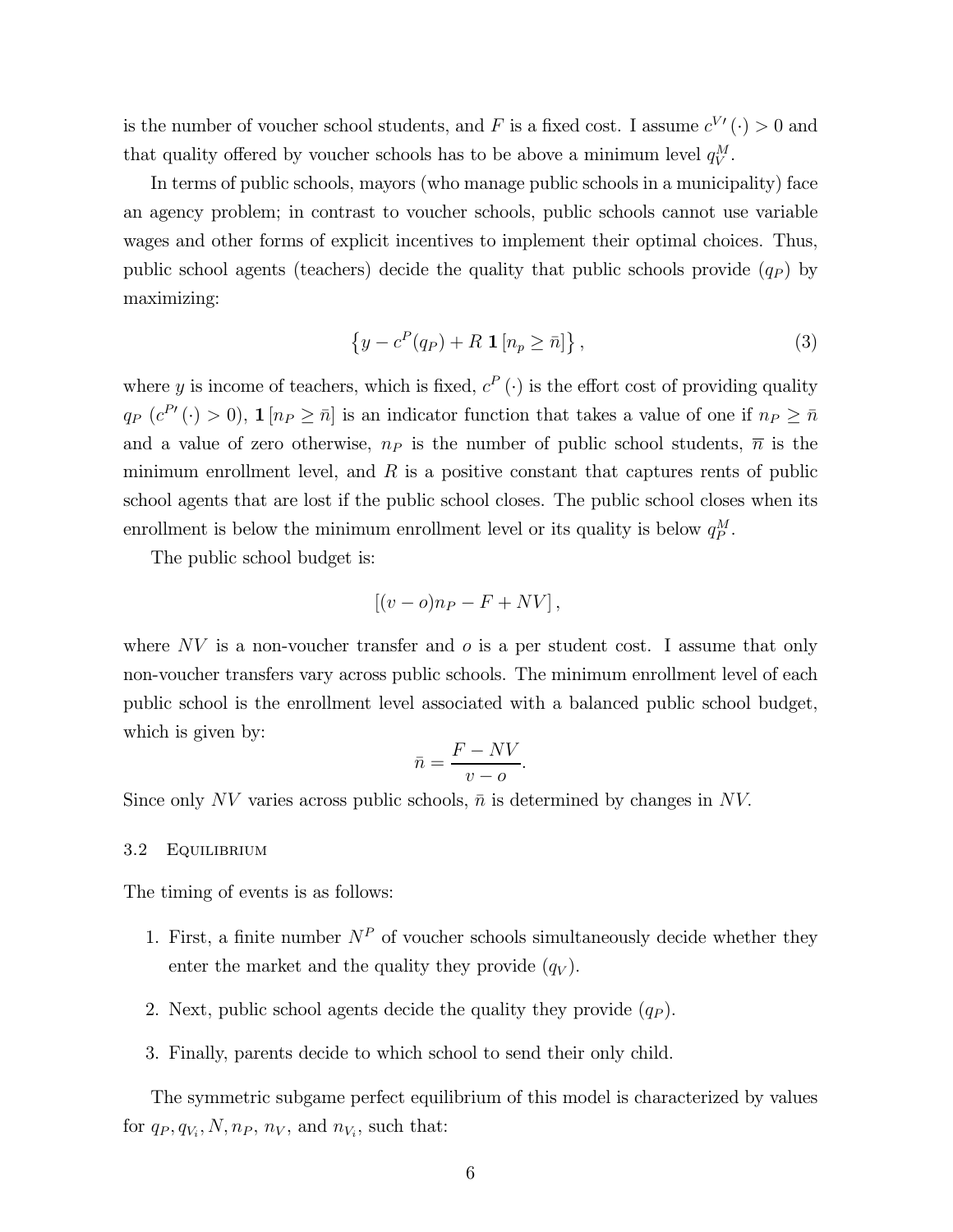- Quality offered by all voucher schools is the same, i.e.,  $q_{V_i} = q_V \forall V_i$ .
- Parents maximize (1) by selecting among available schools.
- Public school agents maximize (3) by selecting public school quality.
- $N \le N^P$ .
- $\Pi_i \geq 0$ , and the N voucher schools that have entered the market maximize (2) by selecting voucher school quality.

To solve the symmetric subgame perfect equilibrium of the model, I use backwards induction, starting from parents' choices. Parents choose a school to maximize (1). Aggregating their decisions, I derive the demand for public and voucher schools, as stated in Result 1 (proofs of the theoretical results are presented in the Appendix):

**Result 1** Enrollment in the public school and voucher schools is, respectively:

$$
n_P = \begin{cases} \bar{L} & \text{if } N = 0 \\ \bar{L} \left( \frac{q_P - q_V}{2t} + \frac{1}{2} \right) & \text{if } N > 0 \end{cases},
$$
  

$$
n_{V_i} = \begin{cases} 0 & \text{if } N = 0 \\ \frac{\bar{L}}{N} \left( \frac{q_V - q_P}{2t} + \frac{1}{2} \right) & \text{if } N > 0 \end{cases} \forall V_i.
$$

School quality is determined by maximizing utility of public school agents, given Result 1. Note that maximization of Equation (3) implies that either the minimum quality or the minimum enrollment constraint is binding in equilibrium. Condition 1 states the case in which the minimum enrollment constraint binds.

### Condition 1 (Minimum Enrollment Constraint Binding)

$$
\big(\frac{\bar{n}}{\bar{L}}-\frac{1}{2}\big)\geq \frac{q_P^M-q_V}{2t}.
$$

Condition 1 is quite intuitive and states that the minimum enrollment level is more likely to be binding when the minimum enrollment is high relative to the population and the difference between minimum public school quality and voucher school quality is large.

Result 2 presents the optimal public school quality.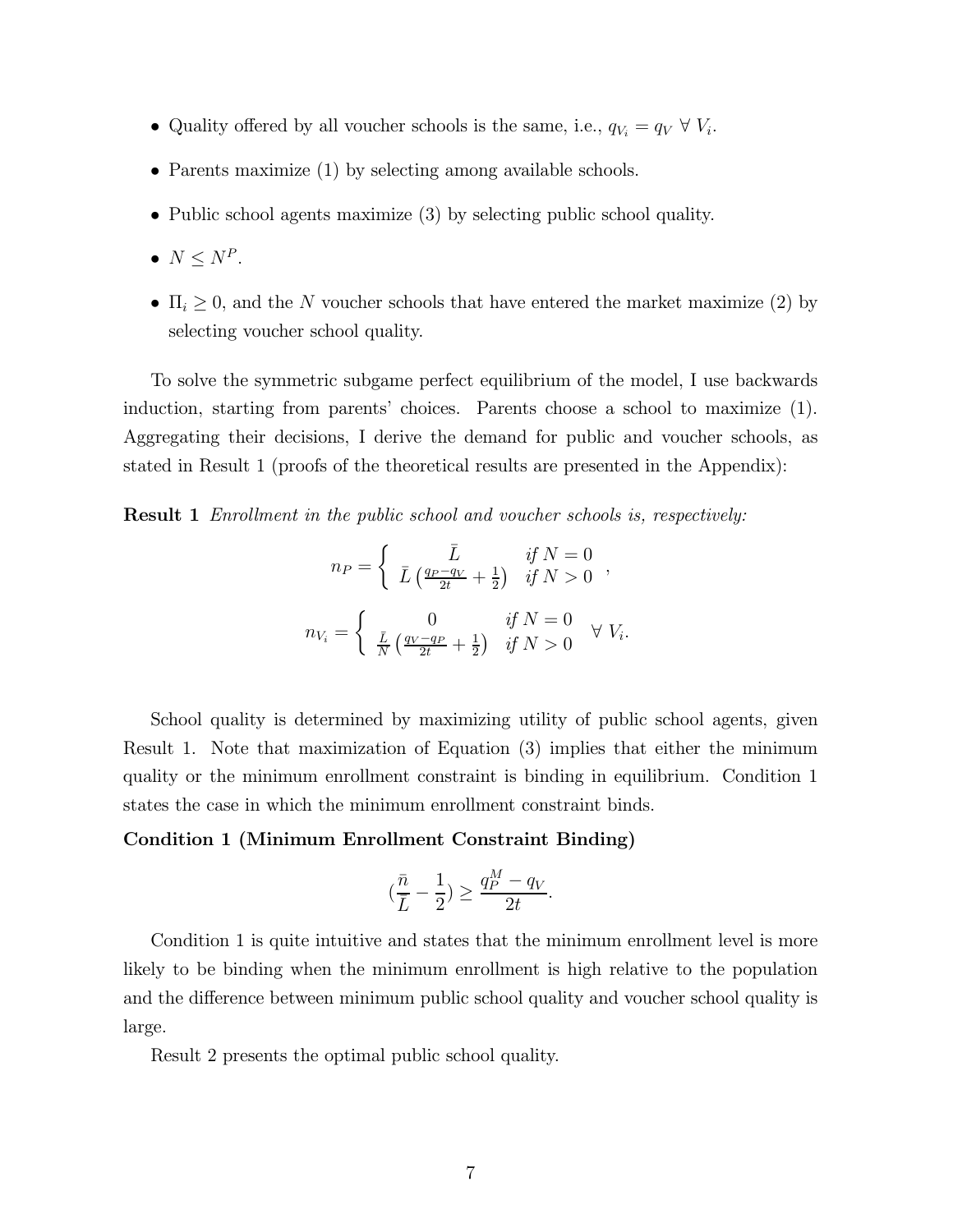**Result 2** 1. If Condition 1 holds, optimal public school quality is given by:

$$
q_P = \begin{cases} q_P^M & \text{if } N = 0\\ 2t(\frac{\bar{n}}{L} - \frac{1}{2}) + q_V & \text{otherwise} \end{cases}
$$

and, enrollment in public schools is given by:

$$
n_P = \begin{cases} \overline{L} & \text{if } N = 0 \\ \bar{n} & \text{otherwise} \end{cases}.
$$

2. If Condition 1 does not hold, optimal public school quality is given by:

$$
q_P = q_P^M,
$$

and, enrollment in public schools is given by:

$$
n_P = \begin{cases} \bar{L} & \text{if } N = 0\\ \bar{L} \left( \frac{q_P^M - q_V}{2t} + \frac{1}{2} \right) & \text{if } N > 0 \end{cases}.
$$

The intuition of this result is that only one of the two constraints is binding in equilibrium. Thus, if there is no voucher school in the market, then public school agents offer the minimum quality,  $q_M^P$ . The same result emerges if the minimum enrollment level is not binding. In contrast, if the minimum enrollment constraint binds, then public school agents have to produce a (higher) quality level, such that the public school has exactly the number of students needed to satisfy the minimum enrollment level.

Finally, regarding the behavior of voucher schools, I first determine the number of voucher schools that have non-negative profits if they produce the minimum quality level  $(q_V^M)$ , assuming no restriction on the number of would-be voucher schools. I denote this number of schools as  $N^*$ . I analyze below the case in which there are a limited number of would-be voucher schools.

**Result 3** 1.  $N^* = 0$  if  $n_V(v - c^V(q_V^M)) < F$ . 2.  $N^* > 0$  if  $n_V(v - c^V(q_V^M)) \ge F$ .  $N^*$  is given by:

$$
N^* : \frac{n_V}{(N^*+1)}(v - c^V(q_V^M)) < F \le \frac{n_V}{N^*}(v - c^V(q_V^M)).
$$

This result highlights an important property of the model. Namely, that  $N^*$  depends positively on the total enrollment in voucher schools which, in turn, depends negatively on public school quality (See Result 1). Therefore, this model predicts that the better the public schools in an area are, the lower is the number of voucher schools operating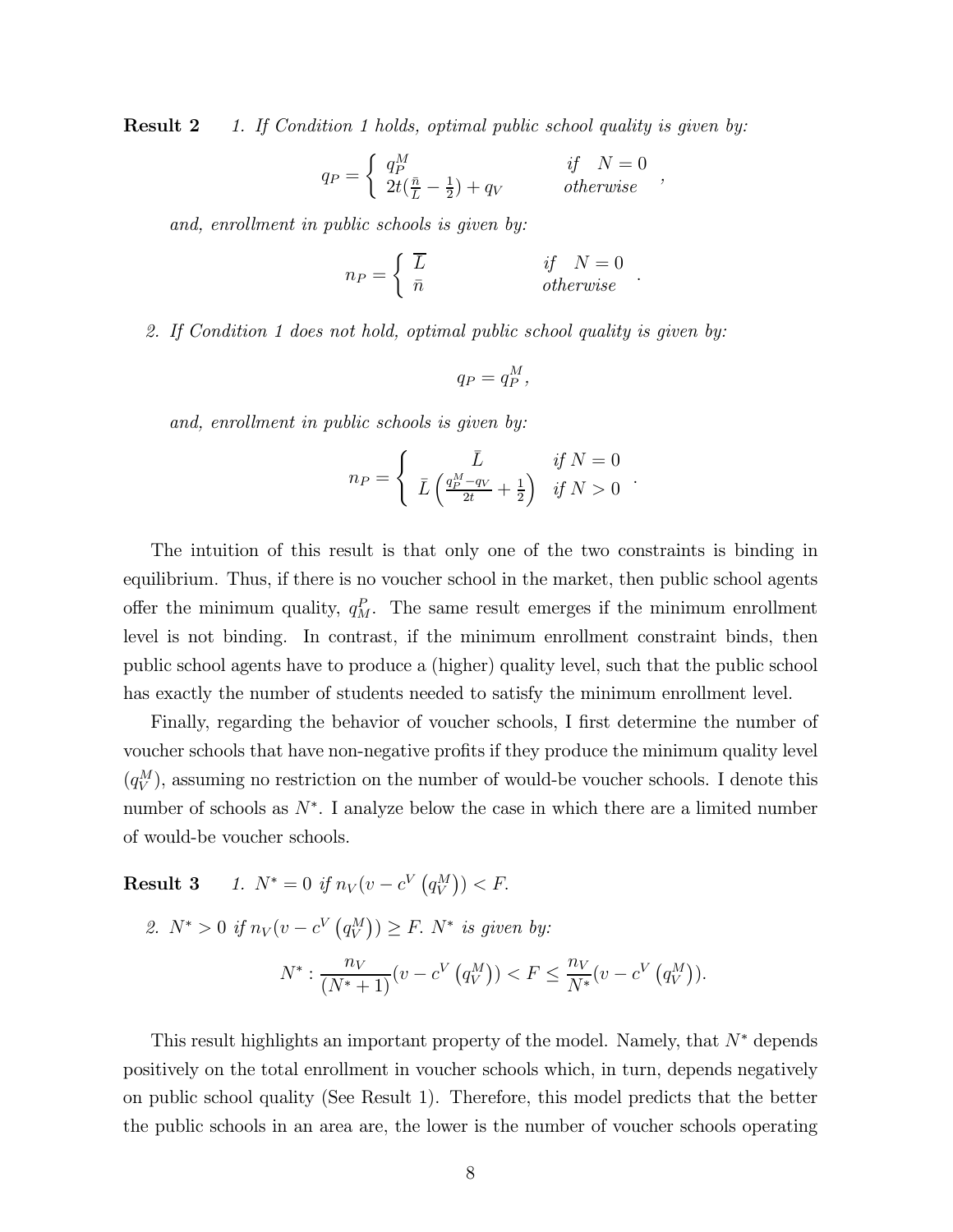in that area. This result is important for the empirical implementation of the model because it suggests that there may be reverse causality from public school quality to the number of voucher schools in an area. Therefore, OLS estimates of the effect of voucher-school competition are downward biased. This bias suggests using instrumental variables to identify the causal effect of the number of voucher schools on public school quality.

Next, the actual number of voucher schools depends on the availability of would-be voucher schools in a market.

**Result 4** The number of voucher schools operating in a market is:

$$
N = \min\left(N^*, N^P\right).
$$

Finally, the next result determines the optimal quality level offered by each voucher school.

**Result 5** If Condition 1 holds, quality offered by voucher schools is:

$$
q_V = \begin{cases} q_V^M & \text{if } N = 1 \text{ and } N^P = 1 \\ c^{V^{-1}} \left( v - \frac{N F}{L - \bar{n}} \right) & \text{if } N \ge 1 \text{ and } N^P \ge 2 \end{cases}.
$$

If Condition 1 does not hold, quality offered by voucher schools is:

$$
q_V: \begin{cases} \frac{c^V(q_V)}{c^{V'}(q_V)} = 2t\frac{n_V}{L} & \text{if } N = 1 \text{ and } N^P = 1\\ q_V = c^{V^{-1}}\left(v - \frac{NF}{n_V}\right) & \text{if } N \ge 1 \text{ and } N^P \ge 2 \end{cases}.
$$

This result highlights the role of competition in creating incentives for voucher schools to increase quality. In the case when  $N = 1$  and  $N^P = 1$ , the single public school does not face potential competitors, chooses the minimum quality level  $(q_V^M)$  and earns rents in equilibrium. In contrast, when  $N^P \geq 2$  and  $N = 1$ , the existence of potential entrants creates incentives for the incumbent voucher school to increase quality until profits are equal to 0. Similarly, when  $N \geq 2$ , the existence of potential competitors creates incentives for incumbents to offer a quality level such that profits are equal to 0 in equilibrium.

Results 1 through 5 allow me to characterize the equilibrium quality given different parameter values. This is presented in Proposition 1.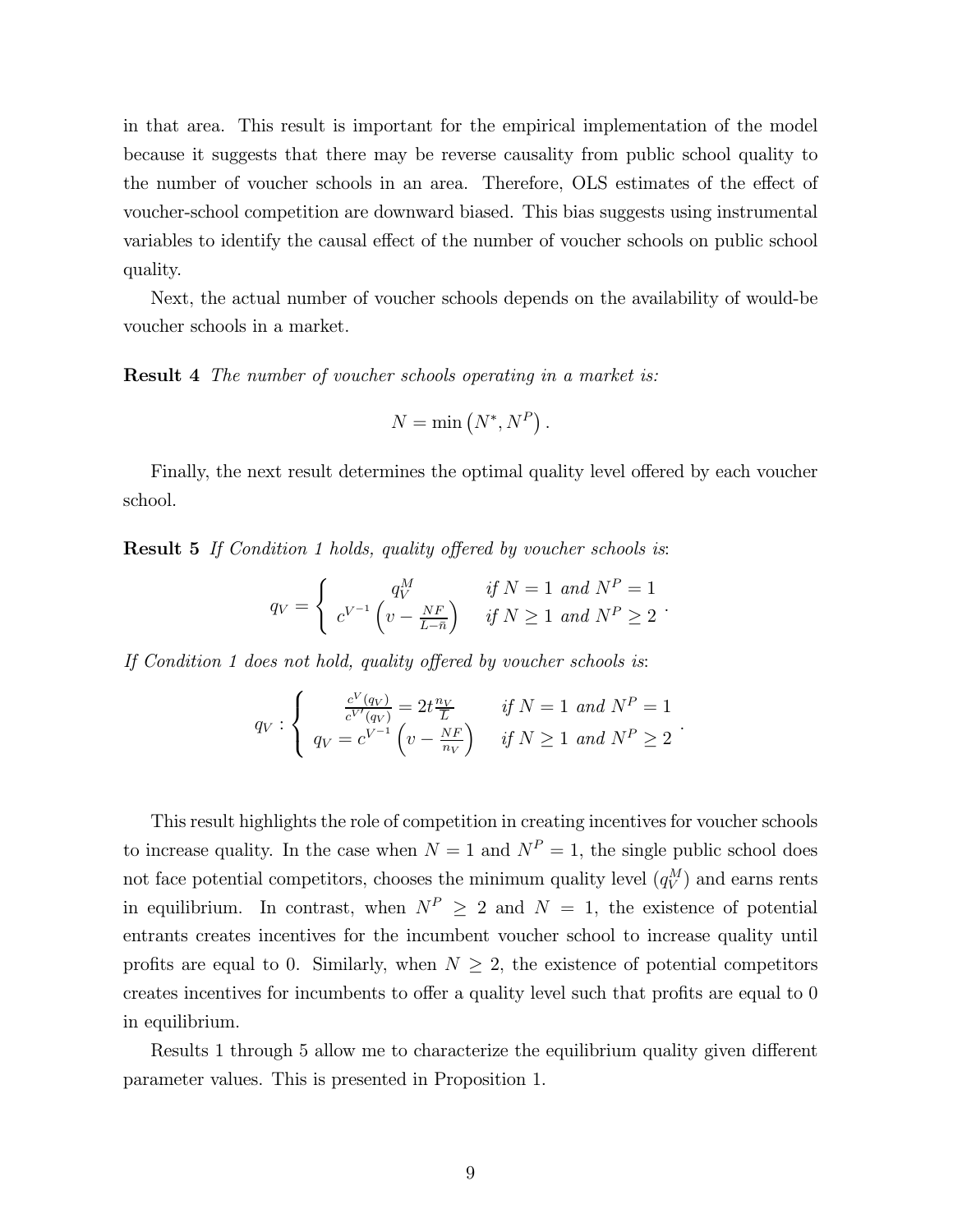Proposition 1 (Equilibrium Public and Voucher School Quality) If Condition 1

holds in equilibrium, public and voucher school quality are given by:

$$
q_P = \begin{cases} q_P^M & \text{if } N = 0\\ 2t(\frac{\bar{n}}{L} - \frac{1}{2}) + q_V^M & \text{if } N = 1 \text{ and } N^P = 1\\ 2t(\frac{\bar{n}}{L} - \frac{1}{2}) + c^{V^{-1}}\left(v - \frac{NF}{L - \bar{n}}\right) & \text{if } N \ge 1 \text{ and } N^P \ge 2 \end{cases},
$$
  

$$
q_V = \begin{cases} q_V^M & \text{if } N = 1 \text{ and } N^P = 1\\ c^{V^{-1}}\left(v - \frac{NF}{L - \bar{n}}\right) & \text{if } N \ge 1 \text{ and } N^P \ge 2 \end{cases}.
$$

If Condition 1 does not hold in equilibrium, public and voucher school quality are given by:

$$
q_P = q_P^M \forall N,
$$
  
\n
$$
q_V : \begin{cases} \frac{c(q_V)}{c'(q_V)} = 2tn_V & \text{if } N = 1 \text{ and } N^P = 1 \\ q_V = c^{-1} \left( v - \frac{NF}{n_V} \right) & \text{if } N \ge 1 \text{ and } N^P \ge 2 \end{cases}.
$$

To focus on the most interesting cases for the purposes of this paper and to reduce the number of possible cases, I discuss mainly the case in which the minimum enrollment constraint binds in equilibrium (Condition 1). This seems the most plausible case for Chile.<sup>6</sup> When Condition 1 is violated, public school quality does not depend on the number of voucher schools. In turn, voucher school quality is an increasing function of the number of voucher schools in the market. When Condition 1 holds, the minimum enrollment level is binding; therefore, public school quality also depends on the number of voucher schools in the market, because public schools respond to voucher school quality in order to achieve the minimum enrollment level.

Proposition 1 allows me to study the effects of increases in  $N^P$  on public and voucher school quality. These comparative static exercises are closely related to my empirical analysis in this paper, which uses a potentially valid source of exogenous variation of N. In the remainder of the model, I only consider the case in which  $N \leq 2$ , which is the relevant interval for Chile, because the ratio of voucher-to-public schools is less than 2 in 95% of the educational markets.

Corollary 1 (Level Effects) If Condition 1 holds in equilibrium and  $N \leq 2$ , an increase in  $N^P$  that increases N has a positive effect on equilibrium voucher and public school quality .

<sup>&</sup>lt;sup>6</sup>Condition 1 is supported by the data. The Chilean data suggests that:  $-0.06 \approx (\frac{\bar{n}}{L} - \frac{1}{2}) > \frac{q_P^M - q_V}{2t} \approx \frac{-0.16 - 0.03}{1.61} \approx -0.12$ . I estimate t from a regression of  $\frac{n_P}{L}$  on  $q_P - q_V$ . I approximate  $q_P^M$ test scores of public schools when  $N = 0$ , and  $q_V$  using the average test scores for voucher schools in markets with  $N = 1$ .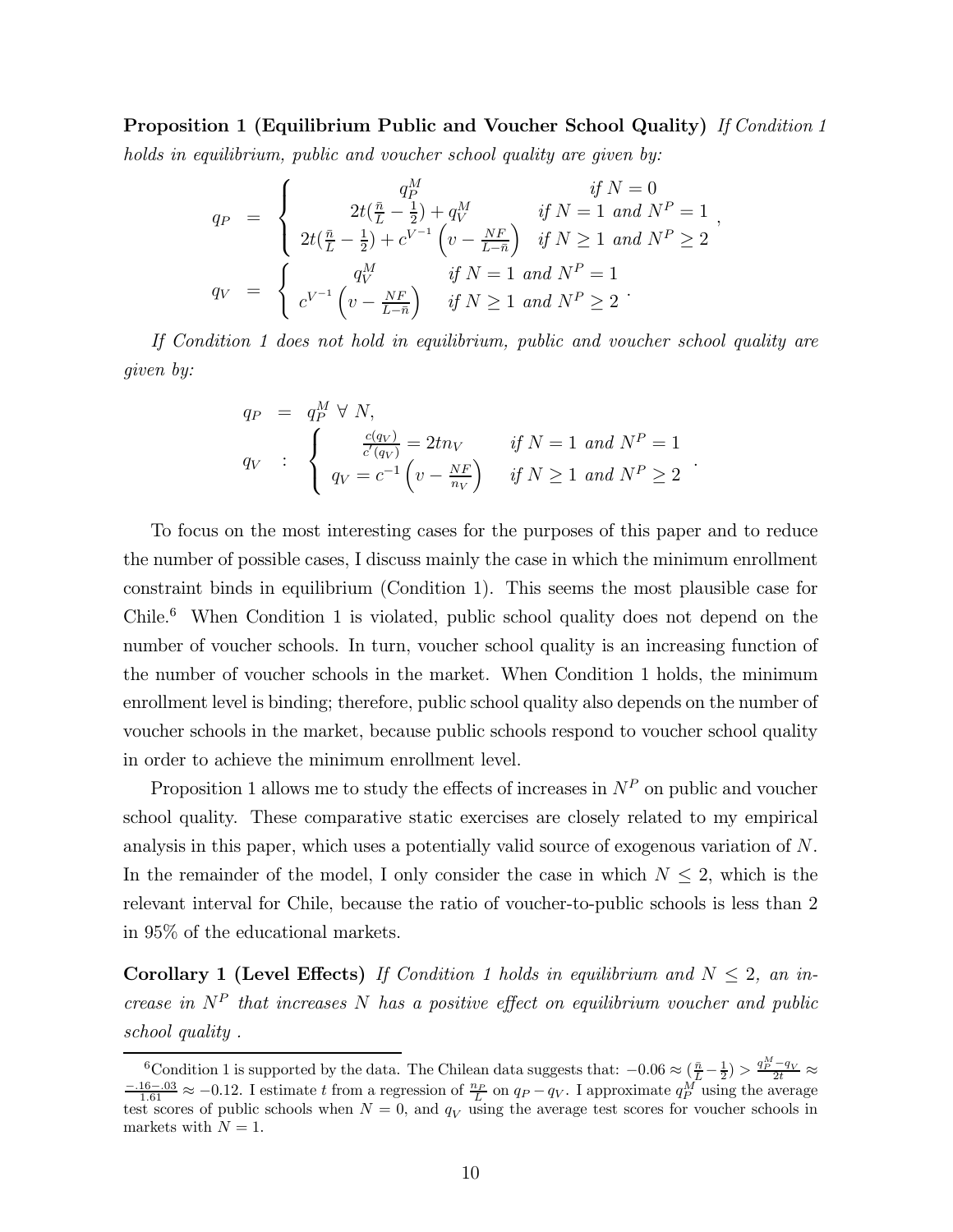If Condition 1 holds in equilibrium and  $N = 1$ , an increase in  $N^P$  from 1 to 2 has a positive effect on equilibrium voucher and public school quality.

Intuitively, when  $N$  increases from 0 to 1, the public school increases the quality offered because the minimum enrollment constraint becomes binding. When N increases from 1 to 2, the incumbent voucher school has to increase its quality until rents are dissipated, because the entering voucher school offers a higher level of quality. In this case, the public school has to respond to the increase in voucher school quality in order to meet the minimum enrollment constraint. The second case stated in Corollary 1 highlights the effects of increasing potential competition when the market is such that only one voucher school operates. In this case, potential competition creates incentives for the incumbent voucher school to increase quality until profits are dissipated.

Corollary 2 presents another interesting theoretical implication of an increase in N that is caused by an increase in  $N<sup>P</sup>$ . This corollary resembles an empirically relevant case for Chile because public schools in about 85% of the educational markets face competition from at most one voucher school and, as previously mentioned, the ratio of voucher to public schools is less than 2 in 95% of the educational markets. Thus, this corollary produces theoretical predictions related to the variation I observe in the data.

Corollary 2 (Public vs. Voucher School Response to Competition)  $\text{Let } q_j^N \text{ de-}$ note equilibrium quality of school j when the number of voucher schools in a market is N. Define  $z_P$  and  $z_V$ :

$$
z_P \equiv q_P^1 - q_P^0, \text{ and}
$$
  

$$
z_V \equiv q_V^2 - q_V^1
$$

If Condition 1 holds in equilibrium and N increases initially from 0 to 1 and next from 1 to 2 as a consequence of an increase in  $N^P$ :

- 1. If  $z_P > z_V$ , public school quality responds more strongly than voucher school quality to an increase in voucher school competition.
- 2. If  $z_P = z_V$ , public school quality and voucher school quality respond the same to an increase in voucher school competition.
- 3. If  $z_P < z_V$ , public school quality respond less strongly than voucher school quality to an increase in voucher school competition.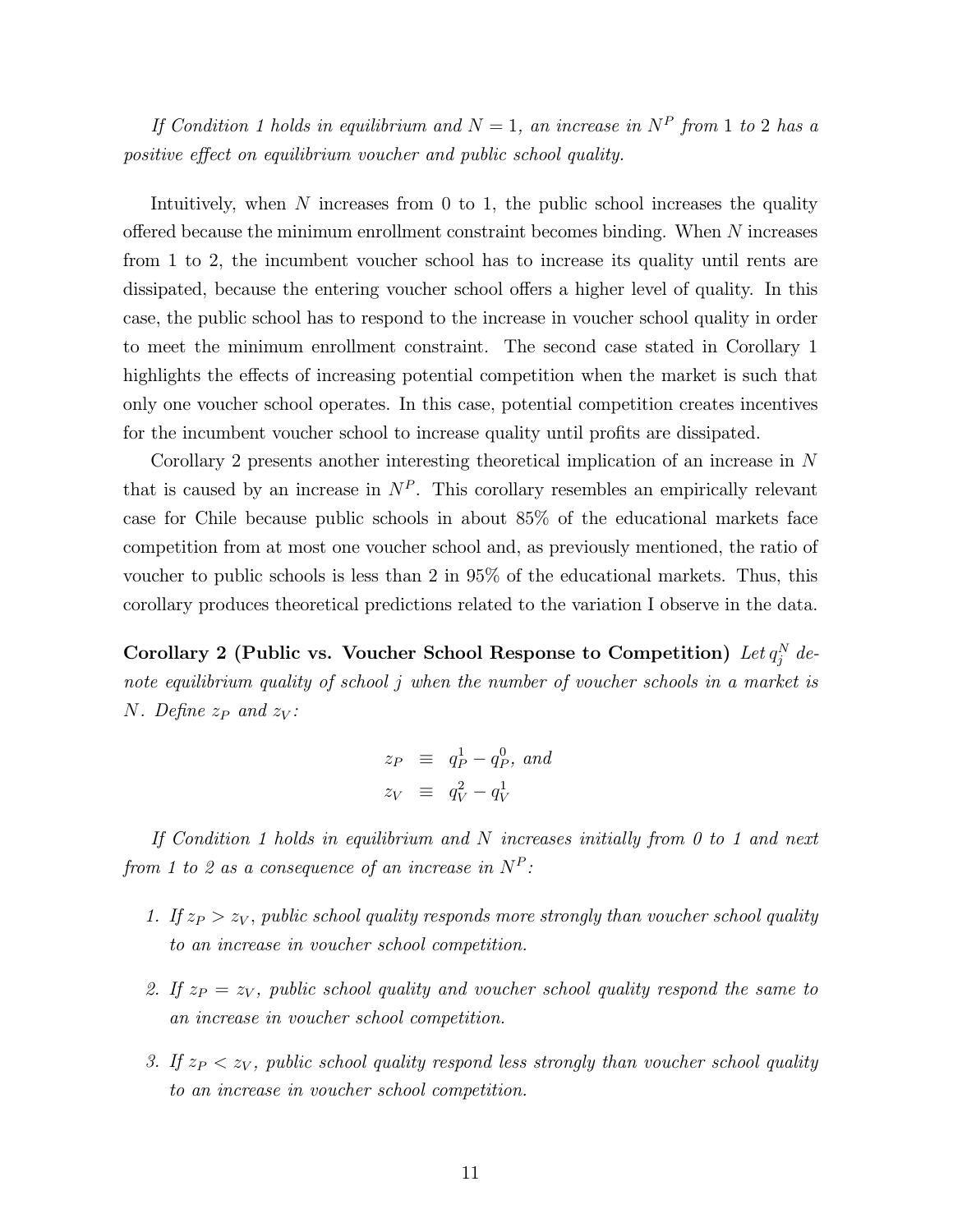The comparative static exercise in Corollary 2 implies that voucher school competition could put stronger pressures to increase quality on public schools than on voucher schools. Theoretically, there is no restriction to the relative response of both voucher schools to the comparative static exercise presented in Corollary 2. For instance, public school quality may be more responsive when the difference between minimum voucher school quality  $(q_V^M)$  and minimum public school quality  $(q_P^M)$  is sufficiently large, which produces a tremendous increase in public school quality in order to meet the minimum enrollment level. On the contrary, if  $q_V^M - q_P^M$  is small or the minimum enrollment level is sufficiently small, then voucher schools' response to competition may be greater. The empirical results in this paper suggest that both types of schools respond similarly to voucher school competition.

Finally, Proposition 1 implicitly states that the response of the public school to an increase in the number of voucher schools produced by an increase in  $N^P$  depends on how binding the minimum enrollment constraint is. The minimum enrollment constraint is more binding when the school age population is large or when non-voucher transfers are large. Corollary 3 states this result.

Corollary 3 (Interaction Effects) If Condition 1 holds in equilibrium and  $N$  increases from 0 to 1 as a consequence of an increase in  $N^P$ , then the larger is the schoolage population  $(\overline{L})$ , and the more the non-voucher transfers there are, the lower is the response of the public school to the entry of a voucher school in the market.

The predictions of Corollary 3 are quite intuitive. Public schools with more stringent incentives in the form of harder enrollment levels have to increase quality more when a voucher school enters the market. This corollary clearly illustrates the working of the model in terms of the mechanism that makes voucher schools increase quality when facing voucher school competition.

In summary, the most important empirical prediction of the theoretical framework presented in this section is that public and voucher school quality should increase as the number of voucher schools in a market increases exogenously. In addition, there should be interaction effects: the public school response to exogenous changes in voucher school competition depends on how binding the minimum enrollment is. This result illustrates the theoretical mechanism at work in the model, which is basically related to the implicit incentives that the minimum enrollment constraint gives to public school agents. In addition, the theory predicts that the response of public schools to an increase in the number of voucher schools in a market may be greater than the response of voucher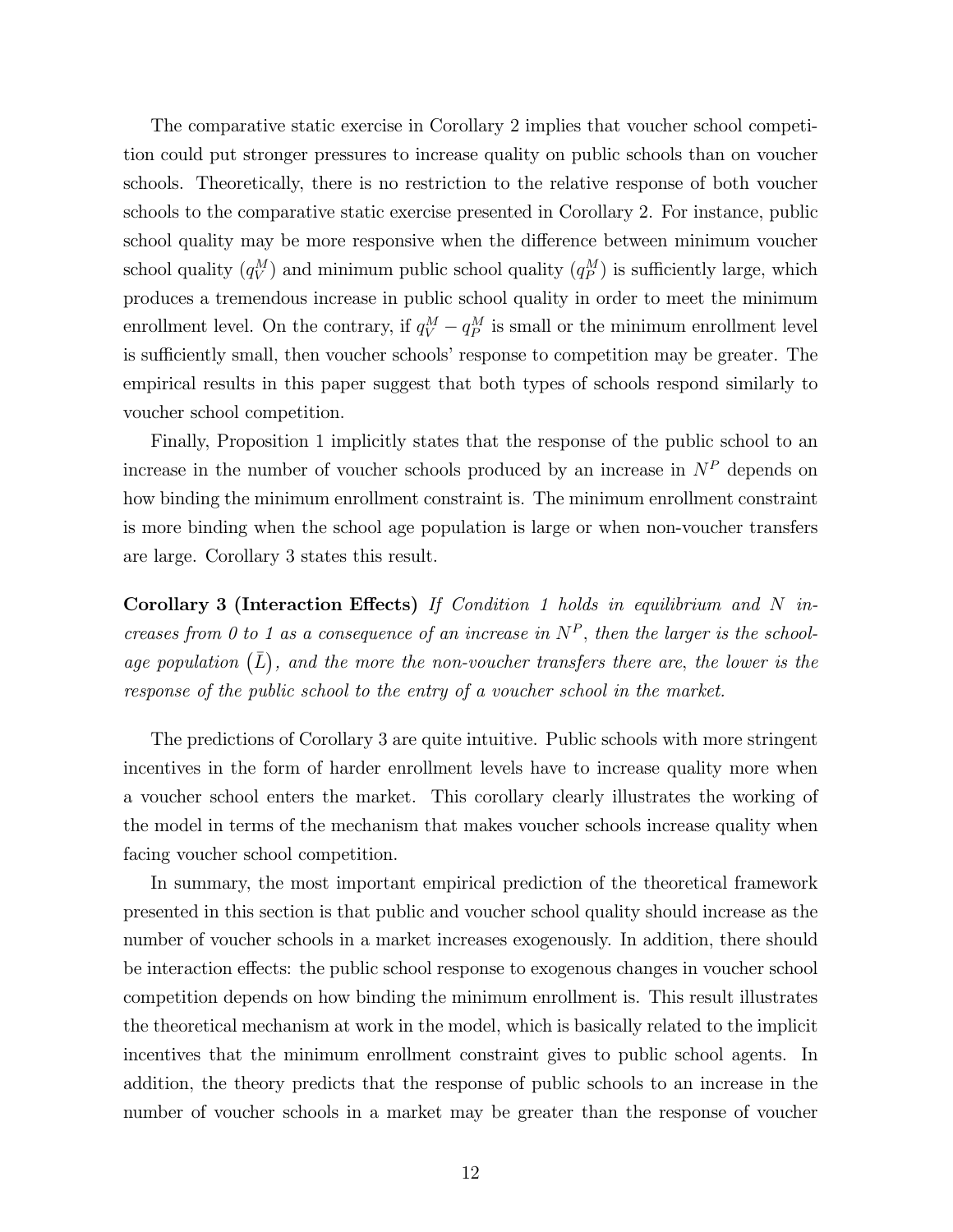schools if the minimum public school quality is sufficiently low. Finally, the theory also suggests that the number of vouchers in a market is endogenous to public school quality. This suggests the use of instrumental variables in the empirical analyses of this paper.

### 4 DATA

I use several datasets in this paper. Table 1 presents the variables used, the level at which each variable is collected, and the descriptive statistics of each variable. I use data on students' educational outcomes, their backgrounds, parent preferences, school characteristics, and the characteristics of the area where they attend school from the dataset of the 2002 SIMCE (Sistema de Medición de la Calidad de la Educación) test, which was administered to 4th graders. This test has been given nationwide since 1988 to more than 90% of students in a different grade each year (4th, 8th, or 10th graders). I use the average of the Math and Spanish portions of the test (standardized to have an average of 0 and a standard deviation of 1) as my measure of academic outcomes. I use income per household member and mother's education to measure the socioeconomic background of students.<sup>7</sup>

Second, I use the CASEN (*Encuesta de Caracterización Socioeconómica*) 2000 survey, which collects information on socioeconomic variables for a representative cross-section of the population. I use a high school graduation dummy as a measure of educational attainment for members of different cohorts that attended school in different places. Third, I use the 2002 Social Protection Survey (called "Labor History and Social Security"), which collects life-time information for a sample of individuals. I use information on high school graduation rates at the market level for individuals attending school before the 1981 reform and the migration decisions of parents with school-age children in 2002.

I measure the degree of voucher school competition as the ratio of voucher schools to public schools in each educational market. I use 284 municipalities and the Metropolitan Area of Santiago as proxies for local educational markets. Municipalities are separate educational markets because, with the exception of municipalities in the Metropolitan Area of Santiago, most students attend schools in the town where they live (Hsieh and Urquiola, 2004; and Sapelli and Vial, 2002). Data on the availability of schools in each market come from the Ministry of Education files.

Data on religious variables at the diocese level related to my identification strategy

<sup>&</sup>lt;sup>7</sup>I use five categories to measure mother's education (having attained at most primary education, secondary general education, secondary technical education, post-secondary technical education, and college or postgraduate education).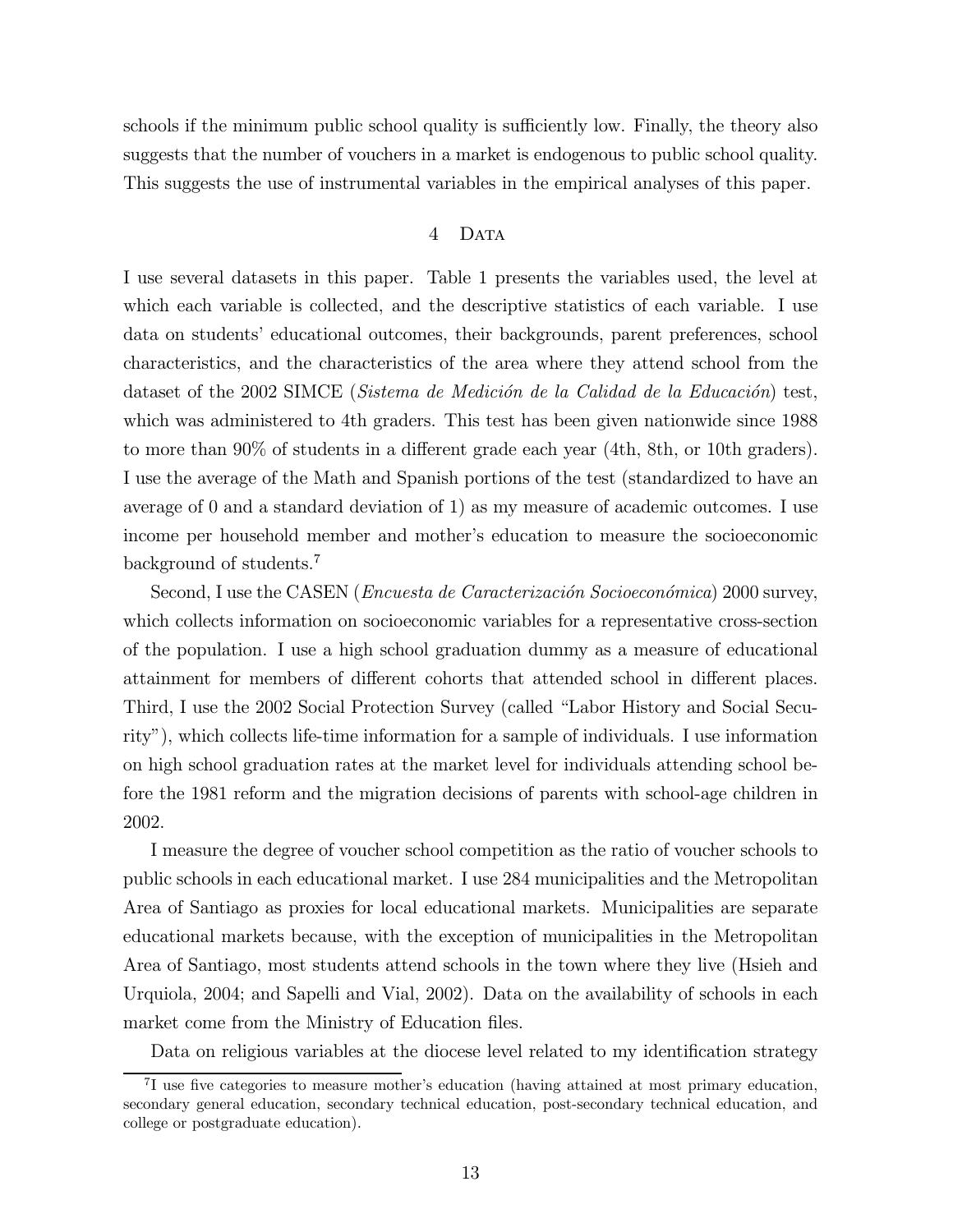come from the yearly publication by the Vatican called Annuario Pontificio (the number of priests, the share of Catholics, and the ratio of order to total priests in each Chilean diocese).

I also use other sources of data in some empirical exercises. Data on Catholic schools come from the school directory of the Educational Foundation of the Chile Catholic Bishops Conference (http://www.feducech.cl/). Data on socioeconomic outcomes not included in the previous datasets at the market level come from the Chilean Municipal Dataset (available at http://www.sinim.cl/). Finally, when analyzing the interaction effects of inter-school competition, I use information on electoral outcomes at the municipality level from the Chilean Electoral Office.

### 5 Identification Strategy

One major challenge for an empirical analysis of the relationship between voucher school competition and educational outcomes is the potential endogeneity of the number of voucher schools. In this section, I argue that the interaction of the number of Catholic priests per person in 1950 and the school reform of 1981 allows me to identify the exogenous variation in the number of voucher schools in different educational markets.

The potential endogeneity between the number of voucher schools and public school quality can be illustrated using the model in Section 3. Increases in minimum quality  $(q_P^M)$  or minimum enrollment  $(\bar{n})$  decrease the number of voucher schools operating in an area and have a positive effect on quality offered by public schools. Thus, entry into the market is endogenous to public school quality; therefore, simple correlations or OLS estimates will produce downward biased estimates of the causal effect of voucher-school competition on educational outcomes. Alternatively, OLS estimates could be biased upward if voucher school entry responds to some unobserved (to the econometrician) characteristic of the market that has a positive effect on school quality.

My identification strategy exploits the interaction of the (log of the) number of Catholic priests per person in 1950 and the 1981 reform to identify the exogenous variation in the number of voucher schools in an area, after controlling for the share of Catholic population.<sup>8</sup> The basic motivation for this identification strategy is that the involvement of priests in educational activities is understood as a key element of their religious mission (Garrone, 1977). However, although Catholic priests were involved

<sup>8</sup>By controlling for the share of the Catholic population, I take into account potential direct effects of this variable on educational results (as suggested by recent research on the effects of religious affiliation on income, education, and other social and economic variables, e.g., Barro and McCleary, 2003 and Gruber, 2005).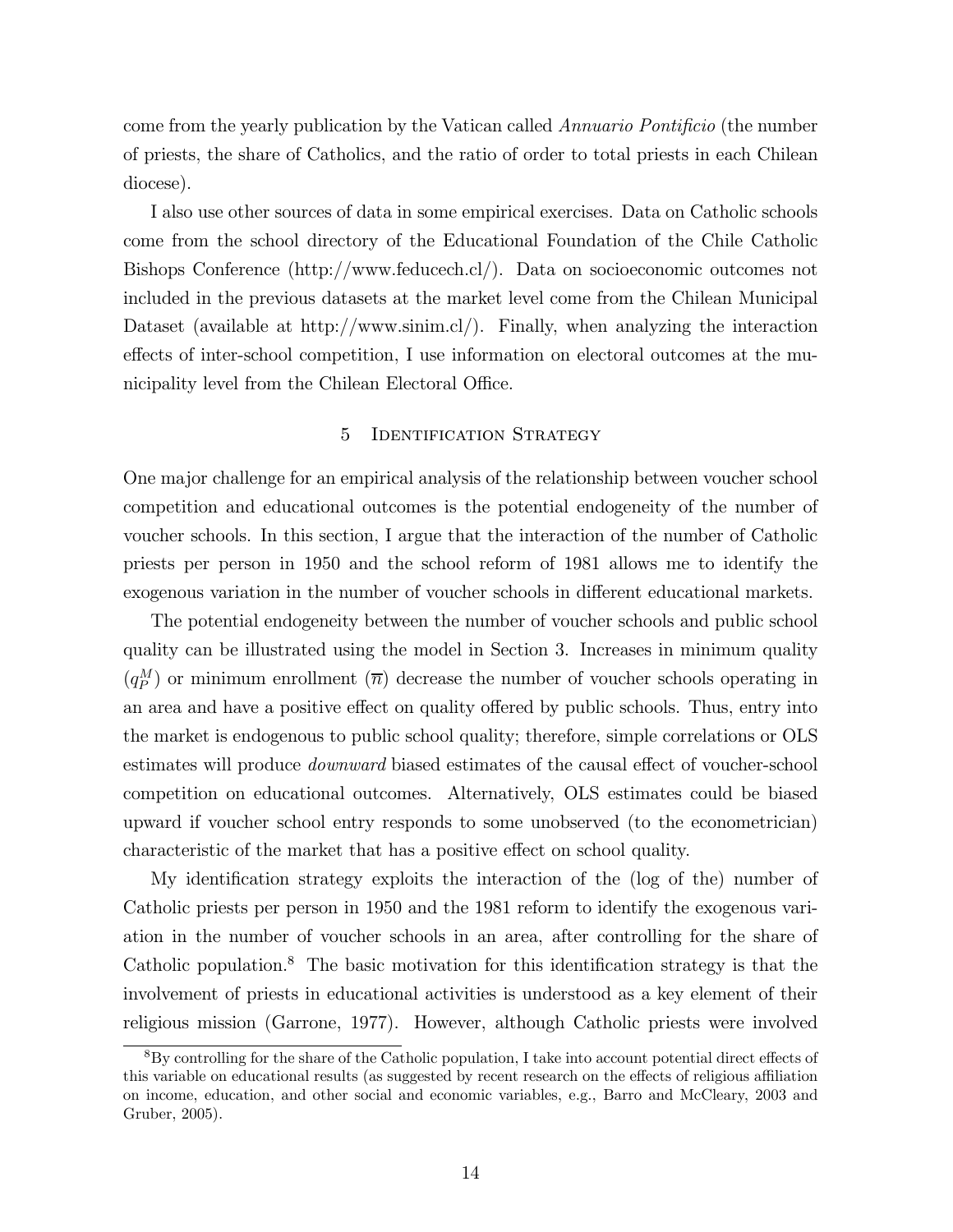in the management and construction of Catholic schools after the reform when these schools started to receive vouchers, their involvement in schools for middle- and lowerclass students before 1981 was negligible. The main reason for this shift is that only after the reform did Catholic schools start to receive vouchers, allowing priests to establish new schools or to expand enrollment among middle- and lower-class students. Before the reform, the Catholic schools existed but focused on high-income students because there was little public funding. Enrollment in free private schools before the reform was only about 5% of the school-age population (Aedo-Richmond, 2000), which defined an upper bound for enrollment in free Catholic schools. In contrast, after the reform, the enrollment in Catholic schools increased significantly to about two-thirds of total voucher school enrollment (based on data from 2002). Moreover, the voucher reform at the same time created incentives for public schools to react to voucher-school competition by linking public school revenues to enrollment.

Priests are important actors in Catholic schools. These schools can be owned directly by the Church, by religious orders, or by people supported by the Church, but they always have at least one priest acting as a chaplain. Currently, priests tend to focus on pastoral ministries (e.g., being chaplains and teaching religious education classes) and on the management of schools. In terms of time requirements of being a priest in a school, priests have to spend a significant amount of time working with students, teachers, and parents. Priests working in schools receive wages that are comparable to those of other teachers. Pasalacqua (2004) reports that about 5% of the teaching staff and 10% of the non-teaching staff in Catholic voucher schools are religious personnel (including not only priests, but also brothers and nuns).

The number of priests per person is historically determined and varies widely across Chilean dioceses, despite the majority of the population being Catholic.<sup>9</sup> While the average diocese has a ratio of about 0.15 priests per 1,000 people, the diocese with the highest ratio (0.23 priests per 1,000 people) has more priests per person than most Latin American countries; and, the diocese with the lowest ratio (0.06 priests per 1,000 people) is comparable to what is observed in a poor (and non-Catholic) country such as Kenya. The variation in the number of priests across Chilean dioceses has to do mainly with the fact that religious orders are more numerous in some areas than others.

Religious orders established themselves in a non-uniform way in different dioceses in the past. The allocation of orders to different dioceses was related mainly to the

 $^{9}$ In the Catholic Church, a diocese is an administrative territorial unit, composed of many parishes and governed by a bishop. Technically, each diocese is independent of the others and the bishop only responds to the Pope. There were 19 Catholic dioceses in Chile in 1950.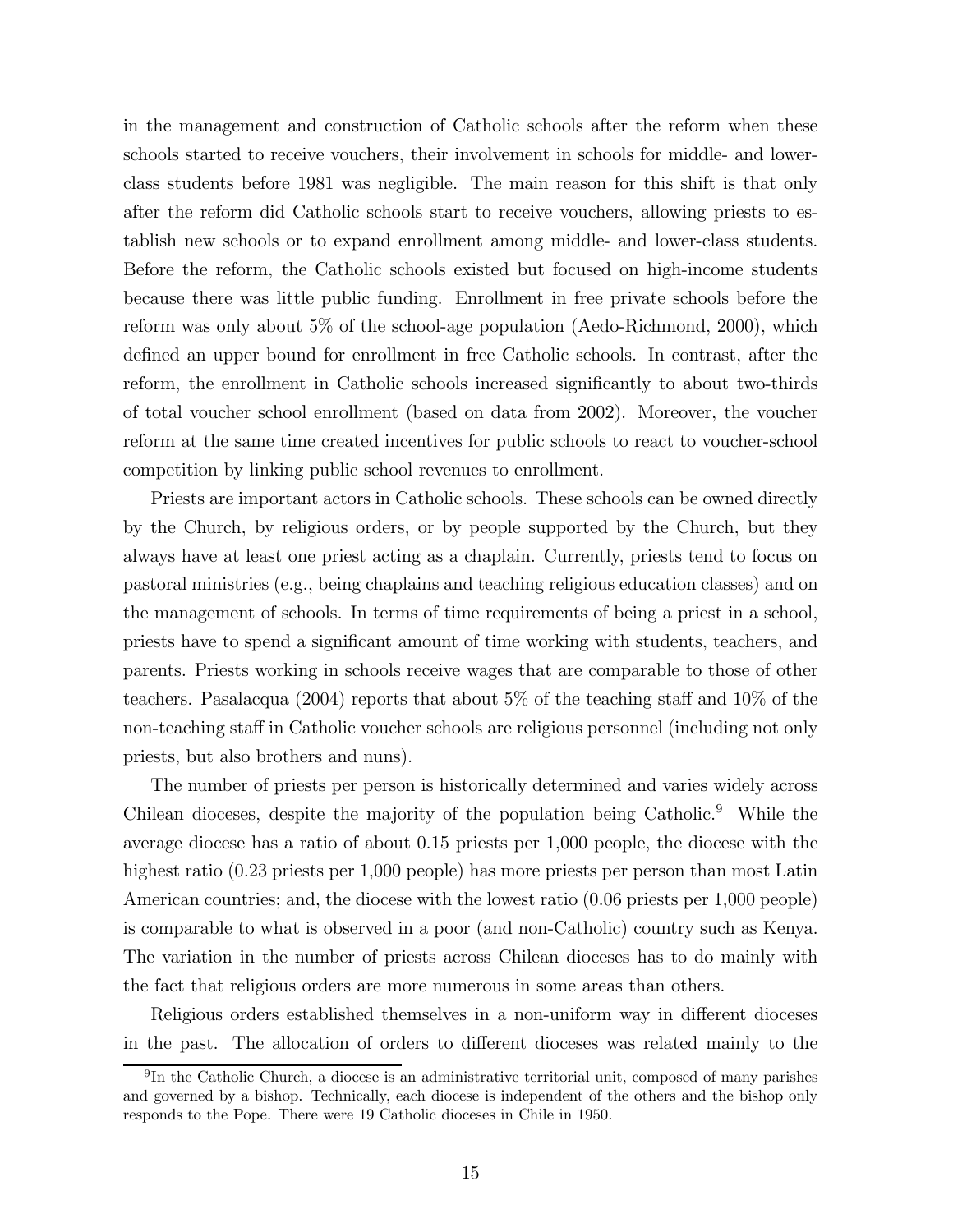desire to bring priests to some Chilean areas beginning in the mid nineteenth to the mid twentieth centuries (Aliaga, 1989; Araneda, 1986; Barrios, 1992). Some areas ended up with more order priests because the bishops of some dioceses either belonged to orders themselves or were more open to receiving order priests. While 71% of the order priests in Chile in 2002 belonged to orders that entered the country between 1810 (the year of independence) and the 1950s, only 5% of these priests belonged to orders that entered the country after the  $1950s^{10}$  In general, there are more order priests than non-order priests. Therefore, dioceses where religious orders work tend to have more priests. The historical roots of the presence of orders in different areas creates a positive correlation between the number of priests today and in the past: the correlation between the number of priests per capita during the 1990s and the 1950s is 0.78.

Table 2 illustrates the importance of orders in explaining the cross-diocese variation in (the log of) priests per capita in 1950. I use the ratio of order priests to the total number of priests as a proxy for the presence of orders in different dioceses. Results in columns 3 and 4 support the claim that the variation of priests per capita is related to the presence of orders in different dioceses.

I use priests per capita in 1950 as the main instrument for voucher school entry in different areas during the voucher period, and the ratio of order-to-total priests as an alternative instrument. The next section empirically studies the validity of this identification strategy.

### 6 Reduced Form Estimates: Difference-in-Difference Analysis and ROBUSTNESS CHECKS

To validate the identification strategy discussed in the previous section, I need to show that priests are not related to educational outcomes before the voucher reform and are related to educational outcomes after the reform. Table 3 presents the basic evidence supporting this identification strategy. In particular, I focus on three different cohorts. People older than 37 in 2000 (the year the CASEN survey was collected) attended school before the reform was implemented; people between 26 and 37 years attended school between 11 years and one year after the reform was implemented; and those less than 26 received their complete K-12 education after the reform was implemented. Because I do not have data on test scores before the reform, I use high school graduation as a proxy for school quality.

The results in Table 3 suggest that the number of priests has no relationship to

<sup>&</sup>lt;sup>10</sup>These numbers were computed using information from the 2002 directory of the Catholic Church in Chile.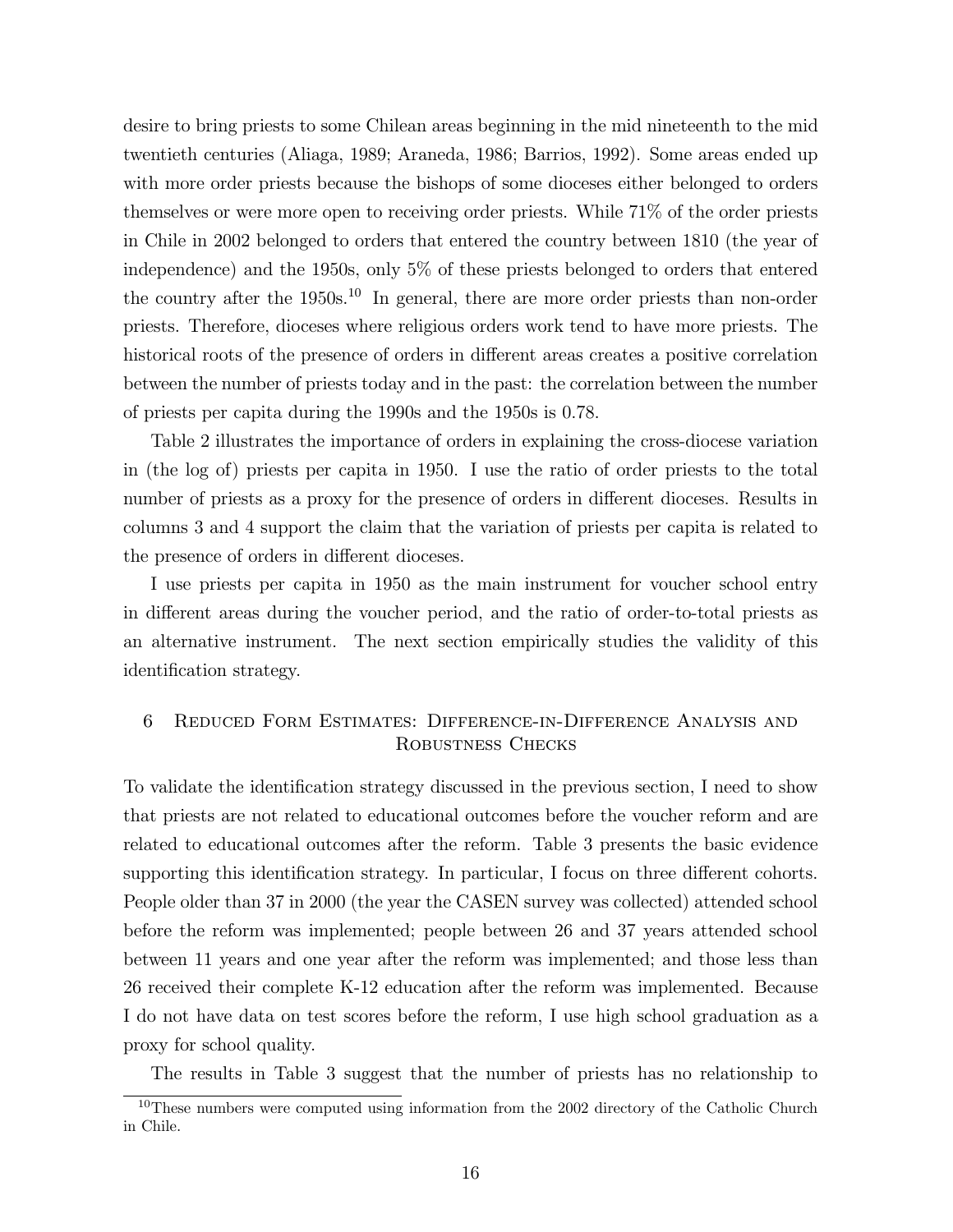high school graduation rates for people attending school before 1981 (column 1). For the second group (i.e. those receiving only a share of their primary and secondary education after 1981), the effect of priests is positive but not significant. Finally, for those receiving their entire education after 1981, priests have a positive and significant effect on educational outcomes.

The results using the ratio of order-to-total priests point in the same direction, but they are not as precisely estimated as when using the number of priests (columns 4 to 6). Overall, this evidence supports the idea that priests are correlated with educational outcomes only for the cohorts that attended school after the 1981 reform.

Figure 1 presents a more detailed exercise to evaluate the differentiated effects of priests on educational outcomes for cohorts that have different degrees of exposure to the 1981 reform. The top panel of that figure plots the relation between high school graduation and priests in the decade closer to school attendance for individuals of different ages in 2000, after controlling for a complete set of age and municipality dummies. This exercise also allows me to study whether the effect of the reform varies for individuals of different ages. The results suggest that priests are only correlated with the level of education for cohorts that attended school after the reform was implemented. As importantly, the effect of priests on high school attainment is increasing in the number of years that people attended school after the reform. Panel B presents the results of the same exercise as shown in Panel A using the ratio of order-to-total priests as the proxy for the presence of priests in different areas. The results are qualitatively similar, but not as precisely estimated as when using the number of priests per person.

Overall, these results demonstrate the claim that priests only are correlated with educational outcomes after the 1981 reform, and they confirm the rationale presented in Section 5. Having established this central result, I present a number of additional exercises to validate my identification strategy. Table 4 presents estimates of the relationship between priests per capita and the ratio of order-to-total priests in 1950 and the ratio of voucher-to-public schools in each market in the voucher period. Priests and the ratio of order-to-total priests both have a positive and significant effect on the number of voucher schools per public school. The effect of Catholic affiliation is also positive and significant, as expected.<sup>11</sup>

One potential concern for my identification strategy is that priests may have affected education outcomes after the reform through other channels than voucher-school com-

 $11$ Results for other variables included in these regressions are similar to other papers (Gallego, 2002; Hsieh and Urquiola, 2004): mean (standard deviation of) education and income have positive (negative) effects on the availability of voucher schools, and more populated areas have more voucher schools.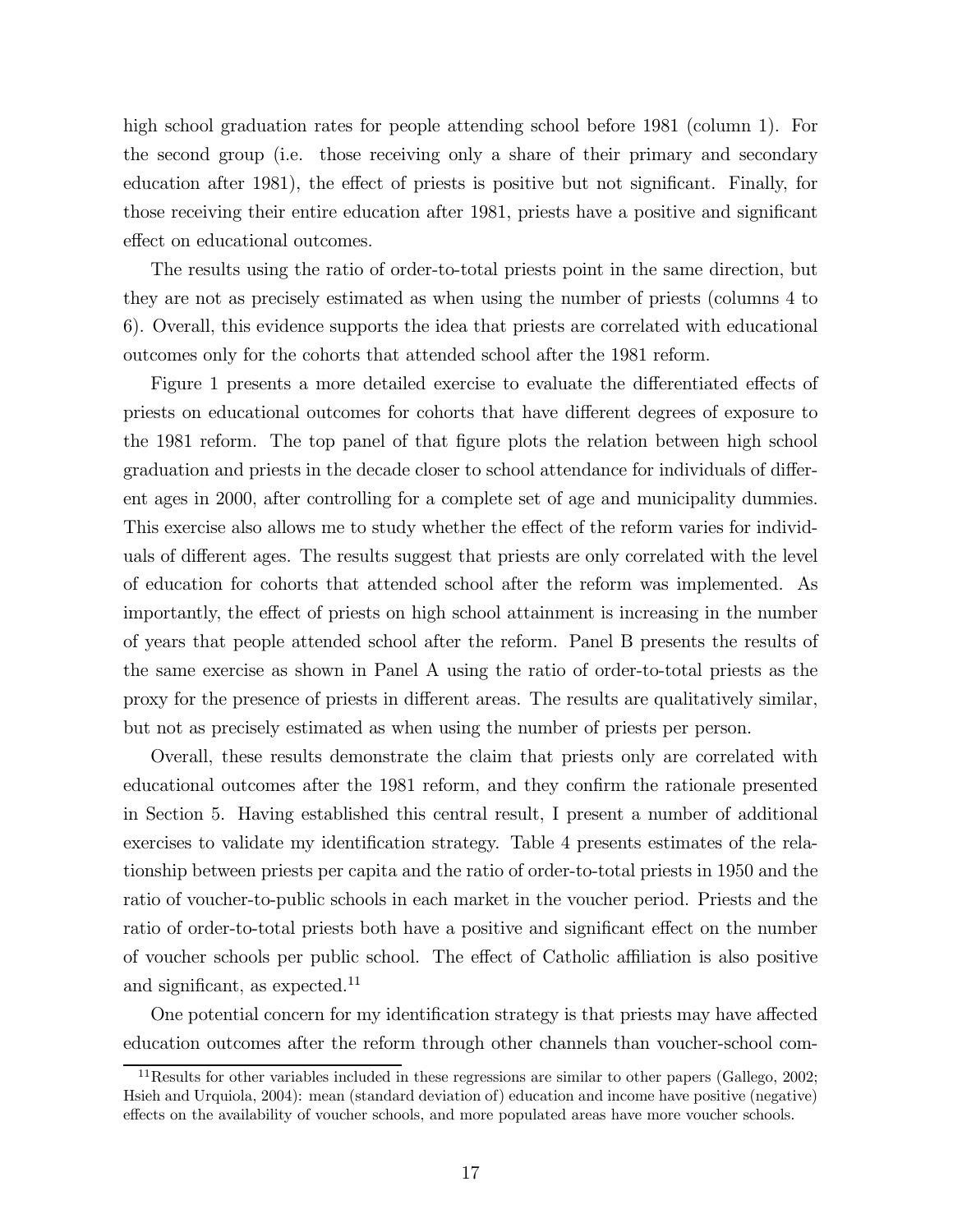petition. I study whether immigration decisions of families with school-age children are correlated with the presence of priests in different areas. If in-migration rates of families with children are higher in areas with more priests, then an alternative explanation may be sorting of families based on taste/motivation for education. I do not expect this channel to be important, given the available evidence showing that migration in Chile is low because of public housing policies (Soto and Torche, 2004; Tironi, 2003). The results in Table 5 confirm this presumption and show that both micro estimates of in-migration decisions of families with children and macro estimates of immigration rates at the region level do not support the view that in-migration rates are higher in areas with more priests.

Overall, I document that the number of priests per person is historically determined; prior to 1981, it has little effect on educational outcomes. I also show that Catholic priests affected educational outcomes after the voucher system was established. These results suggest that I have a potentially valid source of exogenous variation in the supply of voucher schools in different areas during the voucher period. Using these results, the next section estimates the level effects of voucher-school competition on student test scores in a cross-section of students in 2002.

### 7 Estimating Level Effects

In this section, I present the results of regressions using information on test scores from a cross-section of students in the voucher period. This approach has several advantages over the reduced form estimates I presented before. First, I have detailed information on the degree of voucher-school competition in the educational market where the student attends school. Second, I have a more direct measure of school outcomes (test scores) than in the previous exercises (high school graduation), which allows me to estimate more precisely the effect of voucher-school competition on test scores. Third, I am able to study whether the interaction effects predicted by the model are supported by the data. Since the results in Section 6 suggest that priests only affect educational outcomes after the reform, the number of priests per capita prior to 1981 is a valid instrument for voucher-school competition during the reform (as well as for the interaction of priests with the reform). Thus, I estimate the impact of voucher-school competition on student test scores by running a regression of the form:

$$
q_{im} = \pi R_m + X^{'}_{im}\alpha + M^{'}_{m}\beta + Y^{'}_{m}\rho + \varepsilon_{im}.
$$
\n(4)

Subscript i refers to students and  $m$  to educational markets.  $q$  is test scores,  $R$  is the ratio of voucher to public schools in market  $m, X$  is a vector including pre-school char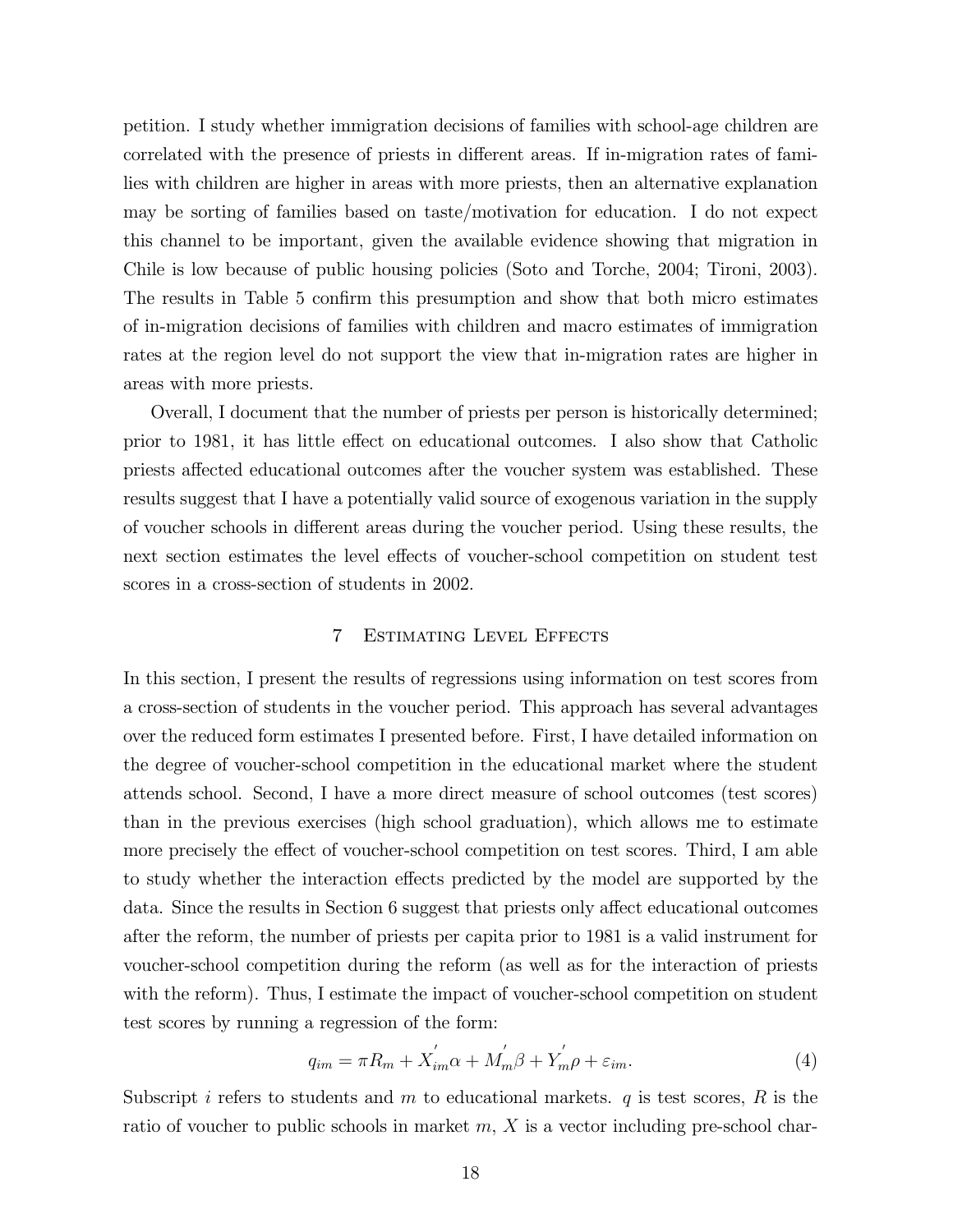acteristics of students (mother's education and log of income per household member), M is a vector including the mean and standard deviation of mother's education and income at the market level,  $Y$  is a vector including exogenous variables (Catholic population, total school age population, urbanization rate, and region dummies), and  $\varepsilon$  is a student-specific error term.<sup>12</sup>

Following the model presented in Section 3 , I use the ratio of voucher-to-public schools as my measure of voucher-school competition— $R_m$  in equation (4)—at the market level. When I compute the number of voucher schools per public school at the market level, I obtain the average availability of voucher schools per public school in each neighborhood (assuming that one public school exists in each neighborhood, which is reasonable in the case of Chile).

I estimate equation (4) using the log of Catholic priests per person in 1950, or the ratio of order-to-total priests, as my instrument for  $R_m$ . In addition, as discussed in Section 5, the ratio of order-to-total priests corresponds to a more basic source of variation in the number of priests in different areas in Chile. Thus, I also present IV estimates using the ratio of order-to-total priests as an alternative instrument (in one specification I use both variables as instruments for voucher-school competition). I use variables measured in 1950, which corresponds to the end of the period of entry of Catholic orders into Chile.

### 7.1 Complete Sample Estimates

I first estimate equation (4) using the complete sample of students attending public and voucher schools in the 2002 SIMCE dataset. Table 6 presents OLS estimates (columns 1- 3) and IV estimates of equation (4) using log of priests in 1950 (columns 4-6) and the ratio of order-to-total priests (columns 7-9) as my instruments for  $R_m$ . In each specification, I start from a parsimonious representation of the regression without including controls and only including my measure of voucher-school competition. Next, I include only studentlevel controls, and finally both market- and student-level controls. The IV estimates are larger than the OLS estimates as suggested by my model, because school entry may be endogenous to quality. While the OLS estimates are in the interval between -0.02 and 0.04, the IV estimates are in the interval between 0.13 and  $0.20^{13}$  The IV point estimates

 $12$ Since I include multiple observations of variables in the same area, I use the White/Huber estimator of the variance-covariance matrix to compute corrected standard errors that are robust to arbitrary heteroskedasticity and clustered standard errors.

<sup>&</sup>lt;sup>13</sup>Measurement error in voucher-school competition may also explain why my OLS estimates are smaller than my IV estimates.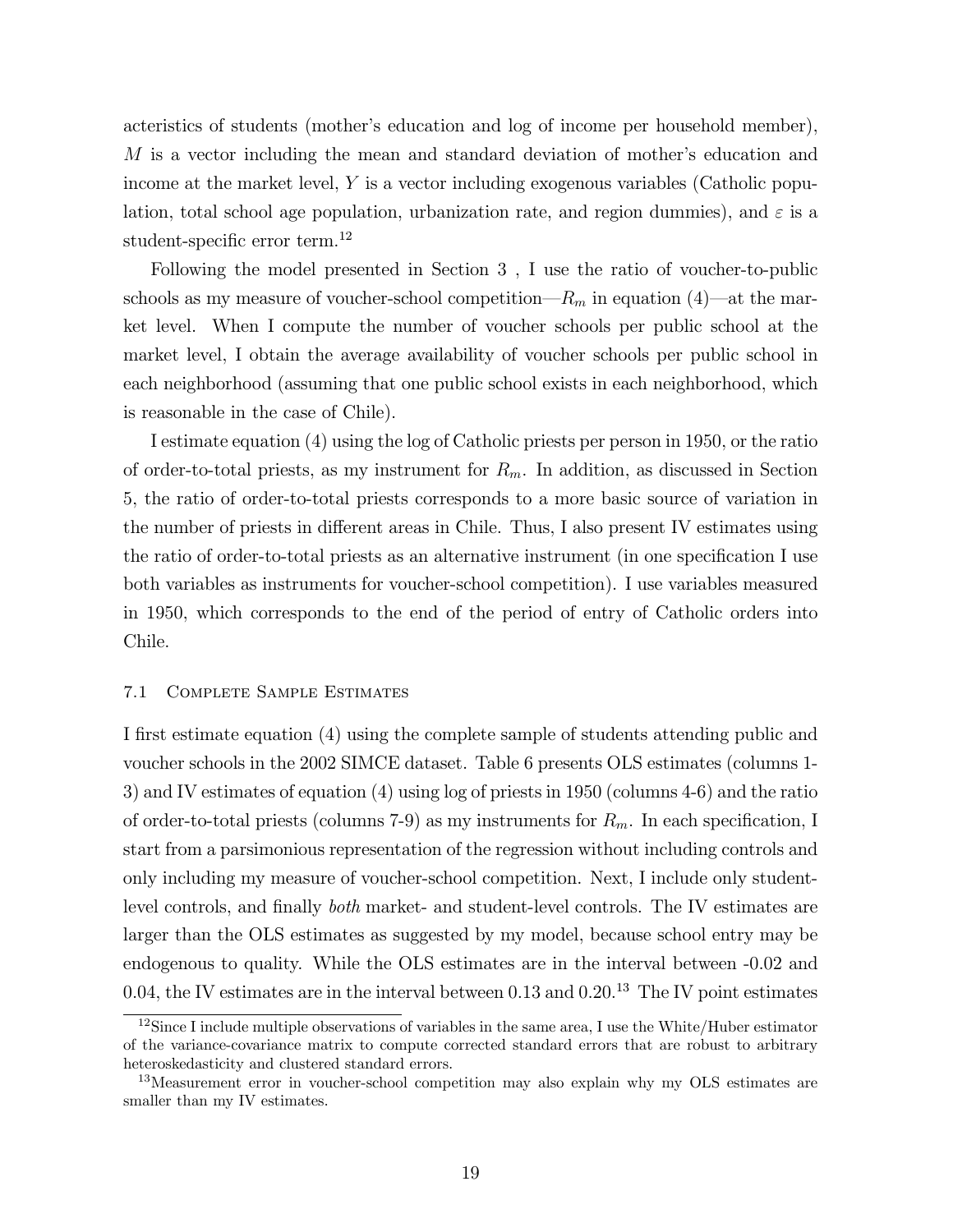are always positive and significant. These results imply that the effects of voucher-school competition on test scores are also economically relevant. An increase of one voucher school in a market is associated with an increase in test scores of between 0.13 and 0.20 standard deviations. This is equivalent to about half of the effect of increasing mother's attainment from primary to secondary general education.

Estimates for other variables included in the regression have the expected signs. All socioeconomic controls are significant and have the expected sign: students with more educated mothers tend to perform significantly better, and students from households with higher incomes have higher test scores. The only two market-level variables with a statistically significant effect are mean per capita income (a positive effect) and the school-age population of the market (negative effect). The effect of the share of Catholics is negative, but it is not precisely estimated.

Next, column (10) in Table 6 presents estimates using both priests and the ratio of order-to-total priests as instruments. As expected, the estimated effect falls between the estimates in columns (6) and (9). More importantly, an over-identification test of this specification does not reject the null hypothesis that the instruments are valid. Formally, the result of the over-identification test implies that IV estimates using each of the two instruments separately are not statistically different among them.

These estimates of the effect of voucher school competition on test scores are slightly smaller than the effects of inter-school competition reported in papers for the US. While Bayer and McMillan (2005) and Hoxby (2000) report that a one-standard deviation increase in their proxies for the degree of school competition increases test scores by about 0.15 standard deviations, my estimates imply that a one-standard deviation increase in voucher school competition increases test scores by about 0.10 standard deviations.

The estimates on the effect of voucher-school competition on test scores also are consistent with my reduced-form estimates of the effects of priests on high school graduation rates reported in Section 6. My reduced-form estimates in the previous section imply that a one-standard deviation increase in the (log of the) number of priests (roughly equivalent to 43 log points) increases high school graduation by about 11 percentage points for people attending school after the reform (computed using results from Figure 1). In turn, a similar increase in the number of priests increases the ratio of voucherto-public schools by about 0.22 (Table 4), which increases test scores by between 0.031 and 0.037 standard deviations. To relate both results, I use the estimates of Hanushek and Kimko (2000), who find that a one-year increase in schooling is associated with an increase in about 0.042 standard deviations in test scores. In my sample, a person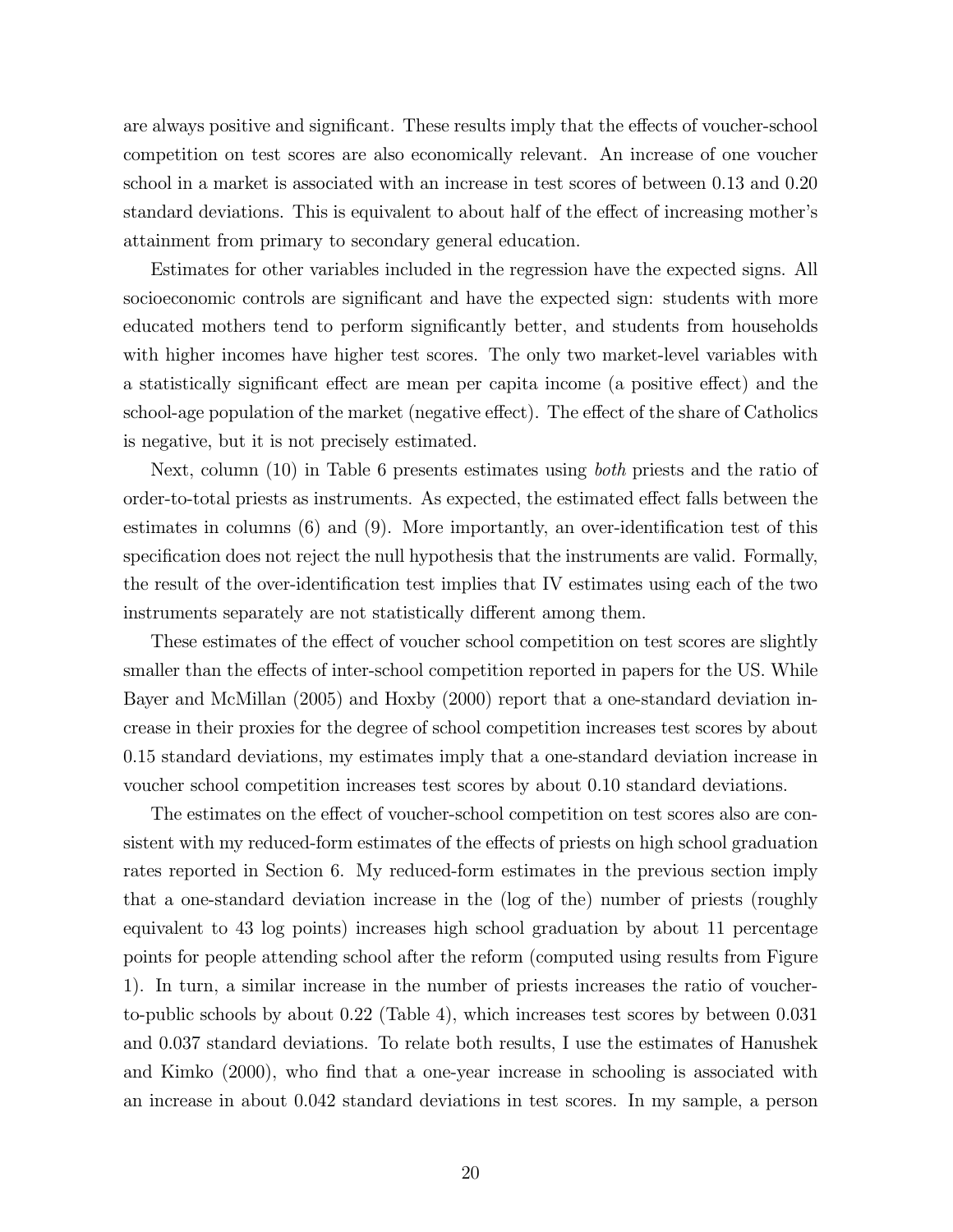who graduated from high school has about six years more of education than the rest of the population. Putting everything together, I expect the impact of the increase in high school graduation to be consistent with an increase in test scores of 0.03 standard deviations  $(0.11 \times 0.042 \times 6 \approx 0.028)$ . Therefore, reduced-formed estimates of the impact of priests on high school graduation and cross-section estimates of the effects of voucher school competition on test scores are consistent.

Table 7 presents additional specifications. I study one potential concern with the results in Table 6: some variables, such as income and mother's education, may be affected by my instruments if parents attended school after the reform. If mother's education and income do not involve measurement error, then my earlier estimates can be interpreted as the direct effects of voucher-competition on student outcomes. However, if mother's education and income are subject to measurement error, then the estimates of voucher-school competition may be biased upward.<sup>14</sup> To deal with this potential problem, Columns (1) and (2) present the results excluding students with parents who attended school after the reform (i.e. parents older than 39 years). The results are very similar to those shown in the other columns, suggesting that my previous estimates do capture the direct effect of voucher-school competition on test scores, controlling for mother's education and income.

Next, Columns (3) and (4) in Table 7 present the results of an additional exercise: I include controls for systematic differences in pre-reform educational outcomes in equation (4). Even though my results in Section 6 suggest that my instruments are not correlated with pre-reform differences in academic outcomes, these results provide an additional check. I include the high school graduation rate for people attending school in the market before the reform as my measure of pre-reform educational outcomes in different markets. The results show that my main estimates of the effect of the ratio of voucher-to-public schools are not affected. The point estimates increase slightly, to 0.17 and 0.15, when using the number of priests and the ratio of order-to-total priests, respectively. Finally, columns (5) and (6) present regressions using average test scores at the market level as my left-hand-side variable. I find positive and significant effects of voucher-school competition on test scores when I use the number of priests as my instrument. When I use the order dummy, the point estimates are smaller and significant at 10%. Interestingly, one test suggests that student-level and market-level regressions are not statistically different.

Overall, the results from the complete sample of students taking the 2002 SIMCE

<sup>&</sup>lt;sup>14</sup>More precisely, mother's education and income may not capture all the effects of mother's human capital on children's educational outcomes.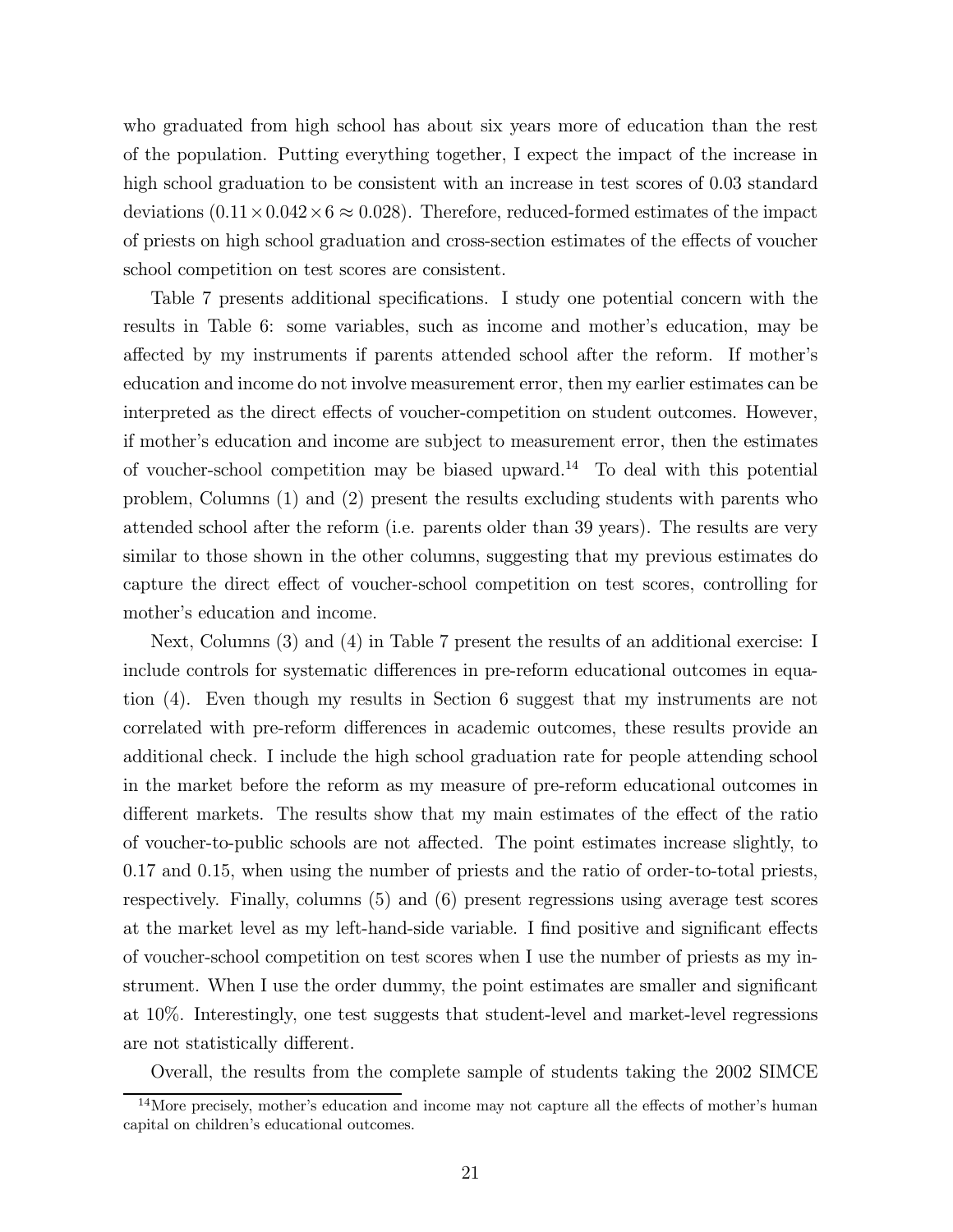test represent the first piece of evidence showing that voucher-school competition has a positive effect on student outcomes. The results are obtained by estimating the effect of voucher-school competition on students in a particular market irrespective of whether the student is attending a specific school, using individual data and after controlling for students' socioeconomic background and market characteristics. In the next section, I study whether the effects of voucher school competition are different for students attending different schools.

#### 7.2 Students attending Public and Non-Catholic Voucher Schools

In this section, I study the effects of voucher-school competition on test scores for students attending public schools and non-Catholic voucher schools. These sub-samples allow me to analyze whether the estimated effect of voucher-school competition on student outcomes in public schools is different than for voucher schools. Therefore, I study empirically the predictions of Corollary 2.

Since I estimate (4) for sub-samples of students, I implement a Heckman selection model with endogenous variables (Wooldridge, 2002). This procedure allows me to control for potential selection bias if the students included in these regressions are not randomly selected from the population. To implement this procedure, I need to find a variable that affects the selection of students in different schools and has no direct effect on test scores. My instrument in the selection equation is a dummy that takes a value of one if the teaching of values was among the top three criteria used by parents for choosing schools. Since the mention of "teaching of values" (i.e., la enseñanza de valores in Spanish) has a religious connotation in Chile, this variable may capture relative preferences for voucher vis-a-vis public schools, or Catholic vis-a-vis non-Catholic voucher schools.<sup>15</sup> In terms of my model, the values variable is a proxy for the location of parents in the linear city.

In the initial stage of the estimation, I run a selection equation of the following form, using probit:

$$
p_{im} = \mathbf{1} \left( \varphi S_{im} + \zeta Z_m + X'_{im} \xi + M'_m \varkappa + Y'_m \tau + \mu_{im} > 0 \right), \tag{5}
$$

where  $p_{im}$  takes a value of 1 if an observation is included in the regression of interest,  $S_{im}$ is some variable that affects  $p_{im}$  and is not included in equation (4),  $Z_m$  is an instrument for  $R_m$  (i.e., priests in 1950 or the ratio of order to total priests), and  $\mu_{im} \sim N(0, 1)$ .

<sup>15</sup>Other papers have found that parents' preferences for the teaching of values affect the choice of private versus public schools in the US (Sander, 2001). In a related result, Howell (2004) finds that religious identity affect the participation in a voucher program in New York.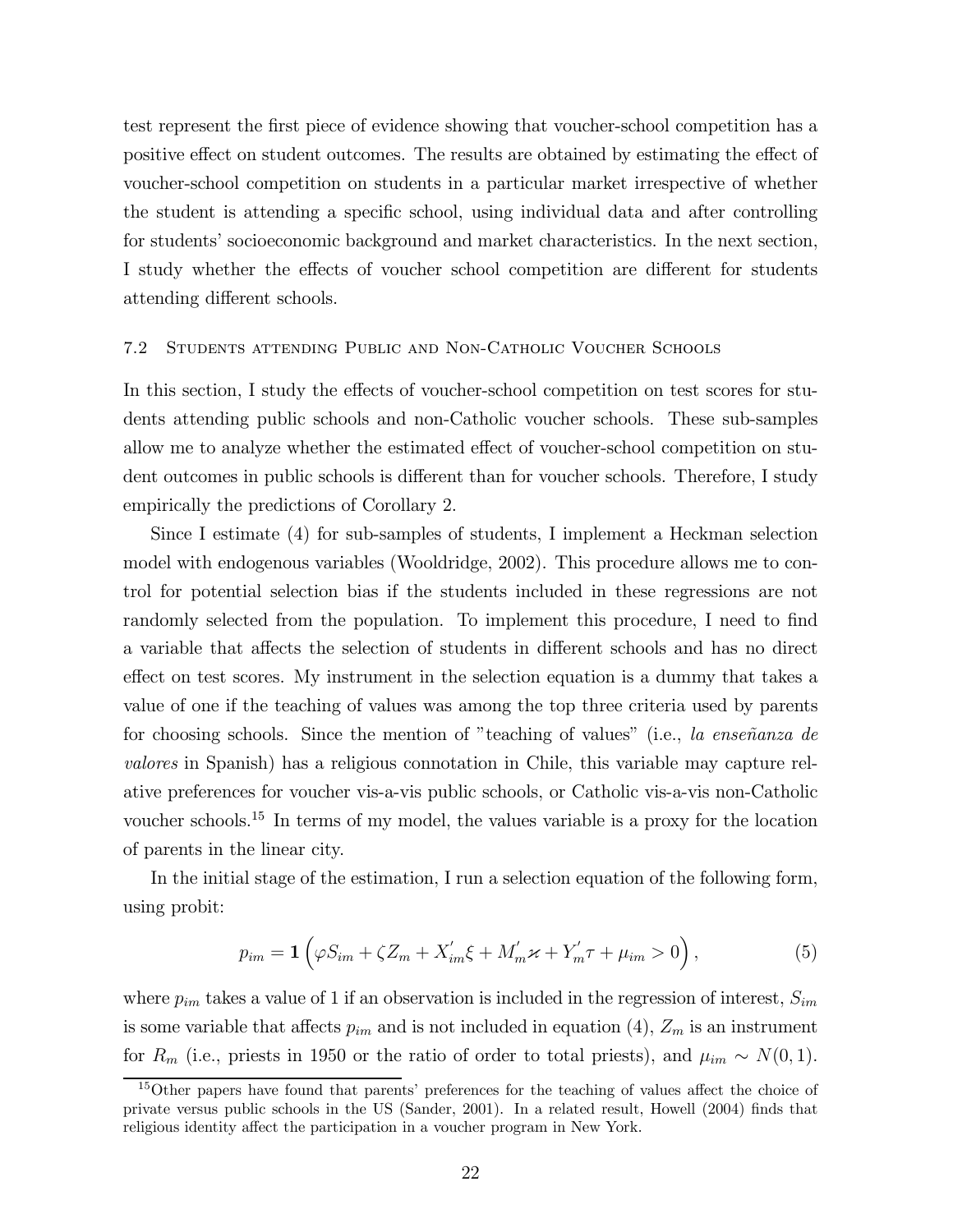Notice that in this equation I include all the right-hand side variables included in the first stage of (4). Next, for the selected subsample (i.e., for observations with  $p_{im} = 1$ ), I estimate the equation:

$$
q_{im} = \pi R_m + X'_{im} \alpha + M'_m \beta + Y'_m \rho + \psi \hat{\lambda}_{im} + \varepsilon_{im}
$$

by 2SLS, excluding  $S_{im}$  from the second stage regression.  $\hat{\lambda}_{im}$  is the estimated inverse Mill's ratio for each observation.

Table 8 presents probit estimates of the marginal effects of the variables included in equation (5) on the choice between attending a public versus a voucher school and the choice between a non-Catholic versus a Catholic voucher school. The results indicate that the values variable is significantly correlated with the decision to send the student to a non-Catholic school. Marginal effects imply that if parents care about the teaching of values, they are 36% less likely to send their children to a public school versus a voucher school, and are 28% less likely to send their children to a non-Catholic voucher school vis-a-vis a Catholic voucher school.

Estimates for other variables included in equation (5) confirm previous results in the literature on the socioeconomic determinants of attending a public school (e.g. Sapelli and Vial, 2002 and 2003 for Chile; Checchi and Jappelli, 2004 for Italy): mother's education and family income have a negative and significant impact on the probability of attending a public school. Other estimates in columns (1) and (2) suggest that market characteristics are also important: the probability of attending a public school drops in urban and more populated areas, in poorer areas, and in areas where Catholic affiliation increases. Results for the probability of attending a non-Catholic versus a Catholic voucher school indicate that education and income play a similar role to the choice between a public and a voucher school, although the estimated effects are smaller and less significant. Similarly, the probability of attending a non-Catholic voucher school decreases in areas with a larger Catholic population and increases in more populated markets.

Using these probit models, I include the inverse of the Mills ratio in the second stage regression (Table 9). From these regressions, I obtain estimates that allow me to evaluate whether the effect of an additional voucher school is greater on public schools or existing voucher schools. The results show that the effect of an additional voucher school is quantitatively similar for public and voucher schools.

The results in Table 9 confirm the prediction of Corollary 2 in my model: public schools may react similarly to the entry of an additional voucher school if most public schools face competition from at most one voucher school as the data for Chile con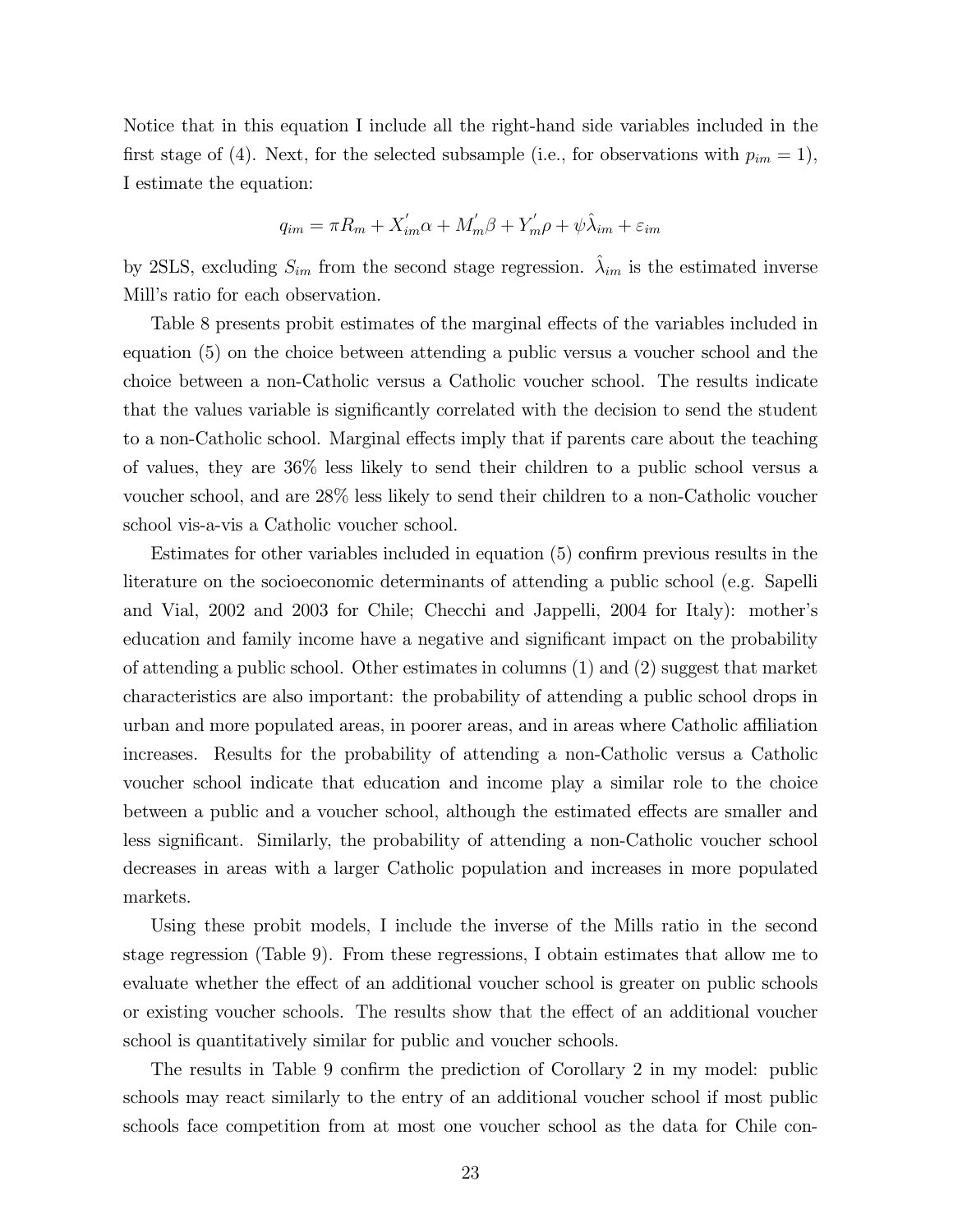firm and the difference between the minimum quality offered by public schools and the minimum quality offered by voucher schools is sufficiently high.

Overall, the evidence presented in this section presents a consistent pattern of positive effects of voucher-school competition on test scores for students attending public and voucher schools, as predicted by the model.<sup>16</sup> In the next section, I apply a more demanding test of the predictions of my model.

### 8 ESTIMATING INTERACTION EFFECTS

In this section, I expand the previous analysis by studying the implication of my model that there should be interaction effects: public school response to exogenous changes in voucher school competition depends on how binding the minimum enrollment is. Corollary 3 predicts that the effect of voucher school entry on test scores is smaller for schools that receive big non-voucher transfers and are located in areas with large populations of students. In both cases, public schools can meet the minimum enrollment constraint more easily. This result illustrates the theoretical mechanism at work in the model, which is related to the implicit incentives that the minimum enrollment constraint presents for public school agents. In this section, I test these two predictions against the data.

First, I study whether differences in non-voucher transfers affect the response of public schools to voucher-school competition. To do so, I split the sample of public schools into those located in municipalities that receive non-voucher transfers above and below the median. I expect the effect of voucher-school competition to be larger in the second sample.

I use a short-lived change in the Chilean electoral law that allows me to identify the short-run variation in non-voucher transfers and, therefore, to control for potential selection bias in my estimates. The electoral law operating between 1999 and 2003 establishes that a mayor (who manages the public schools) is the elected member of the municipal council who receives the most votes (conditional on getting at least 20% of the votes). This source of variation is useful for my identification strategy because, as previously discussed, municipalities receive discretionary transfers from the central government and pro-government mayors are able to raise more of these funds.

I implement a difference-in-difference regression to study the effects of the 1999 elec-

<sup>&</sup>lt;sup>16</sup>I have estimated other regressions that to save space I do not present in the main text. First, quantile regressions suggest that the effect of voucher-school competition does not vary across different groups of students. Second, regressions for private and public expenditures on education show no effect of voucher school competition on these variables. Results available upon request.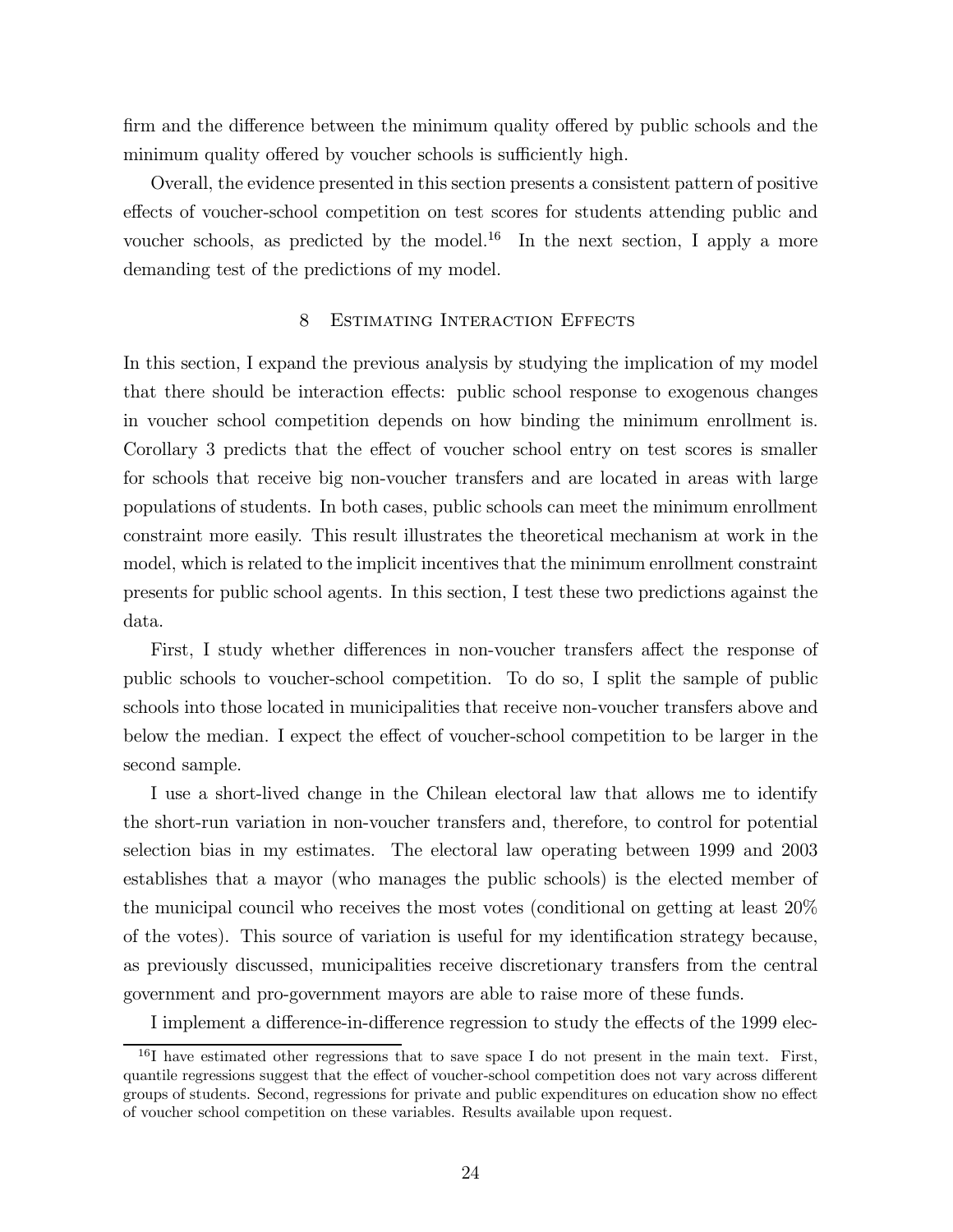toral law on non-voucher transfers in the context of a selection model of the form:

$$
P_m = \mathbf{1} \left( \varphi V_m K_m + \varpi V_m + \varphi K_m + \zeta Z_m + M'_m \varkappa + Y'_m \tau + \mu_m > 0 \right), \tag{6}
$$

where  $P_m$  is an indicator function that takes a value of one if the municipality receives non-voucher transfers above the median;  $V_m$  is the share of votes that goes to the progovernment coalition; and  $K_m$  is a dummy that takes a value of one if the mayor belongs to the pro-government coalition. I exclude the interaction of  $V_m$  and  $K_m$  from (4) and include each variable separately, as well as the estimated inverse of the Mills-ratio in (4). Table 10 presents my marginal probit estimates of equation (6). The results indicate that the interaction variable has a positive and significant effect: the probability that a municipality receives above-the-median transfers increases by more than 80% if the mayor belongs to the pro-government coalition, given the vote obtained by the progovernment coalition.

The results for the subsample of students attending public schools receiving high non-voucher transfers suggest that the effect of  $R$  on test scores is smaller in magnitude than the estimates for the complete sample (Table 11, columns 1 and 2). Moreover, a Wald test implies that estimates for these students are significantly different from estimates for students in areas with low non-voucher transfers, when I use priests as my instrument for voucher-school competition. If I use the ratio of order-to-total priests as my instrument, then the estimated effects are similar, but the Wald test does not reject the null hypothesis of no structural change (because the standard errors increase).

Overall, these results show that non-voucher transfers affect the degree of response of public schools to voucher-school competition, as predicted by my model.

Finally, I study whether the effects of voucher school competition on test scores decrease for the sample of public students that attend school in areas with above the median population density. The estimated effect of voucher-school competition for these students is significantly smaller than for students attending public schools outside these areas (Table 11, columns 3 and 4). As in the previous case, this result supports the idea that public schools located in areas with a bigger potential market tend to face less binding budget constraints and, therefore, tend to react less to the entry of an additional voucher school.

Overall, the data support the existence of heterogeneous effects of voucher school competition on public schools. As predicted by my model, public schools located in areas with larger school-age populations, or that receive above-the-median transfers from the government, do not react strongly to voucher-school competition. These results are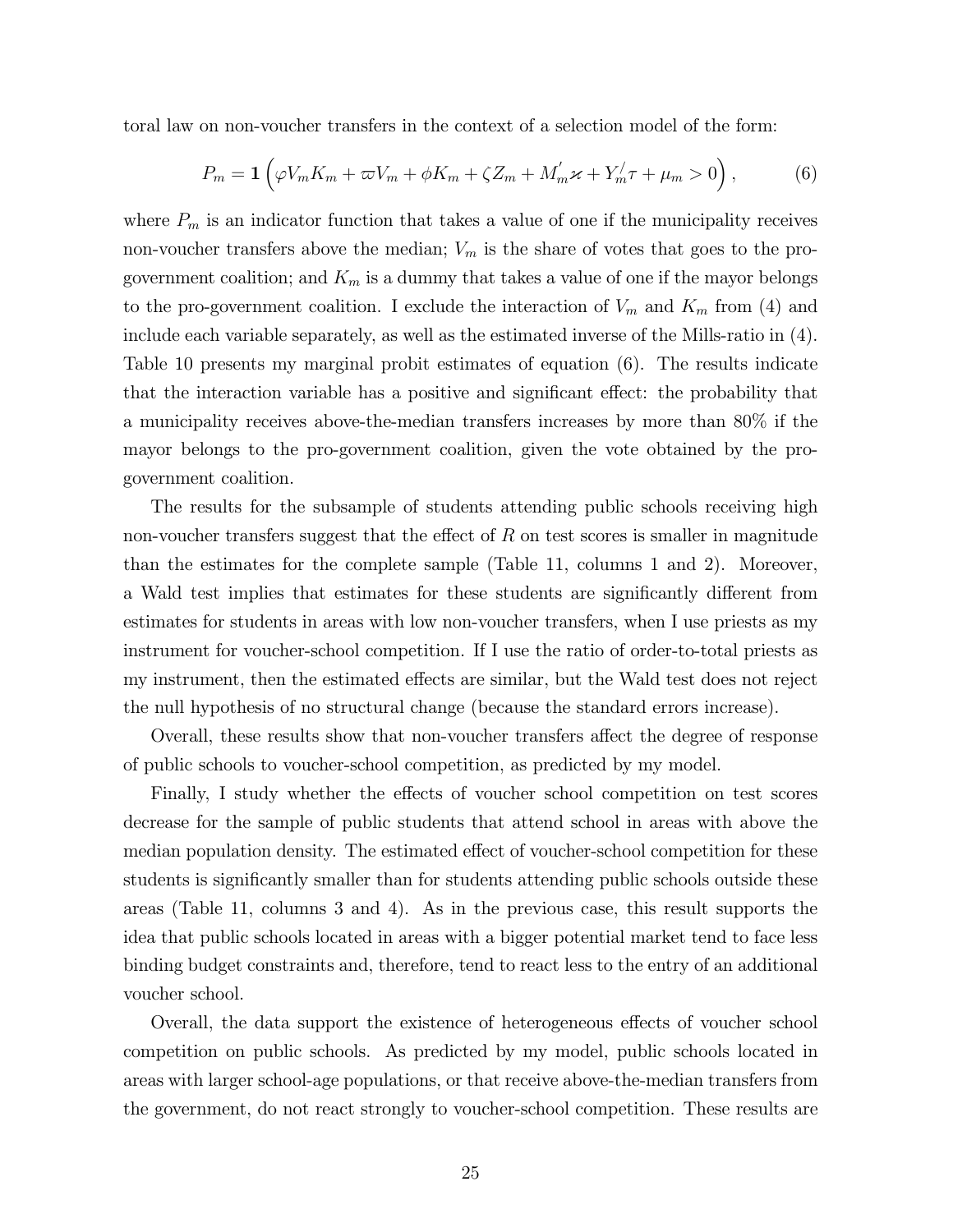hard to reconcile with alternative explanations for the positive effects of voucher school competition.

### 9 Concluding Comments

The potential effects of school vouchers and inter-school competition on student outcomes has been a much debated topic in the US and elsewhere. My study of the Chilean voucher system, which has operated for more than 20 years in the complete K-12 system, can help us to understand the effects of vouchers on educational outcomes. Previous research has been stymied by endogeneity problems. I argue that the interaction of the variation in the number of priests per person across Chilean areas in 1950, and the institution of the voucher system in 1981, allows me to identify the effects of voucherschool competition on test scores. I document that the number of Catholic priests is not correlated with educational outcomes in the pre-voucher period and is correlated with educational outcomes in the post-1981 period. I also present evidence that the number of Catholic priests in 1950 is not related to other socioeconomic outcomes during the voucher period. This result allows me to use the number of priests per person in 1950 as an instrument for voucher-school entry during the voucher period.

I find that once I instrument for the ratio of voucher-to-public schools in an area, one additional voucher school increases test scores by about 0.14 standard deviations. The magnitude of this effect on test scores is equivalent to about half of the effect of increasing a mother's attainment from primary to secondary education. These results are roughly similar for students attending public schools and students attending non-Catholic voucher schools.

My estimates of the effects of school competition on test scores are smaller for students attending public schools that receive larger non-voucher transfers and that operate in areas with larger school-age populations. While agents operating voucher schools receive higher payoffs if they increase enrollment, agents operating public schools receive fixed wages and only have to meet a minimum enrollment constraint. Therefore, agents operating in areas where the minimum enrollment constraint is less binding–because either schools receive larger non-voucher transfers or because markets are bigger–react less to voucher-school competition, as predicted by the theoretical model presented in the paper. Overall, the evidence is consistent with a theoretical rationale that emphasizes the role of incentives provided by voucher-school competition.

My results do not imply that selection or segregation are not relevant issues in the Chilean case. Rather, controlling for characteristics of students and markets, there are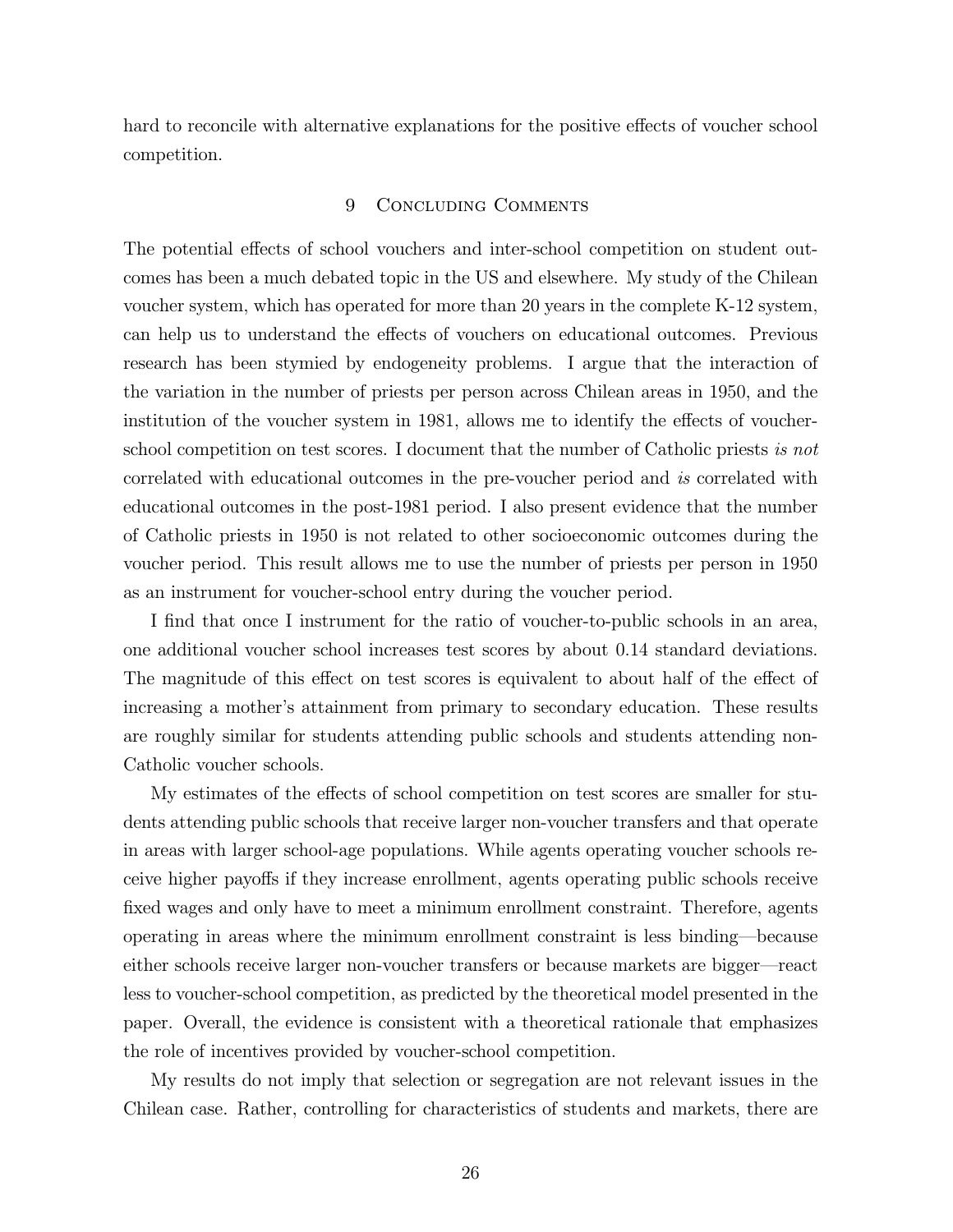sizeable direct effects of competition on test scores. More than 20% of educational markets in Chile have no voucher school in operation. Similarly, there are heterogeneous effects of voucher school competition for public school students, depending on how binding minimum enrollment constraints are. Thus, the introduction of the voucher system does increase educational inequality in Chile. The paradox, though, is that the Chilean system does not become more unequal because of the existence of voucher schools, but rather because of the absence of voucher schools in some areas, and the absence of strong incentives for some public school agents. The government could correct this inequality while preserving school choice by using the right incentives, such as letting per-student subsidies depend upon student characteristics, as proposed by Gonzalez et al. (2002) Hoxby (2001), and Sapelli (2003), or by creating explicit incentives that relate the welfare of public school agents to student outcomes.

### A Appendix: Proofs

### A.1 RESULT 1

First, notice that if  $N = 0$ ,  $n_P = \overline{L}$ .

Second, I analyze the case when  $N = 0$ . Define  $\bar{x}$  as the location of parents that are indifferent toward both types of schools. These parents determine the share of the market going to each school.  $\bar{x}$  is given by:

$$
\bar{x} = \frac{q_P - q_V + t}{2t} = \frac{q_P - q_V}{2t} + \frac{1}{2}.
$$

This expression implies that the number of students attending public and voucher schools are  $\overline{x}\overline{L}$  and  $(1-\overline{x})\overline{L}$ , respectively. Therefore,

$$
n_P = \overline{L}\frac{q_P - q_V}{2t} + \frac{\overline{L}}{2}, \text{ and}
$$
  

$$
n_V = \overline{L}\frac{q_V - q_P}{2t} + \frac{\overline{L}}{2}.
$$

Regarding the distribution of students among voucher schools. If  $N = 1$  obviously the enrollment of the only market school in the market is  $n<sub>V</sub>$ . If  $N \geq 1$ , since parents randomize among all schools that offer the same quality, the probability that each of them is selected is  $\frac{1}{N}$ , which implies that:

$$
n_{Vi} = \frac{n_V}{N} \qquad \text{if} \quad N \ge 1.
$$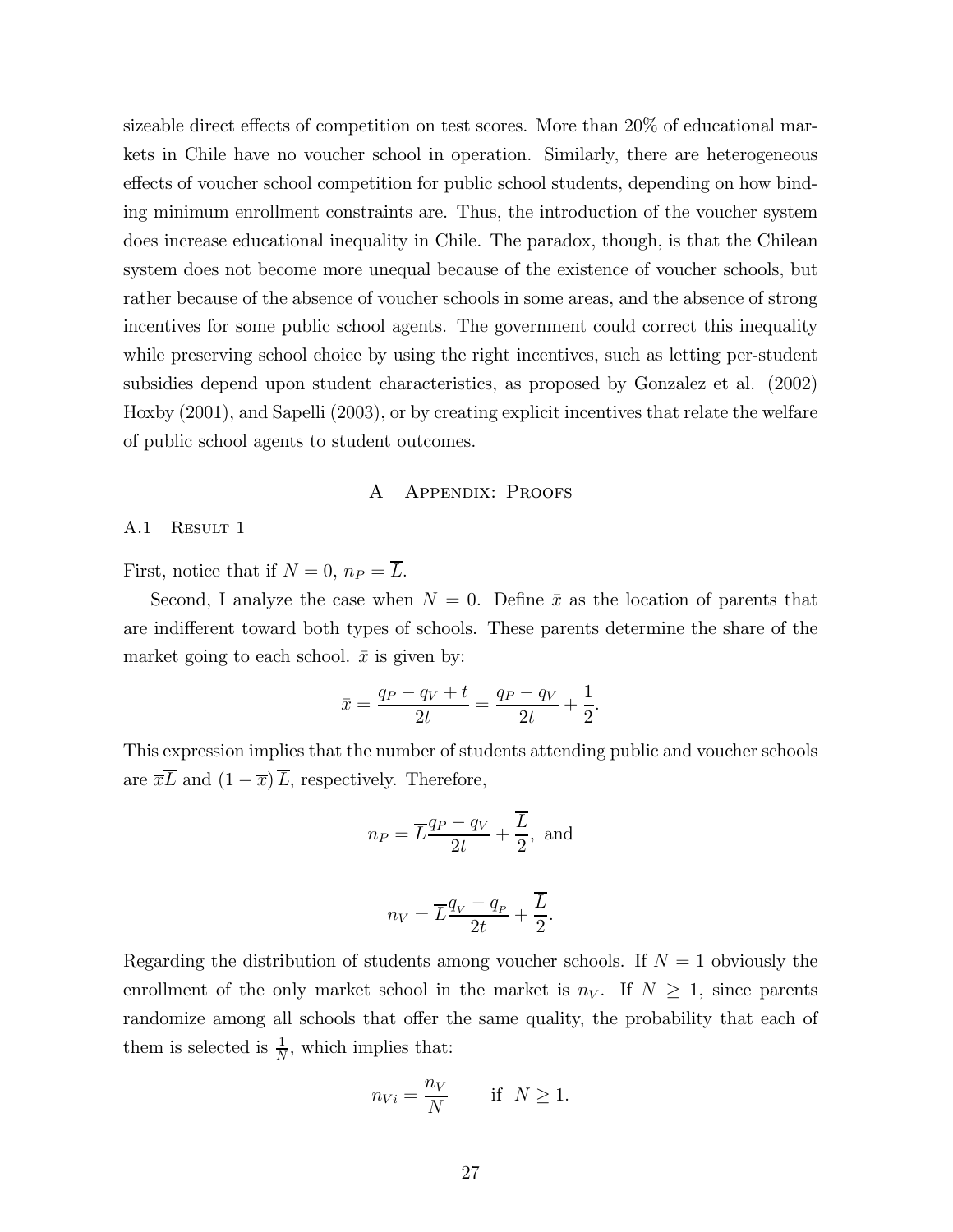### A.2 Result 2

Since quality is costly and that the only incentive to increase quality above the minimum level is to meet the minimum enrollment constraint, always one of the two constraints will bind in equilibrium. The simplest case is when  $N = 0$ , then optimal public school quality is  $q_P^M$ .

If  $N > 0$  and the minimum quality constraint binds (i.e. Condition 1 does not hold),  $q_P = q_P^M$ . This will be the case if:

$$
\left(\frac{\bar{n}}{\bar{L}} - \frac{1}{2}\right) < \frac{q_P^M - q_V}{2t}.\tag{7}
$$

In this case, the number of students attending public schools is:

$$
n_P = \overline{L} \frac{q_P^M - q_V}{2t} + \frac{\overline{L}}{2}.
$$

If Condition 1 holds, then the minimum enrollment constraint binds and, therefore,  $n_P = \bar{n}$ . Given Result 1, optimal public school quality is:

$$
q_P = 2t\left(\frac{\bar{n}}{\bar{L}} - \frac{1}{2}\right) + q_V.
$$

A.3 RESULT 3

Voucher schools enter the market if:

$$
\[ (v - c^{V}(q_{V})) \frac{n_{V}}{N} - F \] \ge 0.
$$

 $N^* = 0$  if

$$
(v - c^V \left( q_V^M \right)) n_V < F.
$$

because in this case, even producing the lowest possible level produces negative profits.

Using a similar argument,  $N^* = 1$  when:

$$
(v - cV (qVM))nV \geq F, \text{ and}
$$
  

$$
(v - cV (qVM))\frac{nV}{2} < F.
$$

Analogously,  $N^* = 2$  when:

$$
(v - c (q_V^M)) \frac{n_V}{2} \geq F, \text{ and}
$$
  

$$
(v - c (q_V^M)) \frac{n_V}{3} < F.
$$

Generalizing this argument,  $N^*$  has to satisfy: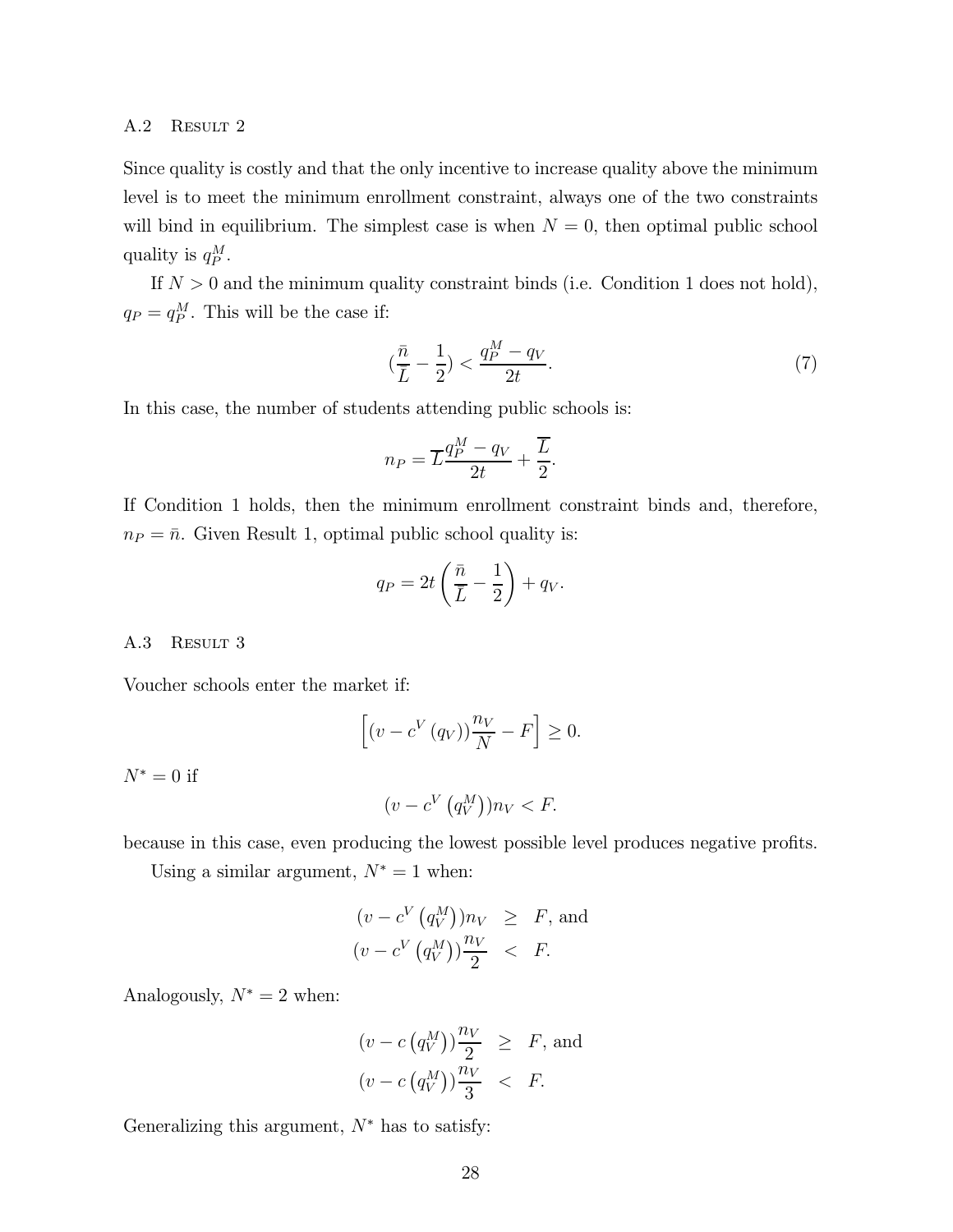$$
(v - cV (qVM))\frac{n_V}{N} \geq F, \text{ and}
$$
  

$$
(v - cV (qVM))\frac{n_V}{N+1} < F.
$$

Rearranging terms:

$$
(v - c^{V} (q_{V}^{M})) \frac{n_{V}}{N+1} < F \le (v - c^{V} (q_{V}^{M})) \frac{n_{V}}{N}.
$$

### A.4 Result 5

If Condition 1 holds,  $N = 1$ , and  $N^P = 1$ , voucher schools face no competition from other voucher schools and public schools will respond to their choices in order to meet the minimum enrollment constraint. Therefore, voucher schools face a constant demand  $n_V = (\bar{L} - \bar{n})$ , for any level of quality they offer. Then, profit maximization implies that voucher schools offer:

$$
q_V = q_V^M.
$$

If  $N = 1$ , but  $N^P = 2$ , and Condition 1 holds, the incumbent voucher has to offer a quality level such that the potential entrant is indifferent, i.e., profits have to be 0. Thus,

$$
q_V = c^{V^{-1}} \left( v - \frac{NF}{\bar{L} - \bar{n}} \right).
$$

If Condition 1 does not hold, and  $N = 1$ ,  $N^P = 1$ , the only difference with the previous case is that enrollment in the voucher school is not constant. Moreover, Result 1 implies that voucher school enrollment is increasing in voucher school quality (notice that the public school produces  $q_P^M$ . Therefore, the optimization of the voucher school is:

$$
Max_{q_V}\left[ (v - c^V(q_V)) \overline{L} \left( \frac{q_V - q_P^M}{2t} + \frac{1}{2} \right) - F \right],
$$

the first order condition of this problem is (assuming an interior solution):

$$
c^{V'}(q_V) n_V - \frac{c^V(q_V) \overline{L}}{2t} = 0 \Leftrightarrow \frac{c^V(q_V)}{c^{V'}(q_V)} = 2t \frac{n_V}{\overline{L}}.
$$

Finally, If Condition 1 does not hold, and  $N \geq 1$ , and  $N^P \geq 2$ , competition between voucher schools imply that profits of incumbents go to 0, and, therefore:

$$
q_V = c^{V^{-1}} \left( v - \frac{NF}{n_V} \right).
$$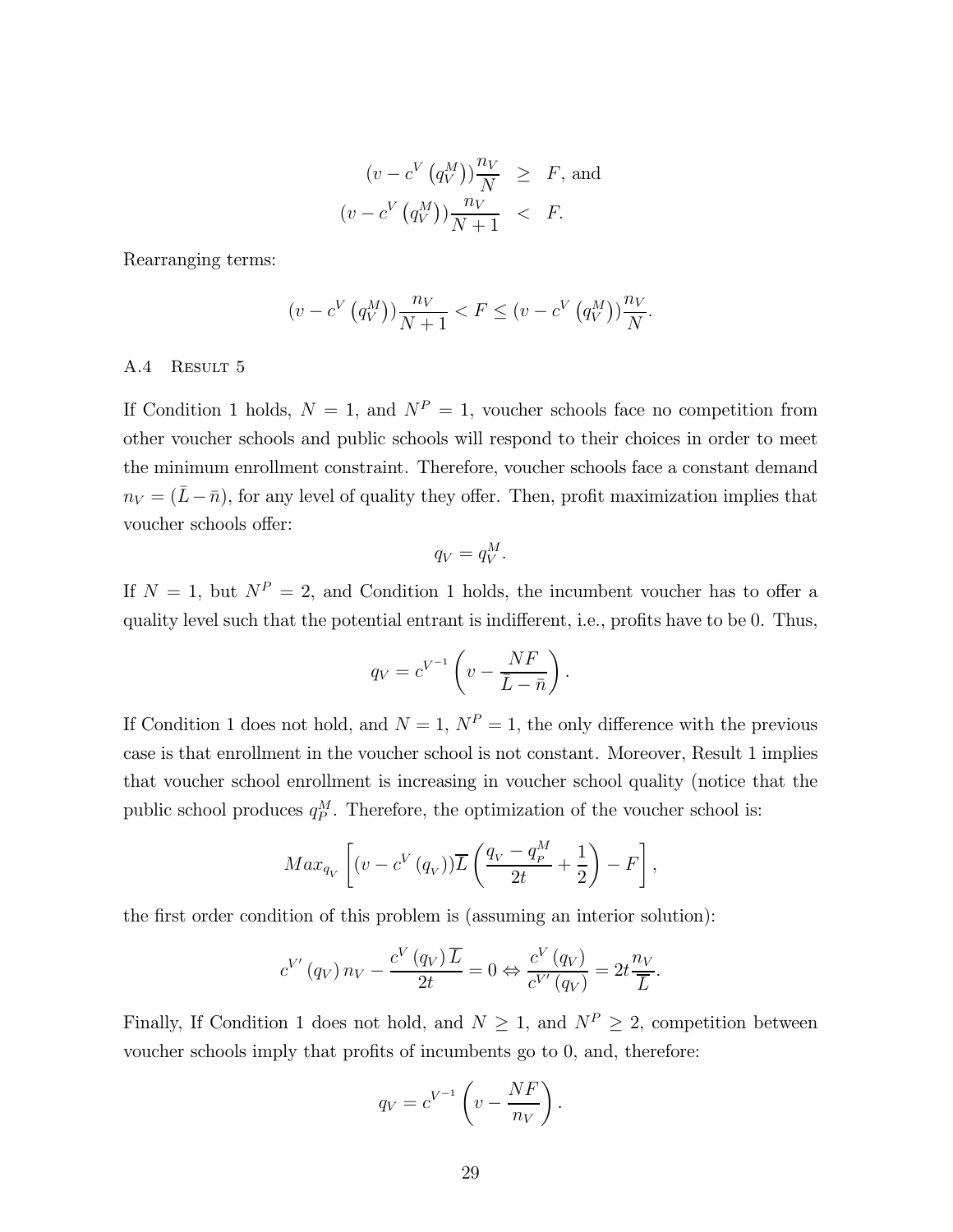#### **REFERENCES**

- [1] Aedo, C. (1998). "Diferencias entre escuelas y rendimiento estudiantil en Chile", cap. 2 in La Organización Marca la Diferencia: Educación y Salud en América Latina", Research Network, IADB.
- $[2]$  Aedo-Richmond, C. (2000) La educación privada en Chile : un estudio históricoanalítico desde el período colonial hasta 1990. Santiago, Chile: RiL Editores.
- [3] Aliaga, F. (1989). La Iglesia en Chile : Contexto Historico. Santiago, Chile: Ediciones Paulinas.
- [4] Araneda, F. (1986). Historia de la Iglesia en Chile. Santiago, Chile: Ediciones Paulinas.
- [5] Barrios, M. (1992). Chile y su Iglesia : una sola Historia. Santiago, Chile: Editorial Salesiana.
- [6] Barro, R. and R. McCleary (2003). "Religion and Economic Growth". NBER Working Paper 9682.
- [7] Bayer, P. and R. McMillan (2005). "Choice and Competition In Local Education Markets". Mimeo, Yale University and University of Toronto, July.
- [8] Bellei, C., G. Muñoz, L. Pérez and D. Raczynski (2003) *Escuelas Efectivas en* Sectores de Pobreza: Quién dijo que no se puede? UNICEF and Government of Chile.
- [9] Checchi, D. and T. Jappelli (2004) "School Choice and Quality", Working Paper 91. Universita Degli Studi di Salerno.
- [10] CENDA (2002). "Estudio de Remuneraciones del Magisterio" Manuscript, CENDA, December.
- [11] Gallego, F. (2002). "Competencia y Resultados Educativos: Teoría y Evidencia para Chile" Cuadernos de Economía, 39 (118): 309-352.
- [12] Garrone (1977). "The Catholic School". Manuscript, The Sacred Congregation for Catholic Education, Rome.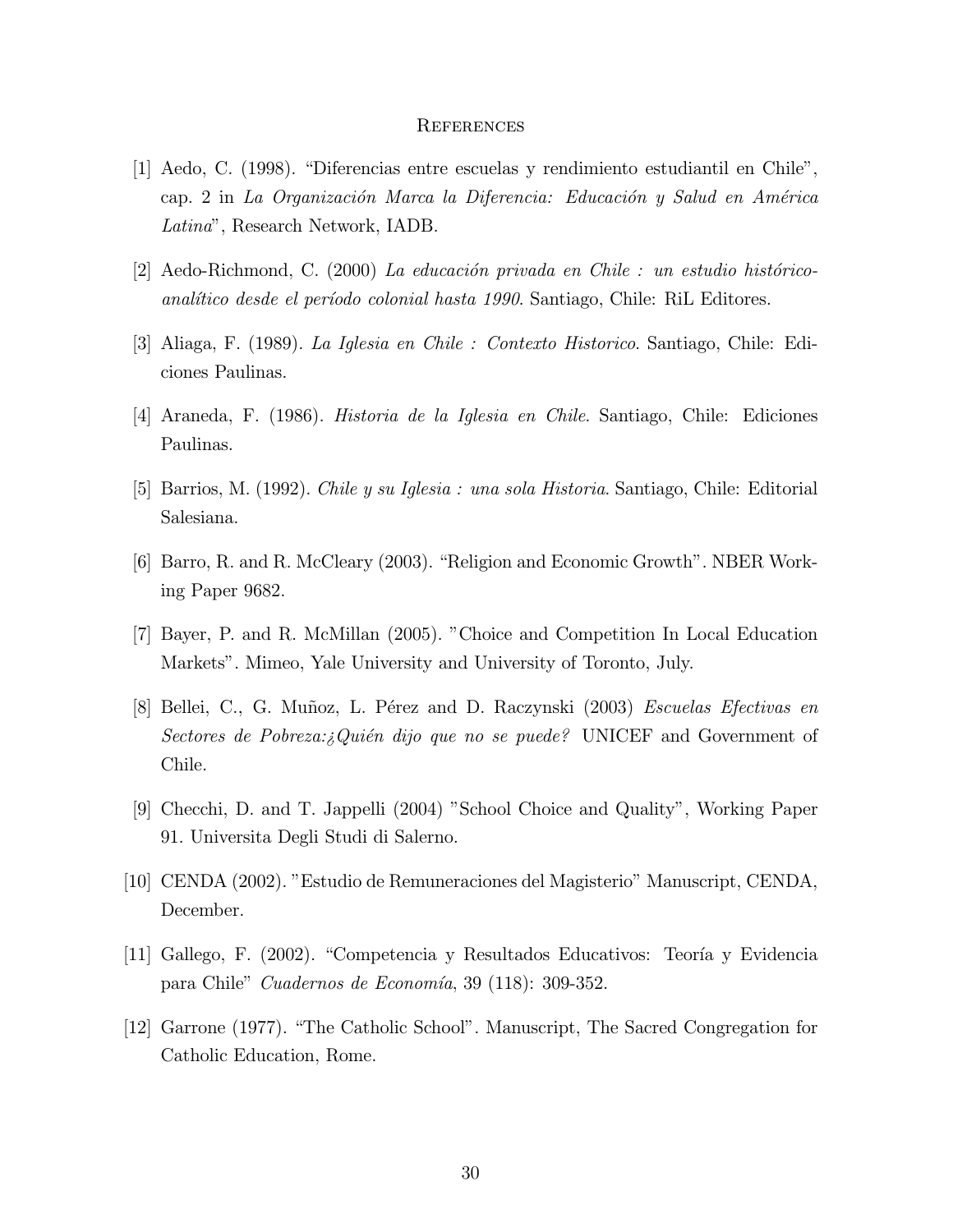- [13] Gonzalez, P., Mizala, A. and P. Romaguera (2002). "Recursos diferenciados a la educación subvencionada en Chile". Working Paper  $# 150$ , Centro de Economía Aplicada, University of Chile.
- [14] Grossman, M. (2005). "Eduaction and Nonmarket Outcomes". NBER Working Paper 11582.
- [15] Gruber, J. (2005). "Religious Market Structure, Religious Participation, and Outcomes: Is Religion Good for You?" NBER Working Paper 11377.
- [16] Hanushek, E. A., and Kimko, D. (2000). Schooling, labor force quality, and the growth of nations. American Economic Review, 90(5): 1184-1208.
- [17] Hotelling, (1929). "Stability in Competition", The Economic Journal, 39 (153): 41-57.
- [18] Hoxby, C. (1994). ""Do Private Schools Provide Competition for Public Schools?" NBER Working Paper 4978.
- [19] Hoxby, C. (2000). "Does Competition Among Public Schools Benefit Students and Taxpayers?" American Economic Review 90 (5): 1209-1238.
- [20] Hoxby, C. (2001) "Ideal Vouchers". Manuscript, Harvard University.
- [21] Hoxby, C. (2005) "Competition Among Public Schools: A Reply to Rothstein (2004)", NBER Working Paper 11216.
- [22] Howell, W. G. (2004), "Dynamic selection effects in a means-tested, urban school voucher program," Journal of Policy Analysis and Management 22(3), 225-50.
- [23] Hsieh, C. and M. Urquiola (2004). "When school compete, how do they compete? An assesment of Chile's nationwide school voucher program. Manuscript, UC-Berkeley University and Columbia University.
- [24] Juerges, H., W. Richter, y K. Schneider (2004) "Teacher Quality and Incentives: Theoretical And Empirical Effects Of Standards On Teacher Quality" Mimeo, CE-Sifo.
- [25] Lavy, V. (2005). "From Forced Busing to Free Choice in Public Schools: Individual and General Equilibrium Effects". Manuscrispt, Hebrew University.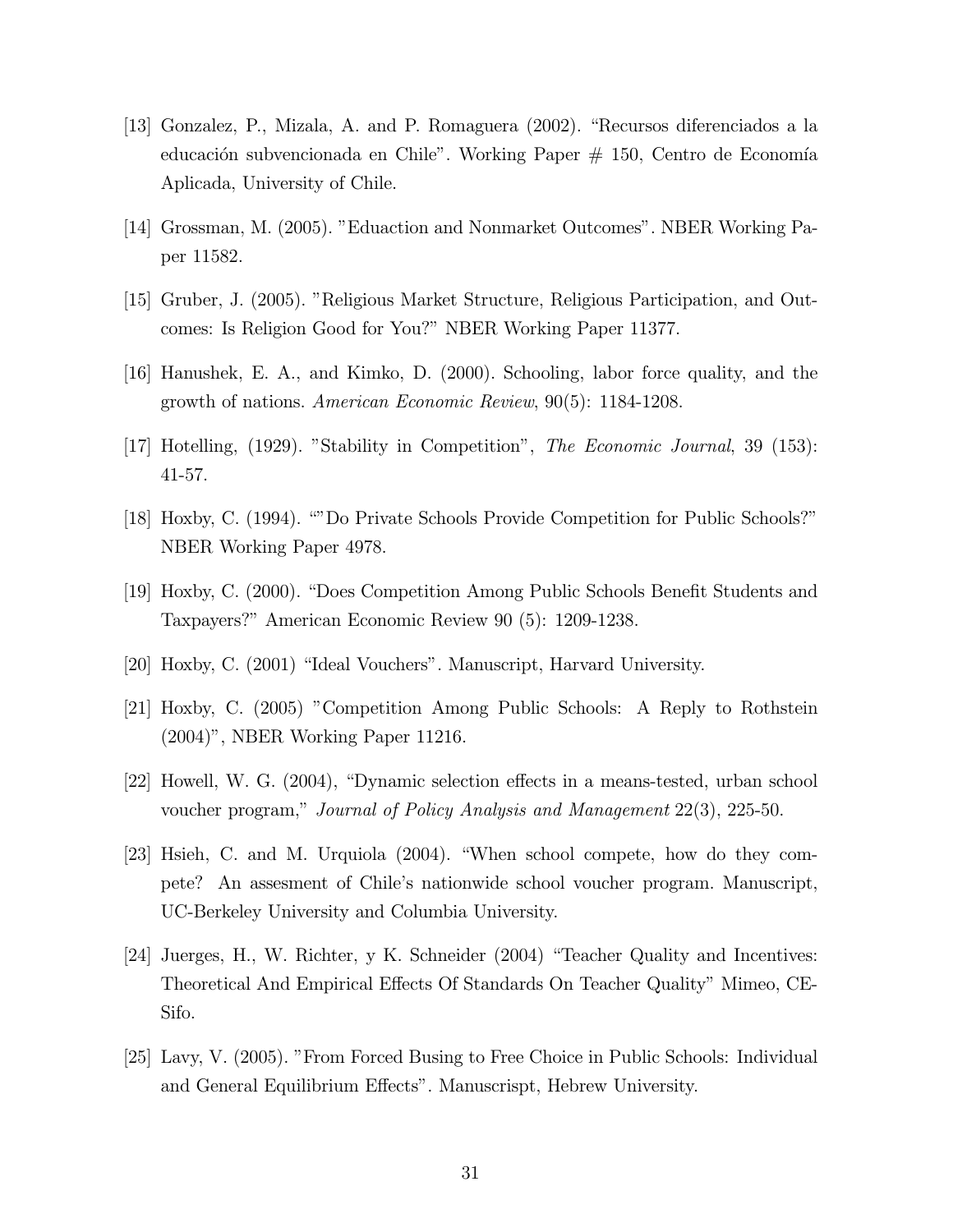- [26] Lehmann, C. and X. Hinzpeter (1997). "Opinión Pública y Educación en Chile: Preferencias y Disposiciones", Puntos de Referencia 183, Centro de Estudios Publicos.
- [27] Mizala, A. and P. Romaguera (2004). "Teachers' Salary Structure and Incentives in Chile". Working Paper  $\#$  193, Centro de Economía Aplicada, University of Chile.
- [28] Pasalacqua, A. (2004). "Estadisticas Educacion Catolica 2002", Conferencia Episcopal de Chile.
- [29] Rothstein, J. (2004). "Good Principals or Good Peers: Parental Valuation of School Characteristics, Tiebout Equilibrium, and the Incentive Effects of Competition Among Jurisdictions." NBER Working Paper #10666.
- [30] Rothstein, J. (2005). "Does Competition Among Public Schools Benefit Students and Taxpayers? A Comment on Hoxby (2000)" NBER Working Paper 11215.
- [31] Sander, W. (2001), "The effect of Catholic schools on religiosity, education and competition," National Center for the Study of Privatization in Education Occasional Paper #32.
- [32] Sandstrom, F. and F. Bergstrom (2005) "School Vouchers in Practice: Competition will not Hurt You", *Journal of Public Economics* 89: 351-380.
- [33] Sapelli, C. (2003). "The Chilean Voucher System: Some New Results and Research Challenges". Cuadernos de Economía, 40 (121): 530-538.
- [34] Sapelli, C. and B. Vial (2002). "The Performance of Private and Public Schools in the Chilean Voucher System". Cuadernos de Economía, 39 (118): 423-454.
- [35] Sapelli, C. and B. Vial (2003). "Peer Effects and Relative Performance of Vouchers Schools in Chile". Working Paper # 256, Economics Department, Catholic University of Chile.
- [36] Soto, R. and A. Torche (2004). "Spatial Inequality, Migration and Economic Growth in Chile". Cuadernos de Economía, 41: 401-424.
- [37] Tironi, M. (2003). Nueva Pobreza Urbana: Vivienda y Capital Social en Santiago de Chile, 1985-2001. Ril Editores.
- [38] Wooldridge, J. Econometric Analysis of Cross Section and Panel Data. The MIT Press.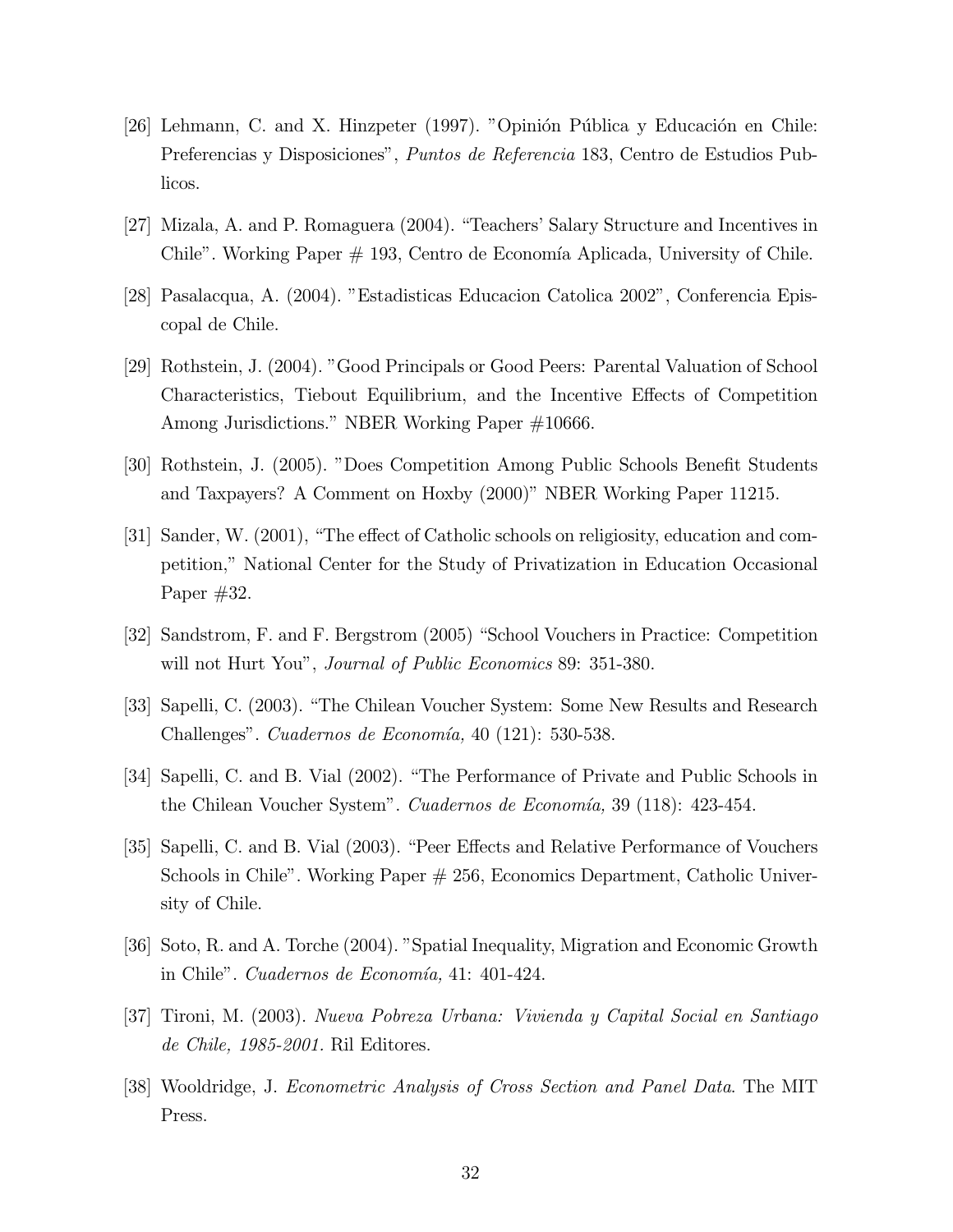### **Table 1: Descriptive Statistics**

| <b>Variable</b>                                                                                                                  |                |         | Mean Median      | <b>Standard</b>                | 5th                               | 95th         | <b>Source</b>                   |
|----------------------------------------------------------------------------------------------------------------------------------|----------------|---------|------------------|--------------------------------|-----------------------------------|--------------|---------------------------------|
|                                                                                                                                  |                |         |                  | <b>Deviation</b>               | percentile                        | percentile   |                                 |
|                                                                                                                                  |                |         |                  |                                | <b>Student-level variables</b>    |              |                                 |
| Test scores (standardized)                                                                                                       | 172309         | $-0.07$ | $-0.03$          | 0.98                           | $-1.76$                           | 1.49         | <b>SIMCE</b>                    |
| Mother's education                                                                                                               |                |         |                  |                                |                                   |              |                                 |
|                                                                                                                                  | Primary 172309 | 0.37    | 0.00             | 0.48                           | 0.00                              | 1.00         | <b>SIMCE</b>                    |
| Secondary-General 172309                                                                                                         |                | 0.32    | 0.00             | 0.47                           | 0.00                              | 1.00         | <b>SIMCE</b>                    |
| Secondary-Technical 172309                                                                                                       |                | 0.16    | 0.00             | 0.36                           | 0.00                              | 1.00         | <b>SIMCE</b>                    |
| Higher-General 172309                                                                                                            |                | 0.23    | 0.00             | 0.42                           | 0.00                              | 1.00         | <b>SIMCE</b>                    |
| Higher-Technical 172309                                                                                                          |                | 0.09    | 0.00             | 0.28                           | 0.00                              | 1.00         | <b>SIMCE</b>                    |
| Average Years of Schooling 172309                                                                                                |                | 9.67    | 10.00            | 3.63                           | 4.00                              | 16.00        | <b>SIMCE</b>                    |
| Log(Per-Capita Income)                                                                                                           | 172309         | 10.23   | 10.31            | 0.91                           | 8.87                              | 11.78        | <b>SIMCE</b>                    |
| Values among the three most important reasons for choosing a school                                                              | 172309         | 0.27    | 0.00             | 0.44                           | 0.00                              | 1.00         | <b>SIMCE</b>                    |
| Voucher school                                                                                                                   | 172309         | 0.40    | 0.00             | 0.49                           | 0.00                              | 1.00         | <b>SIMCE</b>                    |
| Non-Catholic voucher school                                                                                                      | 172309         | 0.27    | 0.00             | 0.44                           | 0.00                              | 1.00         | http://www.feducech.cl/         |
|                                                                                                                                  |                |         |                  |                                |                                   |              |                                 |
|                                                                                                                                  |                |         |                  |                                | <b>Individual-level variables</b> |              |                                 |
| High school graduation dummy                                                                                                     | 75805          | 0.3989  | $\mathbf{0}$     | 0.4897                         | $\boldsymbol{0}$                  | $\mathbf{1}$ | <b>CASEN</b>                    |
| Immigration dummy                                                                                                                | 8857           | 0.1670  | $\boldsymbol{0}$ | 0.3730                         | $\boldsymbol{0}$                  | $\mathbf{1}$ | Social Protection Survey        |
|                                                                                                                                  |                |         |                  |                                |                                   |              |                                 |
|                                                                                                                                  |                |         |                  |                                | Market-level variables            |              |                                 |
| Ratio of Voucher to Public Schools                                                                                               | 285            | 0.50    | 0.25             | 0.70                           | 0.00                              | 1.8          | Ministry of Education           |
| Mean years of schooling                                                                                                          | 285            | 8.84    | 8.67             | 1.30                           | 7.21                              | 10.95        | <b>CASEN</b>                    |
| Standard Deviation of Years of schooling                                                                                         | 285            | 3.45    | 3.48             | 0.46                           | 2.71                              | 4.09         | <b>CASEN</b>                    |
| Mean Log Income                                                                                                                  | 285            | 9.99    | 9.94             | 0.34                           | 9.57                              | 10.54        | <b>CASEN</b>                    |
| Standard Deviation of Log Income                                                                                                 | 285            | 0.86    | 0.84             | 0.14                           | 0.66                              | 1.09         | <b>CASEN</b>                    |
| Log School-Age Population                                                                                                        | 285            | 8.37    | 8.36             | 1.29                           | 6.22                              | 10.7         | http://www.sinim.cl/            |
| <b>Urbanization Rate</b>                                                                                                         | 285            | 0.64    | 0.67             | 0.28                           | 0.00                              | $\mathbf{1}$ | Ministry of Education           |
| Infant Mortality (per 1000 births)                                                                                               | 285            | 8.77    | 7.06             | 5.52                           | 3.00                              | 20.41        | http://www.sinim.cl/            |
| Index of Health Status (Max=100)                                                                                                 | 285            | 83.70   | 85.20            | 8.77                           | 66.60                             | 94.6         | http://www.sinim.cl/            |
| Crime Rate                                                                                                                       | 285            | 9.25    | 7.47             | 6.58                           | 2.15                              | 22.69        | http://www.sinim.cl/            |
| High-School Graduation Rate                                                                                                      |                |         |                  |                                |                                   |              |                                 |
| $37$ <age< td=""><td>285</td><td>0.28</td><td>0.26</td><td>0.15</td><td>0.08</td><td>0.55</td><td><b>CASEN</b></td></age<>       | 285            | 0.28    | 0.26             | 0.15                           | 0.08                              | 0.55         | <b>CASEN</b>                    |
| $25$ <age<38< td=""><td>285</td><td>0.46</td><td>0.46</td><td>0.18</td><td>0.20</td><td>0.78</td><td><b>CASEN</b></td></age<38<> | 285            | 0.46    | 0.46             | 0.18                           | 0.20                              | 0.78         | <b>CASEN</b>                    |
| age<26                                                                                                                           | 285            | 0.49    | 0.50             | 0.17                           | 0.24                              | 0.76         | <b>CASEN</b>                    |
| High-School Graduation Rate before the Voucher Reform                                                                            | 285            | 0.38    | 0.39             | 0.18                           | 0.11                              | 0.66         | <b>Social Protection Survey</b> |
| Pro-Government Mayor                                                                                                             | 285            | 0.50    | 0.00             | 0.50                           | 0.00                              | 1.00         | <b>Electoral Office</b>         |
| Pro-Government Vote                                                                                                              | 285            | 0.52    | 0.52             | 0.24                           | 0.16                              | 0.77         | <b>Electoral Office</b>         |
|                                                                                                                                  |                |         |                  |                                |                                   |              |                                 |
|                                                                                                                                  |                |         |                  | <b>Diocese-level variables</b> |                                   |              |                                 |
| Priests per 1000 people in 1950                                                                                                  | 19             | 0.32    | 0.31             | 0.13                           | 0.15                              | 0.54         | Annuario Pontificio             |
| Priests per 1000 people in 2000                                                                                                  | 26             | 0.15    | 0.14             | 0.04                           | 0.08                              | 0.21         | Annuario Pontificio             |
| Catholic Affiliation                                                                                                             | 26             | 0.78    | 0.79             | 0.08                           | 0.68                              | 0.90         | Annuario Pontificio             |
| Ratio of Religious to Total Priests in 1950                                                                                      | 19             | 0.44    | 0.47             | 0.16                           | 0.17                              | 0.66         | Annuario Pontificio             |
|                                                                                                                                  |                |         |                  |                                |                                   |              |                                 |

Notes: Detailed definitions of each variable appear in the main text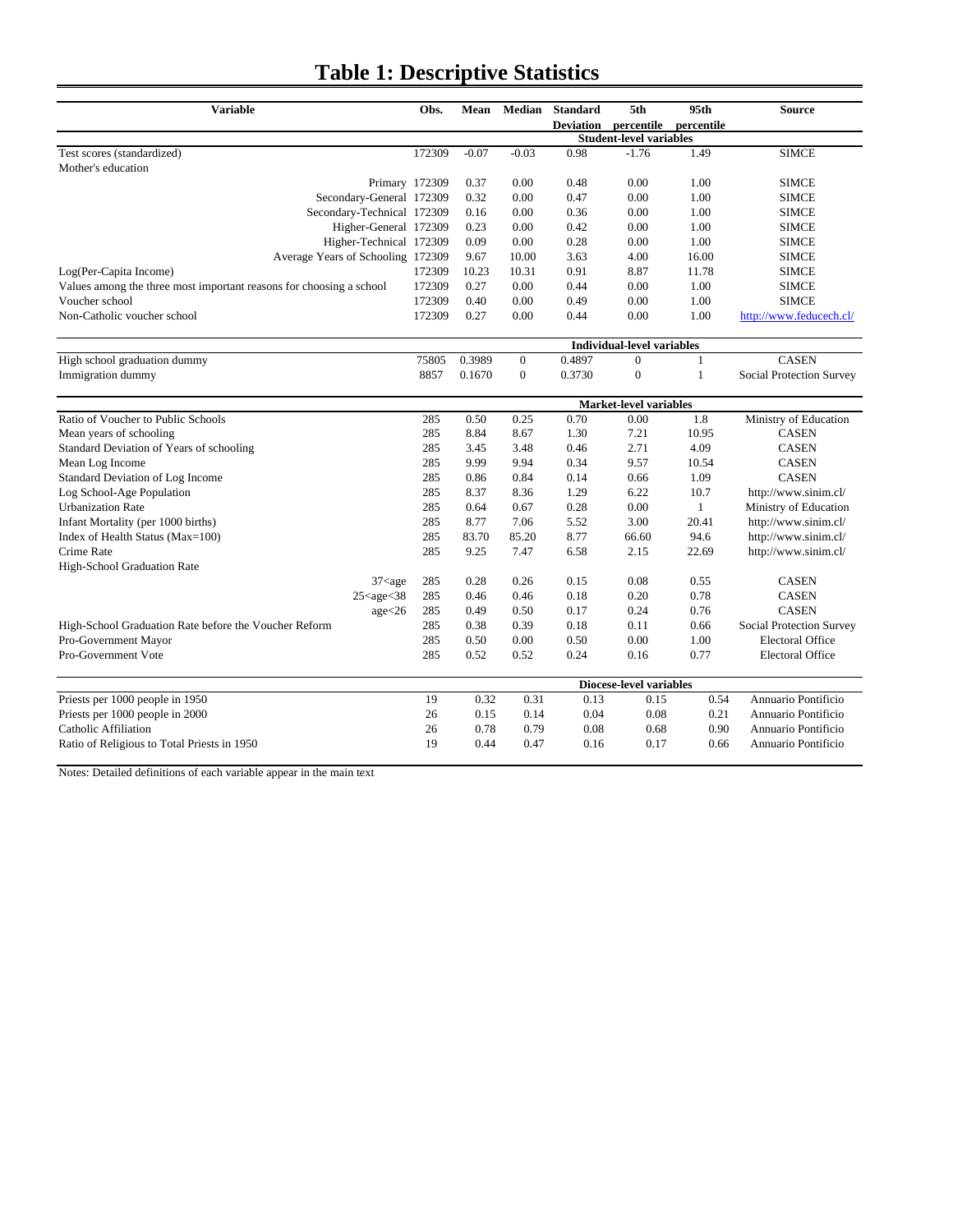## Determinants of Priests per Capita in 1950: Religious Order Effects

| Dependent Variable:                | Log of Priests per 1,000 people in 1950 |        |        |        |  |  |  |
|------------------------------------|-----------------------------------------|--------|--------|--------|--|--|--|
|                                    | (1)                                     | (2)    | (3)    | (4)    |  |  |  |
| Log(income)                        | 0.28                                    |        | 0.10   |        |  |  |  |
|                                    | (0.27)                                  |        | (0.26) |        |  |  |  |
| Average Schooling                  |                                         | 0.13   |        | 0.06   |  |  |  |
|                                    |                                         | (0.09) |        | (0.09) |  |  |  |
| Ratio of order to total priests in |                                         |        | 1.25   | 1.19   |  |  |  |
| 1950                               |                                         |        | (0.52) | (0.53) |  |  |  |
| $R^2$                              | 0.0462                                  | 0.0783 | 0.2415 | 0.2494 |  |  |  |
| Number of dioceses                 | 19                                      | 19     | 19     | 19     |  |  |  |

Cross section regressions, each observation represents the value for a diocese. Robust standard errors in parentheses. Constants are not reported

## Table 3

# Municipal level regressions for educational outcomes *before* and *after* the reform

| Dependent Variable:                        | High-School Graduation Rate      |                                        |                           |                                  |                                        |                           |  |
|--------------------------------------------|----------------------------------|----------------------------------------|---------------------------|----------------------------------|----------------------------------------|---------------------------|--|
| Sample:                                    | Not exposed<br>to 1981<br>reform | Partially<br>exposed to<br>1981 reform | Exposed to<br>1981 reform | Not exposed<br>to 1981<br>reform | Partially<br>exposed to<br>1981 reform | Exposed to<br>1981 reform |  |
| Age range:                                 | Age $>37$                        | $37$ > = Age > = 26                    | Age $<26$                 | Age $>37$                        | $37$ > = Age > = 26                    | Age < 26                  |  |
| Log(Priests per 1000 people<br>in $1950$ ) | (1)<br>$-0.03$<br>(0.10)         | (2)<br>0.04<br>(0.09)                  | (3)<br>0.17<br>(0.08)     | (4)                              | (5)                                    | (6)                       |  |
| Ratio of order to total priests<br>in 1950 |                                  |                                        |                           | 0.07<br>(0.06)                   | 0.13<br>(0.11)                         | 0.26<br>(0.14)            |  |
| Catholic affiliation                       | 0.02<br>(0.14)                   | 0.10<br>(0.24)                         | 0.01<br>(0.22)            | $-0.06$<br>(0.20)                | $-0.21$<br>(0.45)                      | 0.16<br>(0.35)            |  |
| <b>Urbanization Rate</b>                   | 0.29<br>(0.03)                   | 0.33<br>(0.03)                         | 0.26<br>(0.03)            | 0.32<br>(0.05)                   | 0.37<br>(0.05)                         | 0.30<br>(0.04)            |  |
| Log(population)                            | $-0.02$<br>0.03                  | 0.01<br>(0.03)                         | 0.04<br>(0.26)            | $-0.01$<br>(0.04)                | 0.01<br>(0.04)                         | 0.06<br>(0.02)            |  |
| $R^2$<br>Number of markets                 | 0.49<br>285                      | 0.55<br>285                            | 0.46<br>285               | 0.37<br>285                      | 0.38<br>285                            | 0.31<br>285               |  |

Cross section regressions, each observation represents a value a for a market. Standard errors clustered at the diocese level in parenthesis. Region dummies and constants are not reported.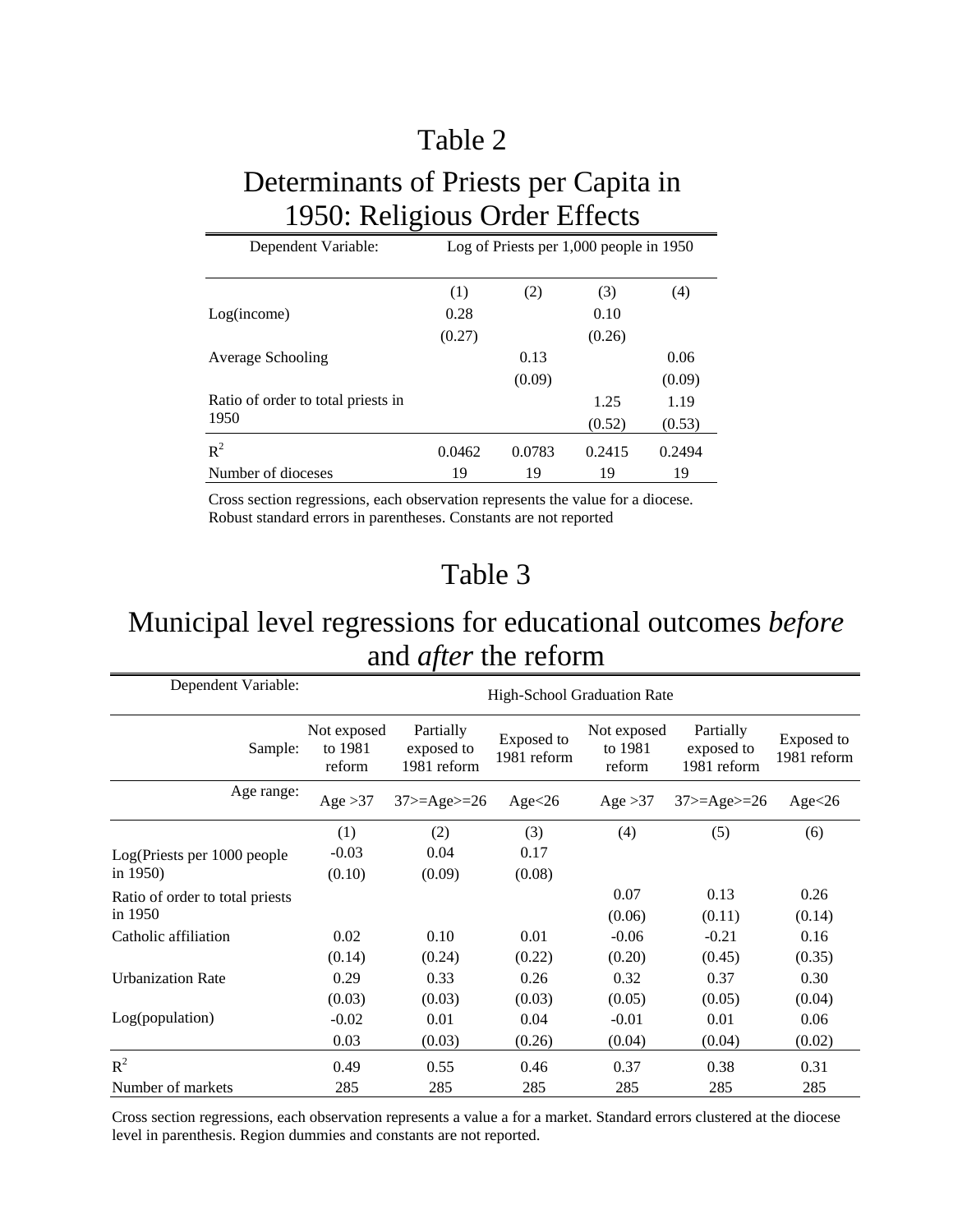# Availability of Voucher Schools

| Dependent Variable:                     | Ratio of voucher to public schools,<br>2002 |         |  |  |  |
|-----------------------------------------|---------------------------------------------|---------|--|--|--|
|                                         | (1)                                         | (2)     |  |  |  |
| Average schooling                       | 0.22                                        | 0.21    |  |  |  |
|                                         | (0.08)                                      | (0.09)  |  |  |  |
|                                         | $-0.16$                                     | $-0.07$ |  |  |  |
| <b>Standard Deviation of schooling</b>  | (0.23)                                      | (0.33)  |  |  |  |
| Mean of Log Income                      | 0.16                                        | 0.20    |  |  |  |
|                                         | (0.13)                                      | (0.11)  |  |  |  |
| <b>Standard Deviation of Log Income</b> | $-1.20$                                     | $-1.28$ |  |  |  |
|                                         | (0.236)                                     | (0.551) |  |  |  |
| Log(Population)                         | 0.22                                        | 0.21    |  |  |  |
|                                         | (0.08)                                      | (0.09)  |  |  |  |
| <b>Urbanization Rate</b>                | 0.38                                        | 0.30    |  |  |  |
|                                         | (0.23)                                      | (0.23)  |  |  |  |
|                                         | 0.50                                        |         |  |  |  |
| Log(Priests per 1,000 people in 1950)   | (0.10)                                      |         |  |  |  |
|                                         |                                             | 1.69    |  |  |  |
| Ratio of order to total priests in 1950 |                                             | (0.69)  |  |  |  |
|                                         | 1.69                                        | 2.99    |  |  |  |
| Share of Catholics in total population  | (0.69)                                      | (0.75)  |  |  |  |
| $R^2$                                   | 0.72                                        | 0.76    |  |  |  |
| Number of markets                       | 285                                         | 285     |  |  |  |

Cross section regressions, each observation represents the value for a market. Clustered standard errors at the diocese level in parenthesis. Region dummies and constants are not reported

## Table 5

# Priests and In-Migration Decisions

| Dependent Variable:                        | In-migration<br>Dummy |                        |        | In-migration<br>Rates |
|--------------------------------------------|-----------------------|------------------------|--------|-----------------------|
|                                            | (1)                   | (2)                    | (3)    | (4)                   |
| Log(Priests per 1000 people,               | 0.04                  |                        | 0.03   |                       |
| destination/origin)                        | (0.10)                |                        | (0.13) |                       |
| Ratio order to total priests, destination- | 0.20                  |                        |        | 0.09                  |
| origin                                     |                       | (0.24)                 |        | (0.31)                |
|                                            |                       | <b>Marginal Probit</b> |        |                       |
| Econometric Technique                      | Estimates             |                        |        | <b>OLS</b> Estimates  |
| Number of observations                     |                       | 8857                   |        | 13                    |

Standard errors clustered at the region level in parenthesis. Constants are not reported.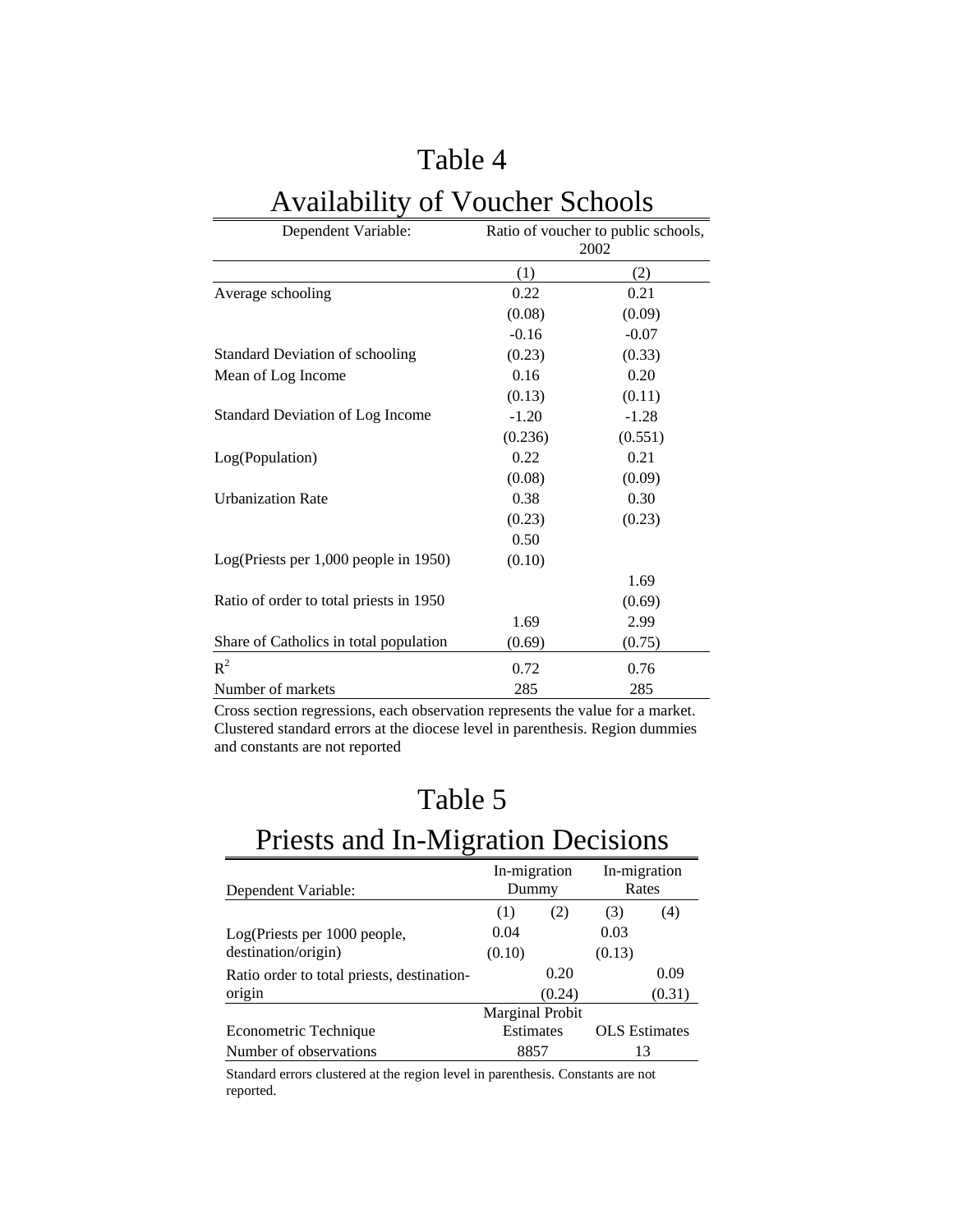### Test Scores: OLS and IV Results

| Dependent Variable:                |                |            |                          |                |                | Test scores              |                 |                 |                |                |
|------------------------------------|----------------|------------|--------------------------|----------------|----------------|--------------------------|-----------------|-----------------|----------------|----------------|
|                                    | (1)            | (2)        | (3)                      | (4)            | (5)            | (6)                      | (7)             | (8)             | (9)            | (10)           |
| <b>Estimation Technique</b>        | OLS            | <b>OLS</b> | <b>OLS</b>               | IV             | IV             | $\overline{\text{IV}}$   | $\overline{IV}$ | $\overline{IV}$ | IV             | IV             |
| Voucher school competition         | 0.04           | 0.00       | $-0.02$                  | 0.17           | 0.20           | 0.15                     | 0.16            | 0.16            | 0.13           | 0.14           |
|                                    | (0.01)         | (0.02)     | (0.02)                   | (0.06)         | (0.05)         | (0.05)                   | (0.04)          | (0.04)          | (0.04)         | (0.03)         |
| Mother Education:                  |                |            |                          |                |                |                          |                 |                 |                |                |
| Secondary-General                  |                | 0.28       | 0.27                     |                | 0.26           | 0.28                     |                 | 0.26            | 0.28           | 0.28           |
|                                    |                | (0.01)     | (0.01)                   |                | (0.01)         | (0.01)                   |                 | (0.01)          | (0.01)         | (0.01)         |
| Secondary-Technical                |                | 0.41       | 0.40                     |                | 0.38           | 0.40                     |                 | 0.38            | 0.40           | 0.40           |
|                                    |                | (0.02)     | (0.02)                   |                | (0.02)         | (0.02)                   |                 | (0.02)          | (0.02)         | (0.02)         |
| Higher-General                     |                | 0.66       | 0.64                     |                | 0.63           | 0.64                     |                 | 0.63            | 0.64           | 0.64           |
|                                    |                | (0.01)     | (0.02)                   |                | (0.01)         | (0.02)                   |                 | (0.01)          | (0.02)         | (0.02)         |
| Higher-Technical                   |                | 0.51       | 0.49                     |                | 0.48           | 0.50                     |                 | 0.48            | 0.50           | 0.50           |
|                                    |                | (0.02)     | (0.02)                   |                | (0.01)         | (0.02)                   |                 | (0.01)          | (0.02)         | (0.02)         |
| Log(Per-Capita Income)             |                | 0.24       | 0.23                     |                | 0.23           | 0.23                     |                 | 0.23            | 0.23           | 0.23           |
|                                    |                | (0.01)     | (0.00)                   |                | (0.01)         | (0.00)                   |                 | (0.01)          | (0.00)         | (0.00)         |
| Market Level Variables:            |                |            |                          |                |                |                          |                 |                 |                |                |
| Mean Education                     |                |            | 0.02                     |                |                | $-0.01$                  |                 |                 | $-0.01$        | $-0.01$        |
|                                    |                |            | (0.02)                   |                |                | (0.02)                   |                 |                 | (0.03)         | (0.02)         |
| Standard Deviation of Education    |                |            | 0.03                     |                |                | 0.05                     |                 |                 | 0.05           | 0.05           |
|                                    |                |            | (0.04)                   |                |                | (0.07)                   |                 |                 | (0.07)         | (0.07)         |
| Mean Log(Per-Capita Income)        |                |            | 0.18                     |                |                | 0.12                     |                 |                 | 0.13           | 0.13           |
|                                    |                |            | (0.03)                   |                |                | (0.07)                   |                 |                 | (0.05)         | (0.06)         |
| Standard Deviation of Log(Per-     |                |            | $-0.27$                  |                |                | $-0.02$                  |                 |                 | $-0.05$        | $-0.04$        |
| Capita Income)                     |                |            | (0.05)                   |                |                | (0.11)                   |                 |                 | (0.08)         | (0.08)         |
| Log(Population)                    |                |            | $-0.03$                  |                |                | $-0.06$                  |                 |                 | $-0.06$        | $-0.06$        |
|                                    |                |            | (0.02)                   |                |                | (0.02)                   |                 |                 | (0.02)         | (0.02)         |
| <b>Urbanization Rate</b>           |                |            | 0.00                     |                |                | $-0.08$                  |                 |                 | $-0.07$        | $-0.07$        |
|                                    |                |            | (0.09)                   |                |                | (0.14)                   |                 |                 | (0.12)         | (0.13)         |
| Share of Catholic Population       |                |            | $-0.20$                  |                |                | $-0.48$                  |                 |                 | $-0.44$        | $-0.46$        |
|                                    |                |            | (0.17)                   |                |                | (0.26)                   |                 |                 | (0.21)         | (0.22)         |
| <b>Instrumental Variable:</b>      | $\overline{a}$ |            | $\overline{\phantom{a}}$ | Priests        | Priests        | Priests                  | Order           | Order           | Order          | Priests, Order |
| Over-identification test (p-value) |                |            | $\blacksquare$           | $\blacksquare$ | $\overline{a}$ | $\overline{\phantom{a}}$ | $\blacksquare$  | $\blacksquare$  | $\blacksquare$ | 0.83           |
| Number of students                 | 172309         | 172309     | 172309                   | 172309         | 172309         | 172309                   | 172309          | 172309          | 172309         | 172309         |
| Number of schools                  | 5433           | 5433       | 5433                     | 5433           | 5433           | 5433                     | 5433            | 5433            | 5433           | 5433           |
| Number of markets                  | 285            | 285        | 285                      | 285            | 285            | 285                      | 285             | 285             | 285            | 285            |

Cross section regressions. Standard errors clustered at the diocese level in parenthesis. Region dummies and constants are not reported.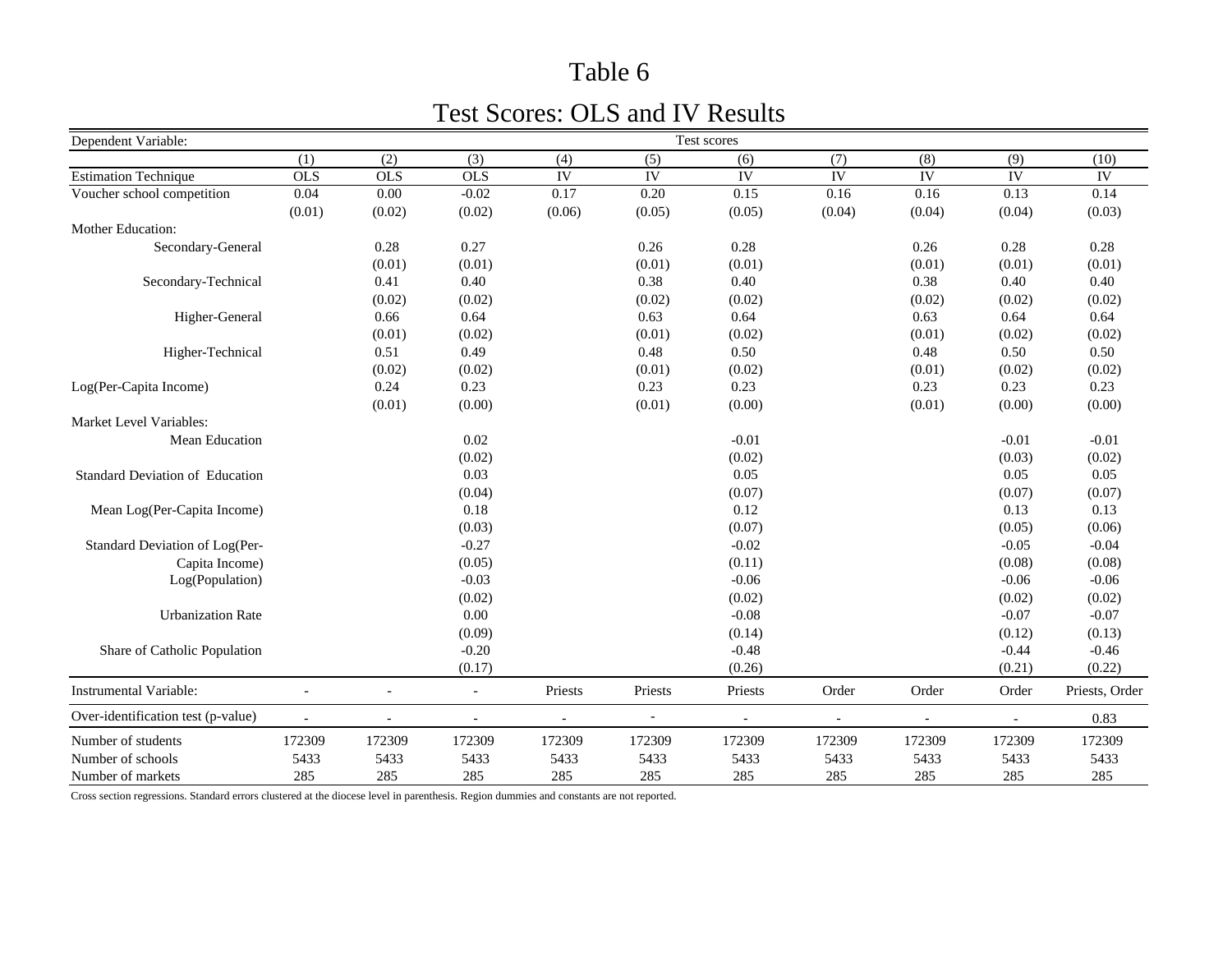#### Dependent Variable: (1) (2) (3) (4) (5) (6) Voucher school competition  $0.17$  0.12 0.17 0.13 0.13 0.07  $(0.05)$   $(0.04)$   $(0.06)$   $(0.04)$   $(0.06)$   $(0.04)$ Mother Education:Secondary-General 0.27 0.27 0.26 0.28  $(0.02)$   $(0.02)$   $(0.01)$   $(0.01)$ Secondary-Technical 0.40 0.40 0.39 0.40  $(0.02)$   $(0.02)$   $(0.02)$   $(0.02)$ Higher-General 0.62 0.62 0.63 0.64  $(0.02)$   $(0.02)$   $(0.02)$   $(0.02)$ Higher-Technical 0.48 0.48 0.48 0.50  $(0.02)$   $(0.03)$   $(0.02)$   $(0.02)$ Log(Per-Capita Income) 0.24 0.24 0.23 0.23  $(0.00)$   $(0.00)$   $(0.00)$   $(0.00)$ Market Level Variables: Mean Education 0.07 0.07 -0.03 -0.01 0.10 0.090.09  $(0.03)$   $(0.03)$   $(0.03)$   $(0.03)$   $(0.03)$   $(0.02)$ -0.01 -0.01 0.03 0.05 0.07 0.05 $(0.02)$   $(0.02)$   $(0.06)$   $(0.07)$   $(0.06)$   $(0.06)$ -0.13 -0.11 0.13 0.13 0.10 0.11 $(0.10)$   $(0.09)$   $(0.06)$   $(0.05)$   $(0.16)$   $(0.13)$  $0.12$   $0.06$   $0.03$   $0.05$   $0.02$   $0.02$  $-0.02$  $(0.12)$   $(0.09)$   $(0.11)$   $(0.08)$   $(0.06)$   $(0.05)$ Log(Population) -0.07 -0.06 -0.05 -0.06 0.03 0.02  $(0.02)$   $(0.02)$   $(0.02)$   $(0.02)$   $(0.03)$   $(0.03)$ Urbanization Rate  $-0.15$   $-0.12$   $-0.18$   $-0.07$   $0.24$   $0.17$  $(0.13)$   $(0.10)$   $(0.14)$   $(0.12)$   $(0.12)$   $(0.11)$ Share of Catholic Population -0.49 -0.42 -0.54 -0.44 0.88 0.53  $(0.29)$   $(0.23)$   $(0.27)$   $(0.21)$   $(0.45)$   $(0.40)$ 0.39 0.38  $(0.06)$   $(0.06)$ Instrumental Variable: Priests Order Priests Order Priests OrderSample Number of students 85819 85819 172309 172309 - -Number of schools 5267 5267 5433 5433 - -Number of markets 285 285 285 285 285 285 285 Test scores Exclude if parents attended school after reformAll students All markets Standard Deviation of EducationStandard Deviation of Log(Per-Capita Income) Mean Log(Per-Capita Income) High-School Graduation Rate *before* the Reform

### Test Scores: Additional IV Results

Cross section regressions. Standard errors clustered at the diocese level in parenthesis. Region dummies and constants are not reported.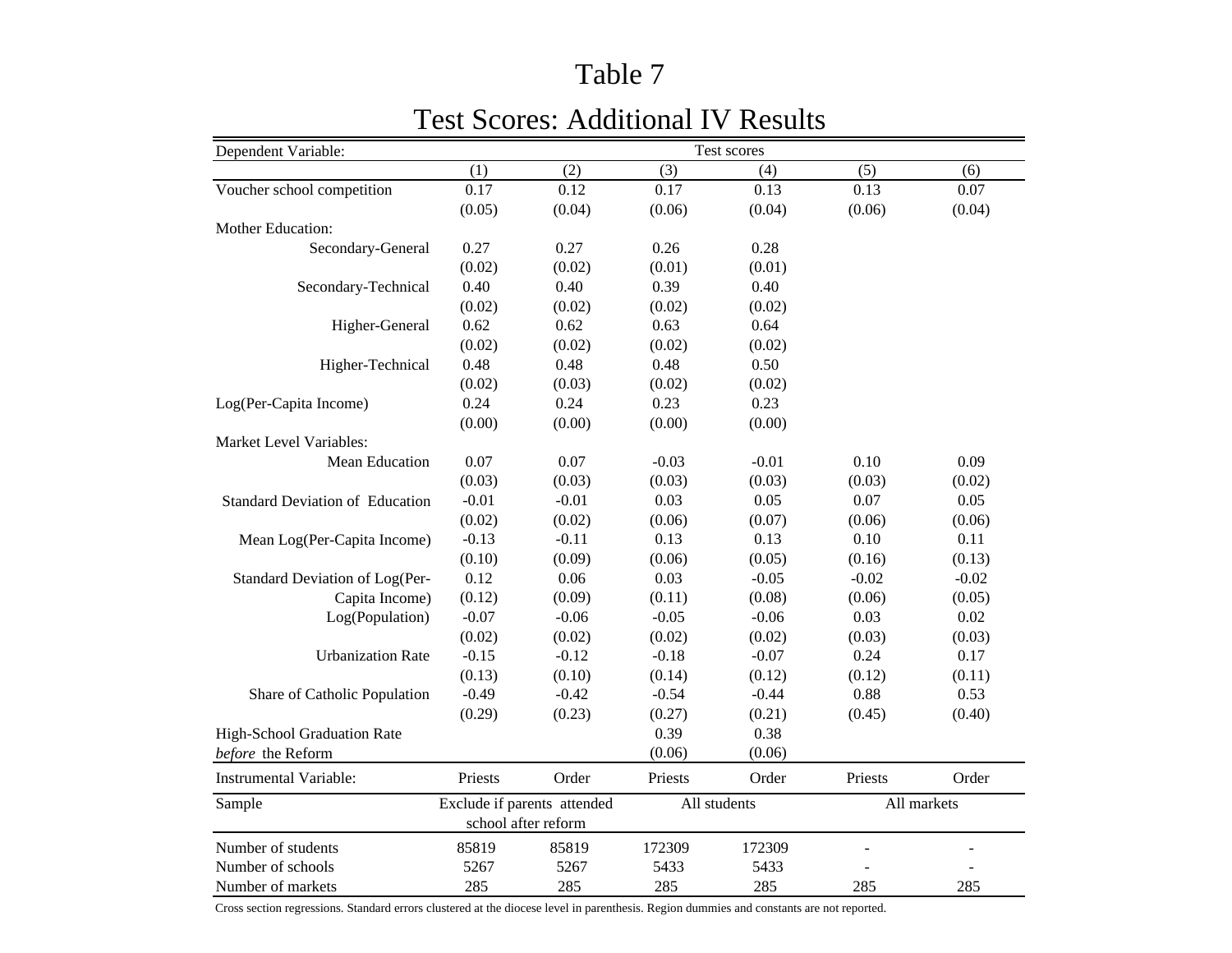| Dependent Variable: Dummy<br>takes a value of 1 if: | Student attends a<br>public school versus<br>a voucher school | Student attends a<br>public school<br>versus a voucher | Student attends a<br>non-Catholic<br>versus a Catholic | Student attends a<br>non-Catholic versus<br>a Catholic voucher |
|-----------------------------------------------------|---------------------------------------------------------------|--------------------------------------------------------|--------------------------------------------------------|----------------------------------------------------------------|
|                                                     |                                                               | school                                                 | voucher school                                         | school                                                         |
|                                                     | (1)                                                           | (2)                                                    | (3)                                                    | (4)                                                            |
| Values among top priorities                         | $-0.36$                                                       | $-0.36$                                                | $-0.28$                                                | $-0.28$                                                        |
| when choosing among<br>schools                      | (0.01)                                                        |                                                        |                                                        |                                                                |
| Mother Education:                                   |                                                               | (0.01)                                                 | (0.01)                                                 | (0.01)                                                         |
| Secondary-General                                   | $-0.07$                                                       | $-0.07$                                                | $-0.03$                                                | $-0.03$                                                        |
|                                                     | (0.01)                                                        | (0.01)                                                 | (0.01)                                                 | (0.01)                                                         |
| Secondary-Technical                                 | $-0.10$                                                       | $-0.10$                                                | $-0.05$                                                | $-0.05$                                                        |
|                                                     | (0.01)                                                        | (0.02)                                                 | (0.02)                                                 | (0.02)                                                         |
| Higher-General                                      | $-0.21$                                                       | $-0.21$                                                | $-0.07$                                                | $-0.07$                                                        |
|                                                     | (0.02)                                                        | (0.02)                                                 | (0.02)                                                 | (0.02)                                                         |
| Higher-Technical                                    | $-0.19$                                                       | $-0.20$                                                | $-0.06$                                                | $-0.06$                                                        |
|                                                     | (0.02)                                                        | (0.02)                                                 | (0.02)                                                 | (0.02)                                                         |
| Log(Per-Capita Income)                              | $-0.11$                                                       | $-0.11$                                                | $-0.03$                                                | $-0.03$                                                        |
|                                                     | (0.01)                                                        | (0.01)                                                 | (0.01)                                                 | (0.01)                                                         |
| Market Level Variables:                             |                                                               |                                                        |                                                        |                                                                |
| Average Education                                   | $-0.02$                                                       | $-0.03$                                                | $-0.01$                                                | $-0.01$                                                        |
|                                                     | (0.02)                                                        | (0.02)                                                 | (0.07)                                                 | (0.07)                                                         |
| <b>Standard Deviation of</b>                        | $-0.09$                                                       | $-0.05$                                                | 0.15                                                   | 0.16                                                           |
| Education                                           | (0.06)                                                        | (0.05)                                                 | (0.07)                                                 | (0.07)                                                         |
| Mean of Log(Per-Capita                              | $-0.11$                                                       | $-0.17$                                                | $-0.14$                                                | $-0.14$                                                        |
| Income)                                             | (0.01)                                                        | (0.03)                                                 | (0.07)                                                 | (0.07)                                                         |
| <b>Standard Deviation of</b>                        | 0.00                                                          | 0.01                                                   | $-0.17$                                                | $-0.18$                                                        |
| Log(Per-Capita Income)                              | (0.10)                                                        | (0.09)                                                 | (0.25)                                                 | (0.25)                                                         |
| Log(Population)                                     | $-0.06$                                                       | $-0.06$                                                | 0.09                                                   | 0.09                                                           |
|                                                     | (0.01)                                                        | (0.01)                                                 | (0.03)                                                 | (0.03)                                                         |
| <b>Urbanization Rate</b>                            | $-0.14$                                                       | $-0.20$                                                | 0.08                                                   | 0.07                                                           |
|                                                     | (0.10)                                                        | (0.07)                                                 | (0.15)                                                 | (0.15)                                                         |
| Log of (Priests per 1,000                           | $-0.07$                                                       |                                                        | 0.04                                                   |                                                                |
| people)                                             | (0.02)                                                        |                                                        | (0.03)                                                 |                                                                |
| Ratio of order to total priests                     |                                                               | $-0.19$                                                |                                                        | 0.11                                                           |
|                                                     |                                                               | (0.05)                                                 |                                                        | (0.07)                                                         |
| Share of Catholic Population                        | $-1.07$                                                       | $-1.25$                                                | $-0.63$                                                | $-0.53$                                                        |
|                                                     | (0.15)                                                        | (0.15)                                                 | (0.22)                                                 | (0.26)                                                         |
| Pseudo $R^2$                                        | 0.22                                                          | 0.22                                                   | 0.15                                                   | 0.15                                                           |
| Number of students                                  | 172309                                                        | 172309                                                 | 69937                                                  | 69937                                                          |
| Number of schools                                   | 5433                                                          | 5433                                                   | 1701                                                   | 1701                                                           |
| Number of markets                                   | 285                                                           | 285                                                    | 225                                                    | 225                                                            |

# Table 8 Choice of Schools: Marginal Probit Estimates

Cross section regressions, each observation represents a value for a student. Standard errors clustered at the diocese level in parenthesis. Region dummies and constants are not reported.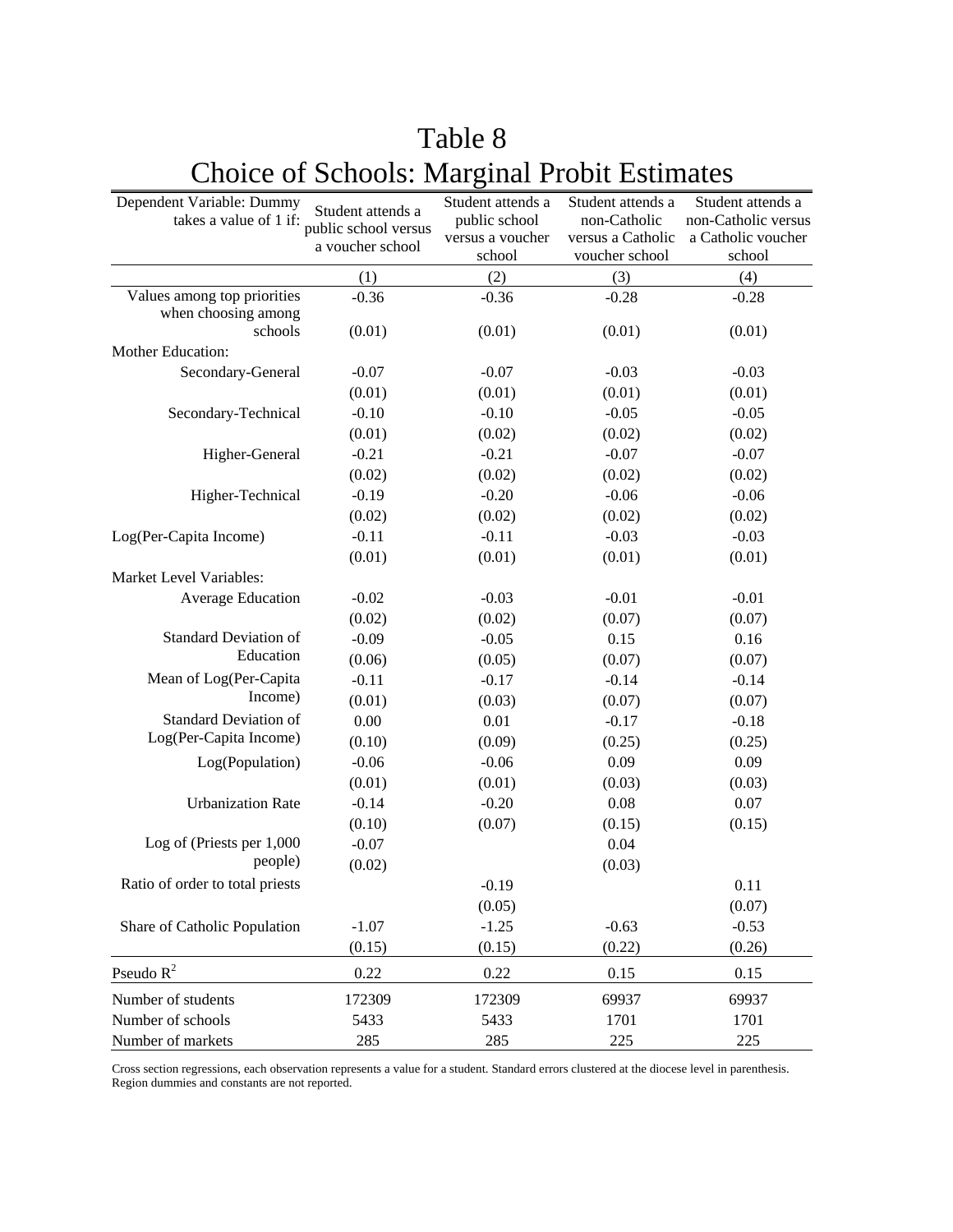## Test Scores: IV Results for Municipal and Non-Catholic Schools

| Sample                     | Municipal<br>Municipal<br>schools<br>schools |        | Non-Catholic<br>Voucher<br>schools | Non-Catholic<br>Voucher<br>schools |
|----------------------------|----------------------------------------------|--------|------------------------------------|------------------------------------|
|                            | (1)                                          | (2)    | (3)                                | (4)                                |
|                            | Second stage estimates                       |        |                                    |                                    |
| Ratio of voucher to public | 0.15                                         | 0.13   | 0.13                               | 0.12                               |
| schools                    | (0.04)                                       | (0.06) | (0.05)                             | (0.04)                             |
| Instrumental Variable      | Priests                                      | Ratio  | Priests                            | Ratio                              |
| Number of students         | 106094                                       | 106094 | 39729                              | 39729                              |
| Number of schools          | 3355                                         | 3355   | 1247                               | 1247                               |
| Number of markets          | 285                                          | 285    | 204                                | 204                                |

Cross section regressions, each observation represents a value for a student. Standard errors clustered at the diocese level in parenthesis. Coefficients of control variables included in the second stage equations are not reported.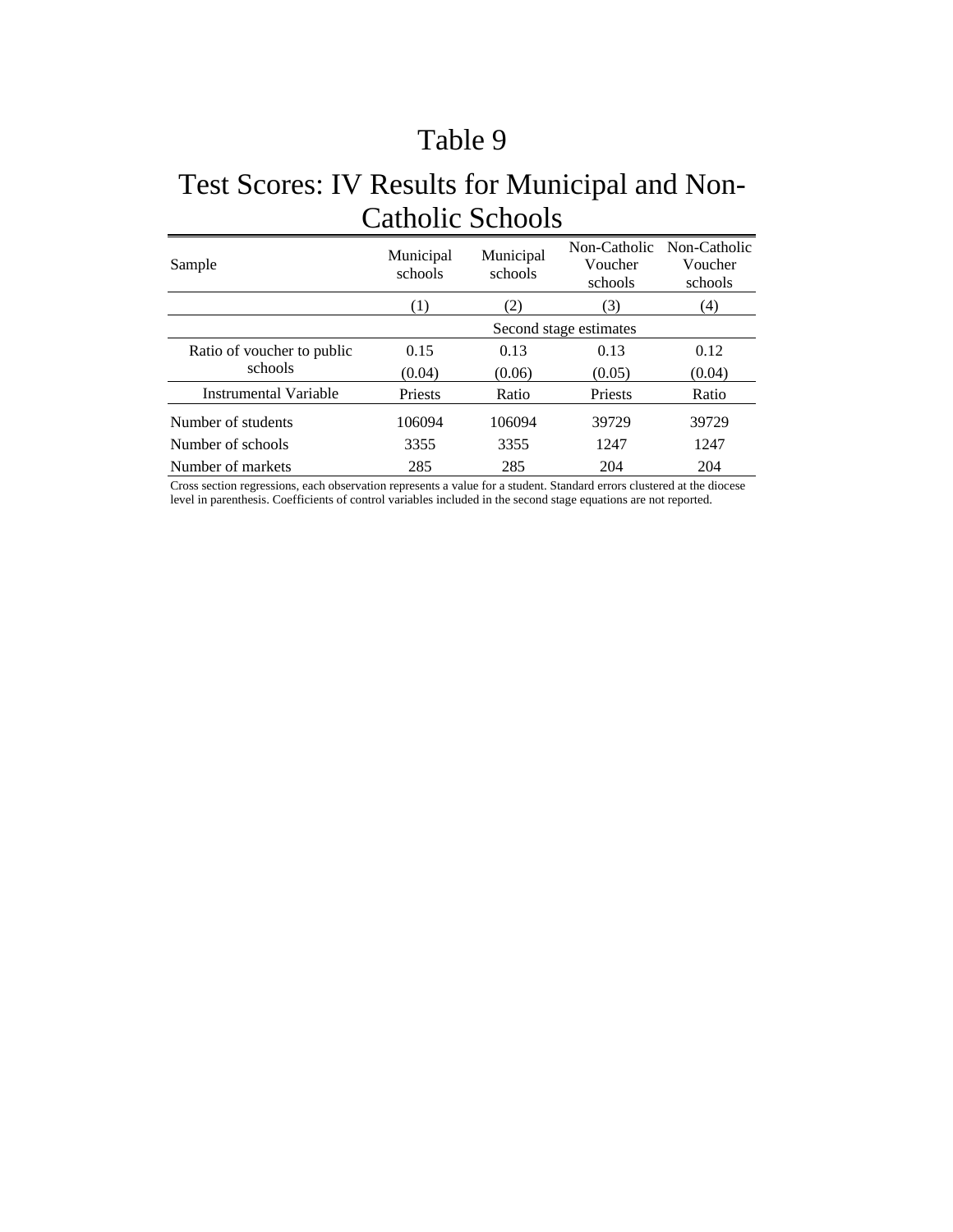## Non-Voucher Transfers: Marginal Probit Estimates

| Dependent Variable: Dummy takes a value of 1 if: | Municipality receive |                       |  |  |
|--------------------------------------------------|----------------------|-----------------------|--|--|
|                                                  |                      | non-voucher transfers |  |  |
|                                                  |                      | above the median      |  |  |
|                                                  | (1)                  | (2)                   |  |  |
| Pro-Government Mayor*Pro-Government Vote         | 0.82                 | 0.84                  |  |  |
|                                                  | (0.27)               | (0.23)                |  |  |
| Pro-Government Mayor                             | $-0.46$              | $-0.45$               |  |  |
|                                                  | (0.11)               | (0.09)                |  |  |
| Pro-Government Vote                              | $-0.21$              | $-0.23$               |  |  |
|                                                  | (0.22)               | (0.28)                |  |  |
| <b>Mean Education</b>                            | 0.05                 | 0.03                  |  |  |
|                                                  | (0.02)               | (0.02)                |  |  |
| <b>Standard Deviation of Education</b>           | 0.07                 | 0.08                  |  |  |
|                                                  | (0.07)               | (0.07)                |  |  |
| Mean of Log(Per-Capita Income)                   | $-0.48$              | $-0.44$               |  |  |
|                                                  | (0.16)               | (0.17)                |  |  |
| Standard Deviation of Log(Per-Capita Income)     | 0.51                 | 0.54                  |  |  |
|                                                  | (0.34)               | (0.38)                |  |  |
| Log(Population)                                  | $-0.11$              | $-0.12$               |  |  |
|                                                  | (0.04)               | (0.04)                |  |  |
| <b>Urbanization Rate</b>                         | $-0.10$              | $-0.07$               |  |  |
|                                                  | (0.11)               | (0.11)                |  |  |
| Log of (Priests per $1,000$ people)              | 0.22                 |                       |  |  |
|                                                  | (0.13)               |                       |  |  |
| Ratio of Order to Total Priests                  |                      | 0.00                  |  |  |
|                                                  |                      | (0.25)                |  |  |
| Share of Catholic Population                     | $-1.08$              | $-1.00$               |  |  |
|                                                  | (0.25)               | (0.33)                |  |  |
| Pseudo $R^2$                                     | 0.49                 | 0.48                  |  |  |
| Number of municipalities                         | 217                  | 217                   |  |  |

Cross section regressions, each observation represents a value for a municipality. Standard errors clustered at the diocese level in parenthesis.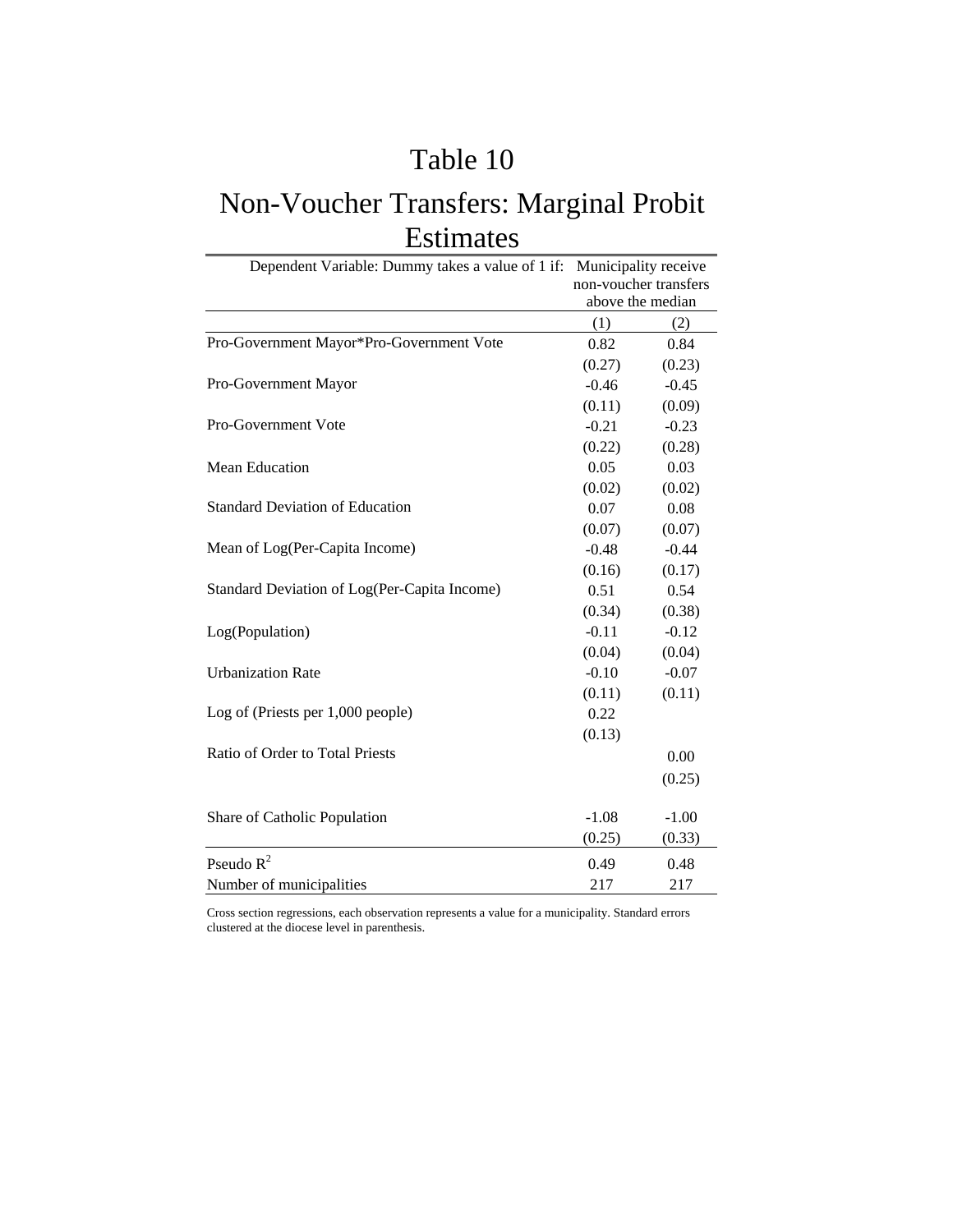# Test Scores: IV Estimates, Interaction Effects

|                                       | (1)                                | (2)                                            | (3)                     | (4)                 |  |  |  |
|---------------------------------------|------------------------------------|------------------------------------------------|-------------------------|---------------------|--|--|--|
|                                       |                                    | Second stage estimates using priests           |                         |                     |  |  |  |
|                                       | 0.07                               | 0.22                                           | 0.04                    | 0.26                |  |  |  |
| Ratio of voucher to public schools    | (0.06)                             | (0.03)                                         | (0.04)                  | (0.04)              |  |  |  |
| Structural change Chow-test (p-value) |                                    | 0.02                                           |                         | 0.00                |  |  |  |
|                                       | Second stage estimates using ratio |                                                |                         |                     |  |  |  |
| Ratio of voucher to public schools    | 0.07                               | 0.20                                           | $-0.01$                 | 0.27                |  |  |  |
|                                       | (0.11)                             | (0.08)                                         | (0.01)                  | (0.11)              |  |  |  |
| Structural change Chow-test (p-value) |                                    | 0.34                                           |                         | 0.00                |  |  |  |
| Sample: Municipalities with           | transfers                          | Big non-voucher Small non-voucher<br>transfers | High student<br>density | Low student density |  |  |  |
| Number of students                    | 42578                              | 37458                                          | 48833                   | 57261               |  |  |  |
| Number of schools                     | 1696                               | 835                                            | 1078                    | 2277                |  |  |  |
| Number of municipalities              | 108                                | 107                                            | 142                     | 143                 |  |  |  |

Cross section regressions, each observation represents a value a for a student. Standard errors clustered at the diocese level in parenthesis. Coefficients of all other control variables included in the second and first stage equations are not reported.